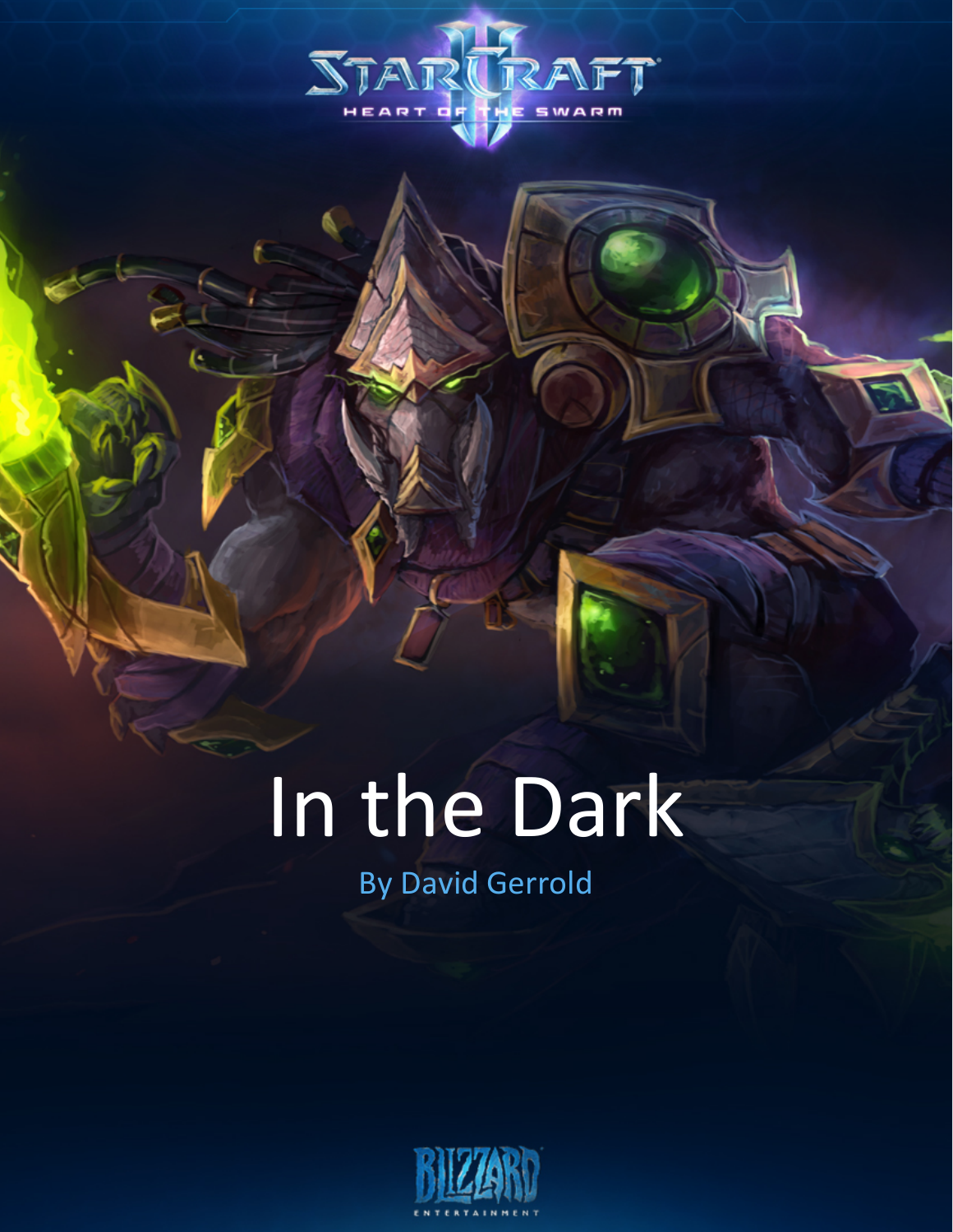## "Goldilocks!"

Jake grinned as he studied the displays in front of him. His ship was still too far away for a detailed visual of the planet, but the specs were optimal—even better than optimal.

A warm yellow sun, not too far off the main cycle. Three small moons, just large enough to generate tidal forces and keep the planet steady on its axis. 90.09% standard gravity. 73% water covered. 31% oxygen in the atmosphere. Mean temperature of 24 degrees Celsius. Seasonal super-storms, but that was true on almost every planet with an atmosphere. One long irregular continent stretching all the way from the arctic regions in the north to just beyond the temperate regions in the far south, plus a scattering of large islands, most of them close to the coasts of the single continent, but a few farther out. Vegetation shading from amber to indigo, but tending slightly toward orange and pink. Enough CO2 and methane in the atmosphere to indicate significant herbivore biomass, and probably dependent carnivorous forms as well. Some volcanic action, but nothing cataclysmic.

Not too hot, not too cold.

Not too big, not too little.

Life supporting.

Just right.

Goldilocks.

Even better, this star was in such an unlikely place, so far off the main routes, it was unlikely anyone would ever come looking for him. Hell, he realized, he might even be the first human to set foot on this improbable world. "Ha! Goldilocks, it is! I hereby dub thee the planet of golden tresses." And possibly golden stresses. But he didn't say that last part aloud. Why jinx it?

He told the adjutant to put his ship into a polar orbit and set the scanners to map the entire surface of the world. He intended to be here for a long while. Maybe a lifetime. He wanted something tropical, with afternoon showers to cool off the heat of the day, and a broad western view so he could sit on his porch and enjoy the sunset.

In fact, he had a whole list of desires. "Adjutant, look for fertile ground so I can plant some fruits and vegetables. Access to clean, running water so I can bathe regularly and set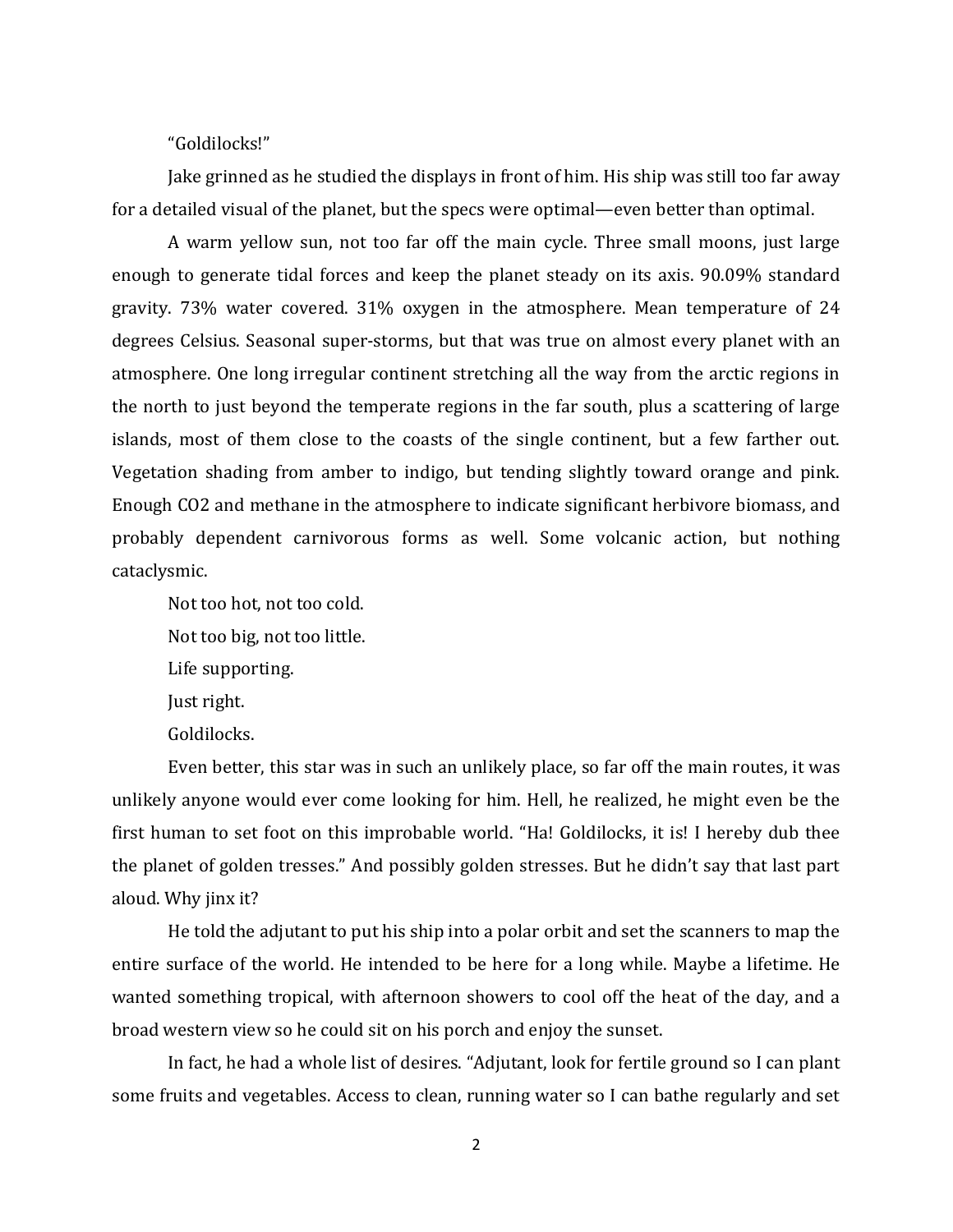up a water wheel to generate power for lights. Close enough to the beach that I can go sailing, but high enough up the slopes to avoid any possibility of a tsunami. No active volcanoes in the neighborhood, no restless geological faults, and not in any tornado belt."

"Working," replied the AI.

Jake mused aloud, "Probably an island just off the equatorial belt. That would be nice."

"A continental location would give you more access to resources."

"Yes, but it would also put me in the path of various migratory species." Scanners had revealed gigantic herds of astonishingly oversized *things* plodding steadily along, always in search of fresh grazing... and followed by almost as large predators, whole packs of them. "Living in the middle of an evolutionary super-highway is not a good option. I'm not stupid."

"No, you are not," agreed the adjutant. "Your psychometric scores are quite high, considering your tendencies toward impulsiveness."

"Shut up," Jake said. He hadn't arrived here by accident. He'd been thinking about this for a long time.

The decision to desert had been growling in his brain since twenty minutes after the first time he'd run the mortality statistics. He'd been muttering to himself, "There are old soldiers and there are bold soldiers, but there are no old bold soldiers." Then he'd discovered there were no old soldiers either. That wasn't just disheartening: it was terrifying. As he stared at the data displays, his tour of duty looked like forever, and the only retirement was a six-foot homestead on some empty wasteland that would never grow anything more than a field of regularly placed stone markers.

Jake wanted to remain above the grass as long as possible.

First, he'd checked to see which career paths had the best mortality statistics. Supply pilot wasn't the best, but it wasn't the worst either. And there was one overwhelming advantage. Colony ships usually carried all the gear for setting up a completely self-sufficient settlement. That was when the idea was born. That was when Jake chose his career path. It had taken seven years—seven *scary* years—and more than a few times he had reason to believe he had made a very bad choice.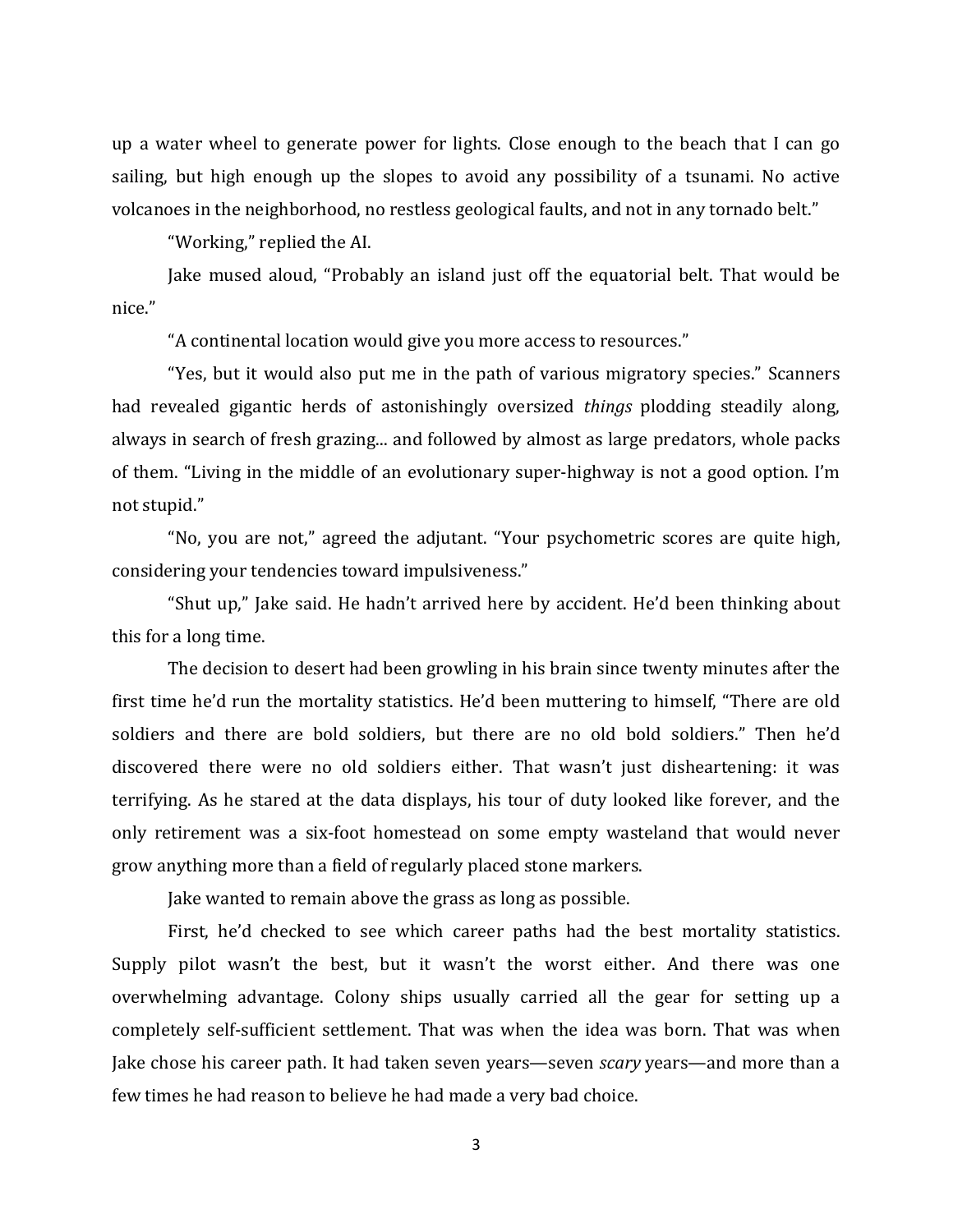But seven years—that was supposed to be the duration of his contract. Seven years and he could opt out. Few had ever lived long enough to opt out, and those who had made it to the seven-year mark almost always found their enlistments extended by a stop-loss order. On the day his extension orders came in, that was when Jake decided enough was enough.

He'd paid his dues, he was exhausted, and he had no energy for battle anymore. He had no family to return to; they'd been killed in a zerg attack. He'd enlisted in the military while still in his teens. You could dream for more—soldiers always did—but there was no *more*. There was only *this*.

Jake had worked his way up from navigator to copilot to pilot. He was even an officer in training, with all the responsibilities and perks that came with. It gave him access to information—enough to know that there was a lot more to the universe than most people realized. He'd seen many different worlds, seen the barren and the rich, the beautiful and the ugly. He knew there were possibilities—more possibilities than the military ever acknowledged.

So he studied star charts, studied astrophysics and solar dynamics. His superiors noticed his extracurricular interests. He told them he was aiming for a career in strategic planning and countermeasures, so they gave him access to the exploration and mapping databases, everything the deep-space surveillance probes had discovered for hundreds of thousands of light-years in every direction, a growing sphere of knowledge.

Jake quietly sorted the data for the conditions necessary for a life-supporting planet. Some stars were too big or the wrong color. Some gave off too much radiation. But the right size star, the right color star, was the right place to look for a Goldilocks world. His superiors thought he was charting the probabilities of zerg infestation. The Swarm had been mostly quiet since the Brood War; even so, his superiors approved. Long-range planning was a good thing. They just didn't know that Jake was planning for his own long range.

The opportunity came unexpectedly. Jake hadn't settled on a star system, hadn't narrowed down his options. He was still considering a variety of possible candidates, both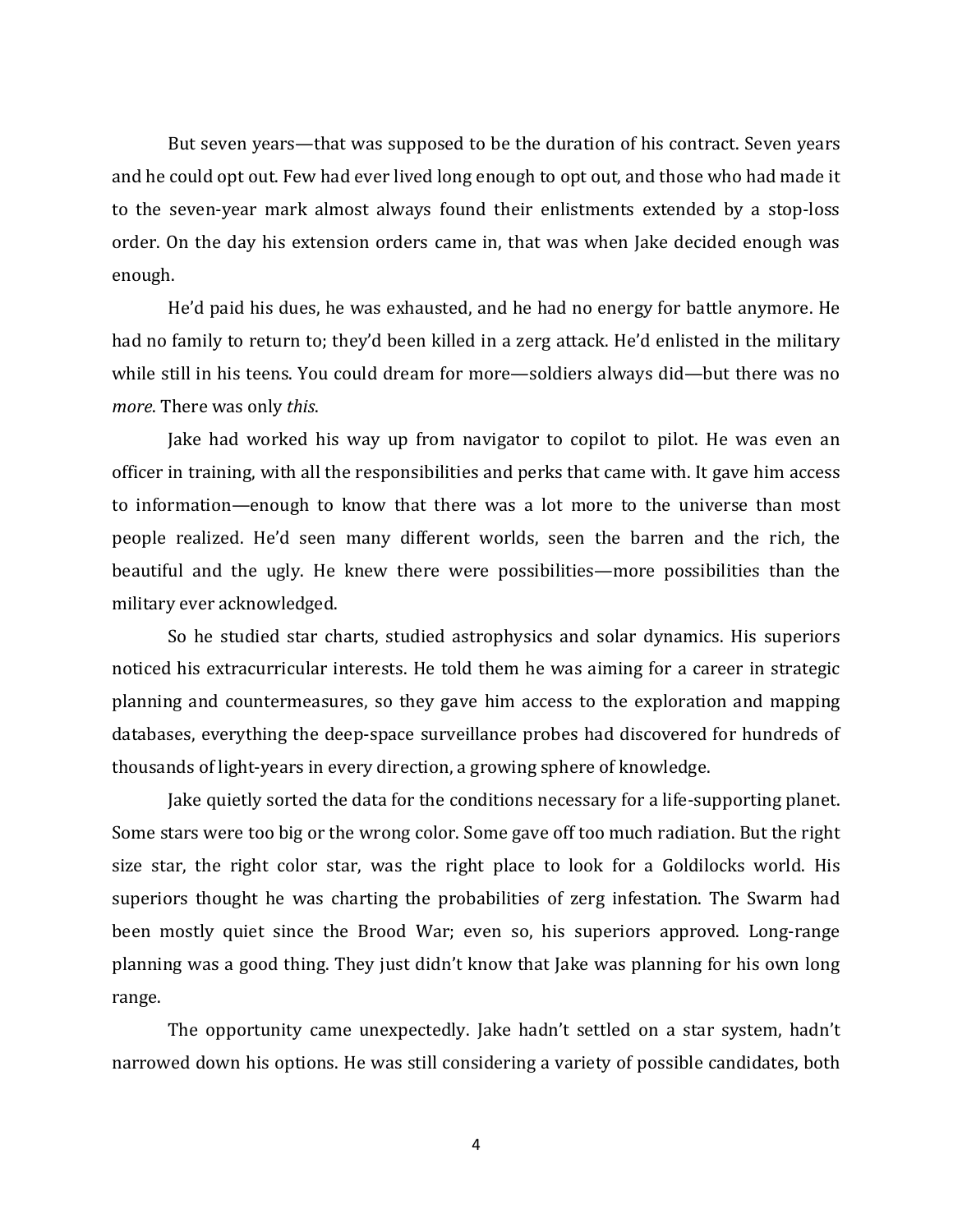near and far, and he still needed to determine how far he would have to go before a pursuit would no longer be cost effective.

But then the convoy was attacked. The battle erupted around them. Alone on the bridge, already dreaming of possibilities... before he had time to think, he acted.

He didn't have time to wake the captain; he popped off the plastic cover and slammed his hand down hard on the red button. The alarms went off all over the ship; crewmembers dived for escape pods; and within three minutes, the evacuation was complete, and Jake was the last man on board.

It took him less than thirty seconds to bring the ship to a new heading, and then he jumped out and away from the combat zone. In the fury of fighting, barely anyone noticed. Only later, when they checked the various logs in all the surviving vessels, would they realize that one of their colony ships had disappeared—not destroyed, just gone. But that would only happen if there were any survivors. Based on what Jake had seen of the attack, there probably wouldn't be.

He was alone. He was free. He was *here*.

And this was Goldilocks.

Perfect.

\*\*\*

He let the adjutant crunch numbers and chew data for a few days longer while he prepared a puddle-jumper. He didn't know what he might need, so he packed for all the different eventualities projected in the standard landing scenarios, plus all the local possibilities projected by the adjutant, especially any situation that would prevent him from returning to the colony ship.

He also considered sending the big ship into the heart of the sun to destroy the evidence of his arrival. But that decision didn't need to be made today. Besides, there might be some undiscovered reason Goldilocks was the wrong planet. The technical term was *surprise.*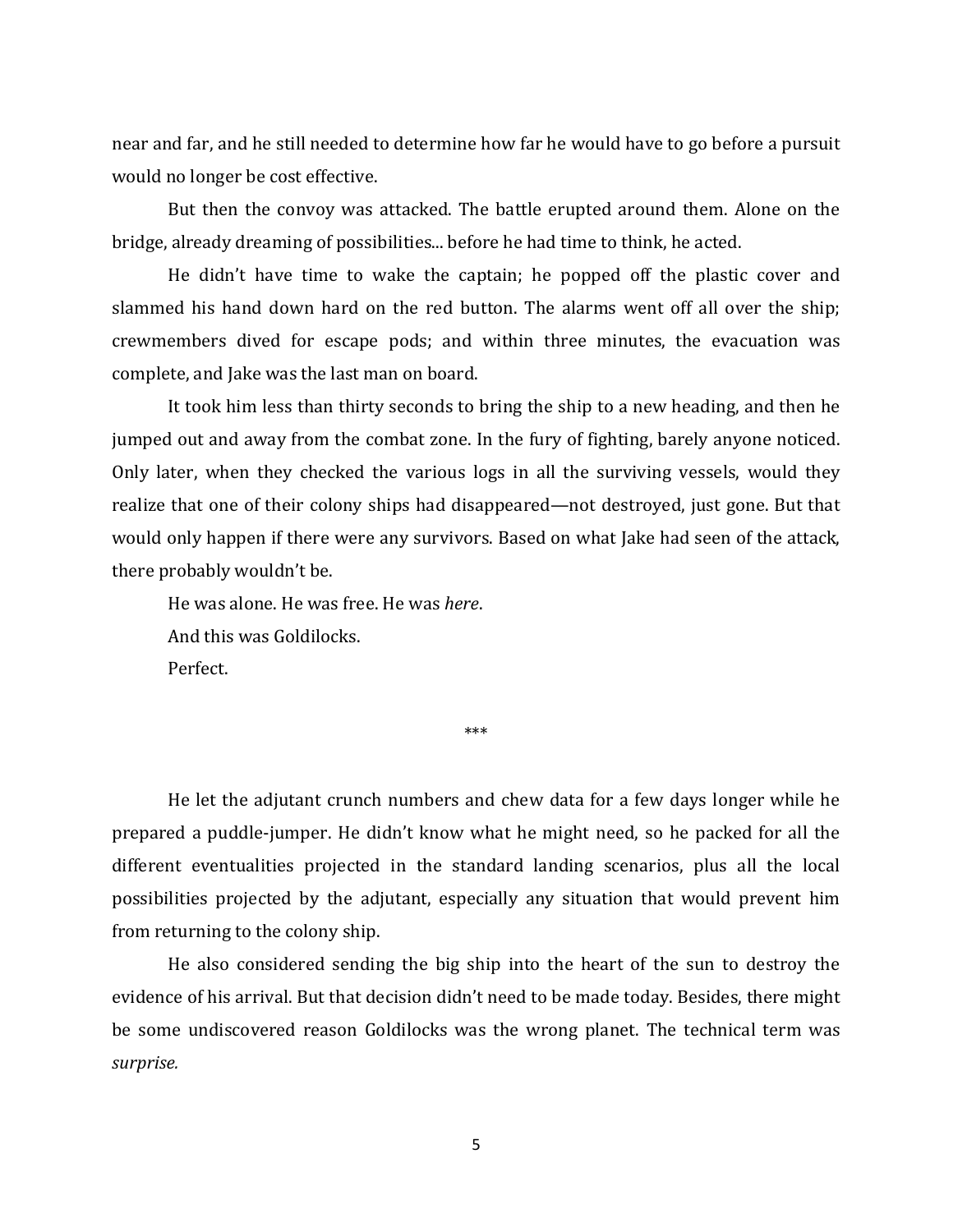He'd already ruled out the main continent. Too many big hungry things. But... there was a chain of islands off to the west, close enough to the main continent to be accessible, yet far enough to provide isolation. The biggest of the islands, at the southeast end of the chain, looked like the perfect spot. The island was triangular in shape, formed by the steep cones of three volcanoes, two of them dormant. The last one—the largest, still smoldering—reached high enough into the sky to have permanent snowcaps, even glaciers. The meltwater provided year-round irrigation, and probably a few hot springs as well. Tropical currents sweeping up from the south kept the seas warm, and the winds from the north pushed clouds up against the western slopes every day, where the cool air triggered almost daily afternoon drizzles.

He studied the big island critically. Dramatic vistas sprawled across wall-size displays. If there was something wrong, he needed to find it now, but the more he viewed, the more the island attracted him.

Exploratory probes revealed carpets of lush vegetation spread across the slopes of the islands, slender fruit-bearing trees and even taller ones with wide sheltering leaves, whole forests thick with ferns and grass and creeper vines. Sparkling waterfalls fed a network of streams and ponds. There were at least six different ecosystems on the islands, determined by altitude, prevailing wind patterns, and water flow. Where the different zones collided, there would be accelerated evolutionary action. That meant healthy hybrid forms.

Additional scanning revealed birds and insects—larger than he was used to, but nothing that seemed as threatening as what prowled the main continent. There were also a variety of amphibians, small animals, and even something that resembled a small wild pig. The seas were teeming with fish of all sizes, including several enormous species. But that was okay; Jake wasn't planning to go swimming in that surf anyway. On the north shore, some of those waves were breaking nearly sixty meters high. That was intimidating; Jake had never been in anything deeper than a bathtub.

He couldn't decide what to name the island. Pax? Aloha? Shalom? Haven? The Big Island? None of those felt right. But he could wait. Maybe the island would reveal its own name to him in time.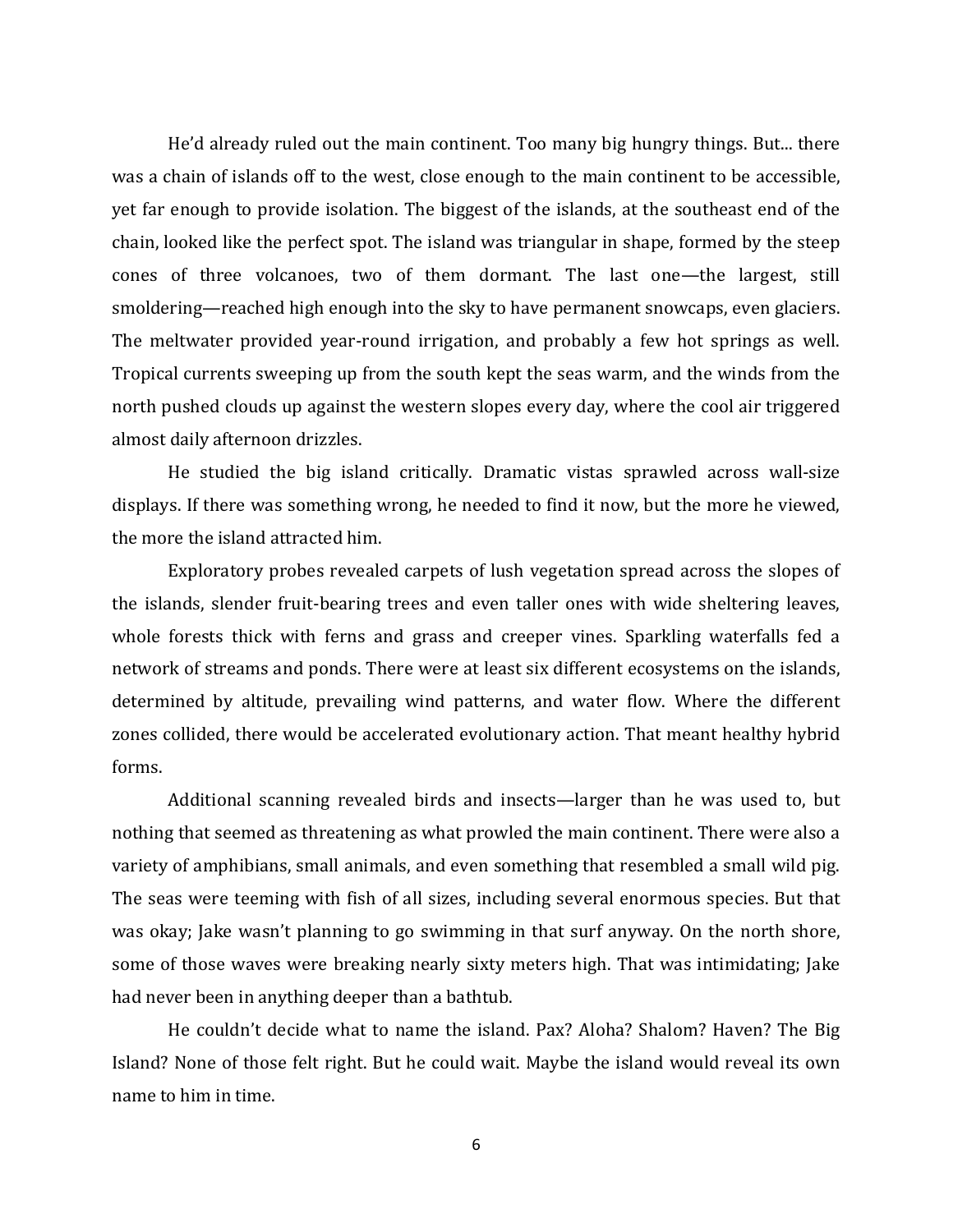But there were other possibilities too, and he wasn't about to make a hasty decision. He'd planned too long and come too far. So he gave the mainland one more careful review. He studied a small lagoon on the western coast of the long continent, sheltered by jagged cliffs that kept it isolated. And a comma-shaped lake in the highlands to the north, well above the migratory patterns. And even a storm-swept stony cliff in the southern hemisphere that was so inhospitable no rational person would ever think of exploring there. In the end, Jake always came back to the beckoning islands. Maybe someday, he'd explore the mainland, but right now the islands seemed both safe and attractive.

But even after the puddle-jumper was fully loaded and programmed with the coordinates of the western slope of the island, Jake still hesitated. He went back to the bridge for one more look-around, one more scan, one more survey, one more run at the data—one more opportunity to find a reason to hesitate.

He sat in the command chair for more than a week, arguing with himself, arguing with the adjutant, eating karak sandwiches and drinking cup after cup of coffee, pursing his lips, furrowing his brow, frowning, thinking, studying, debating with himself, arguing the pros and cons, the merits and demerits, until finally he realized that the situation wasn't going to change, no matter how much he considered it. Maybe the island was idyllic; maybe it wasn't. He'd never know for sure sitting here and worrying.

For a moment, he even considered turning the ship around. He could still head back. He could say he'd taken the ship away from the convoy to save it from being destroyed. But that wouldn't explain why he'd ordered the evacuation or why the unwipable logs would show his long, detailed surveillance of this planet. Well, he could argue that once he'd arrived here, he thought he should scan the planet for possible colonization. Would they believe that? Probably not.

No, he was committed to this path—had been committed since the moment he'd slammed his hand down on the large red alarm button. There was no way he could avoid a court-martial, probably a firing squad. If he went back, he'd never have a chance like this again. He'd never know.

Finally, frustrated with himself, realizing that inaction was producing no useful result, he spoke aloud. "Sitting doesn't work, Jake. Get off your big fat ass and go."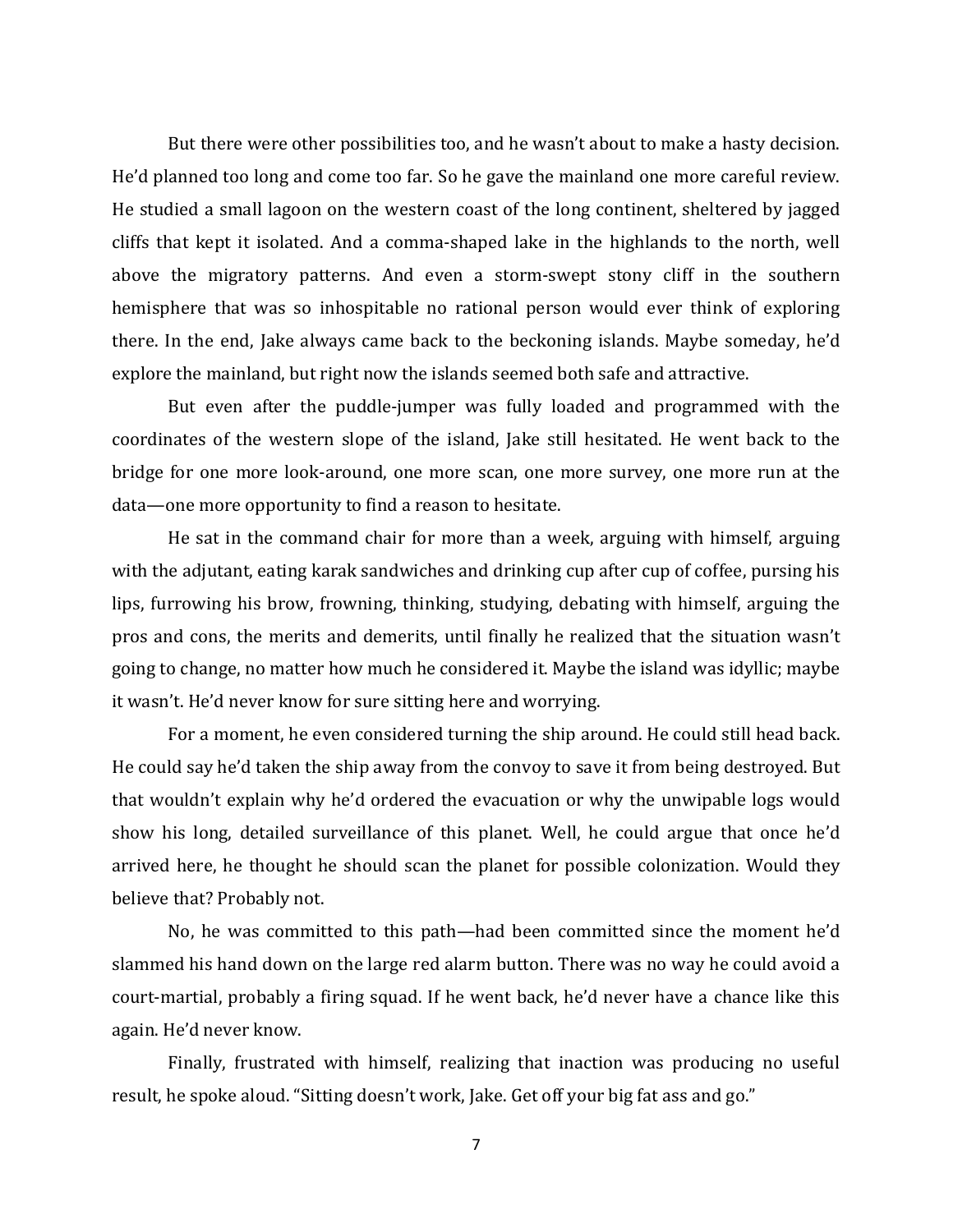It wasn't exactly now or never. This launch window was closing; two hours from now, there would be another, and every two hours after. But there was nothing more to do, nothing else for Jake aboard this ship. You could only study a situation for so long. Then you had to act. He'd planned this escape for over seven years. This was what he'd been aiming for. This was the realization of the promise he'd made to himself.

Even before he realized it consciously, he was standing up. He was moving. He disposed of the last of his meal, and ordered the ship into standby mode, then made his way down to the launch bay. One last look back—if everything went according to plan, he would be the last living being this ship would ever know.

"Goodbye, Jake," said the adjutant. "I shall maintain the ship for your return."

"You do that."

He boarded the puddle-jumper and carefully departed the starship. Pulling up a display on one of the monitors, Jake watched the giant vessel recede until it was nothing more than a gleaming pinpoint. A thought gnawed at the base of his brain that there was more he could have done, maybe should have done, but he couldn't think of anything specific. And if it turned out he needed anything else, he could signal the colony ship to drop a few of the many cargo pods still on board.

There was still time to return the smaller craft to the colony ship. He didn't have to land here. There were plenty of far-distant frontier worlds that would appreciate the unexpected arrival of a fully loaded ship like this. He would be a hero. For a time, anyway. Only until the next military vessel came by and some opportunistic settler turned him in for the inevitable reward. No, he was safer simply disappearing.

He let the moment pass and steered the puddle-jumper into a landing course. After a bit, the first wisps of upper atmosphere began to stream past the hull, and shortly after that, the buffeting began. Holding the ship steady, he used the thickening atmosphere for braking, only occasionally firing thrusters to correct the craft's course.

He brought the craft down swiftly, approaching the island from the west and then leveling off just above the sparkling green surface of the ocean, close enough for Jake to see great dark shapes moving through the water. He slowed the puddle-jumper just before reaching the shore.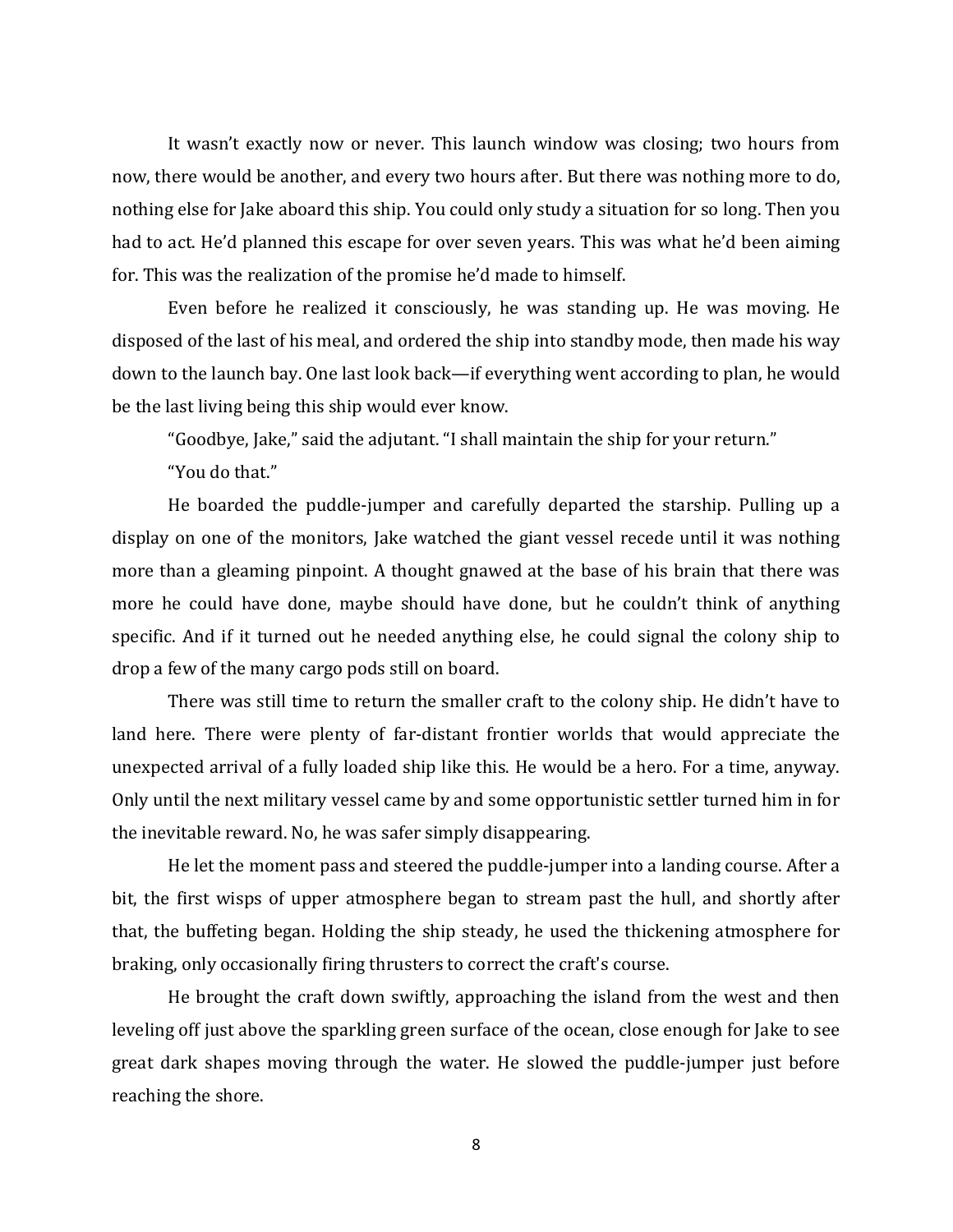The sand on the beaches glittered a startling shade of gold with pink pearlescent flecks. And then it gave way to broad slopes of grass, rising toward the distant cone of the volcano. This whole island was volcanic rock, and in some places the topsoil was so thin, trees couldn't root. Only tall grass, shrubs, and ferns.

At last, Jake landed the craft on a high plateau overlooking the western reach of the island. He watched his displays carefully while the craft sampled the air, filtered it, examined it for toxic elements and malicious bacteria, fungi, viruses, or prions. It could be several days before the system would admit that he could leave the puddle-jumper without a hazmat suit. The suit was guaranteed against infectious organisms up to Class Six, but that guarantee was useless out here where customer service was unavailable. No. He'd wait until the shipboard lab finished preparing appropriate vaccinations.

He activated ground and air probes and released them to explore the island. He wasn't going anywhere without detailed maps of the terrain. That could take another week or two.

There had been other planets on his list of candidates. Some were barren: places with barely breathable atmosphere, places where the terraforming had not yet been completed and the only life-forms were algae, fungi, and lichens. Others had been charted and were known to be habitable, but Jake worried about who or what might eventually settle on those worlds. No, this one afforded him some promise of solitude. He wouldn't be bored. He had his music; he had his digi-tomes; he had his holovids.

But he didn't feel like waiting: he climbed into an SCV and began plodding around the landing zone, getting a feel for the area. He only had a couple of hours of daylight left, but he could start laying out markers for a base camp. Driving an SCV, he could clear the ground, install cameras and lights, a variety of sensors, a security perimeter, and even a couple of auto-turrets. The latter were probably unnecessary, but standard procedure nonetheless. He doubted that the guns would ever be required to take out anything larger than a scorpion or a mosquito. Nevertheless... he'd make careful preparations. He'd been too deeply immersed in the paranoia of the military mind to let go easily.

On the third day, he built a hangar for the puddle-jumper: climb into an SCV, unload the materials, weld the prefab walls into place, add a roof on top. Roll the ship inside, close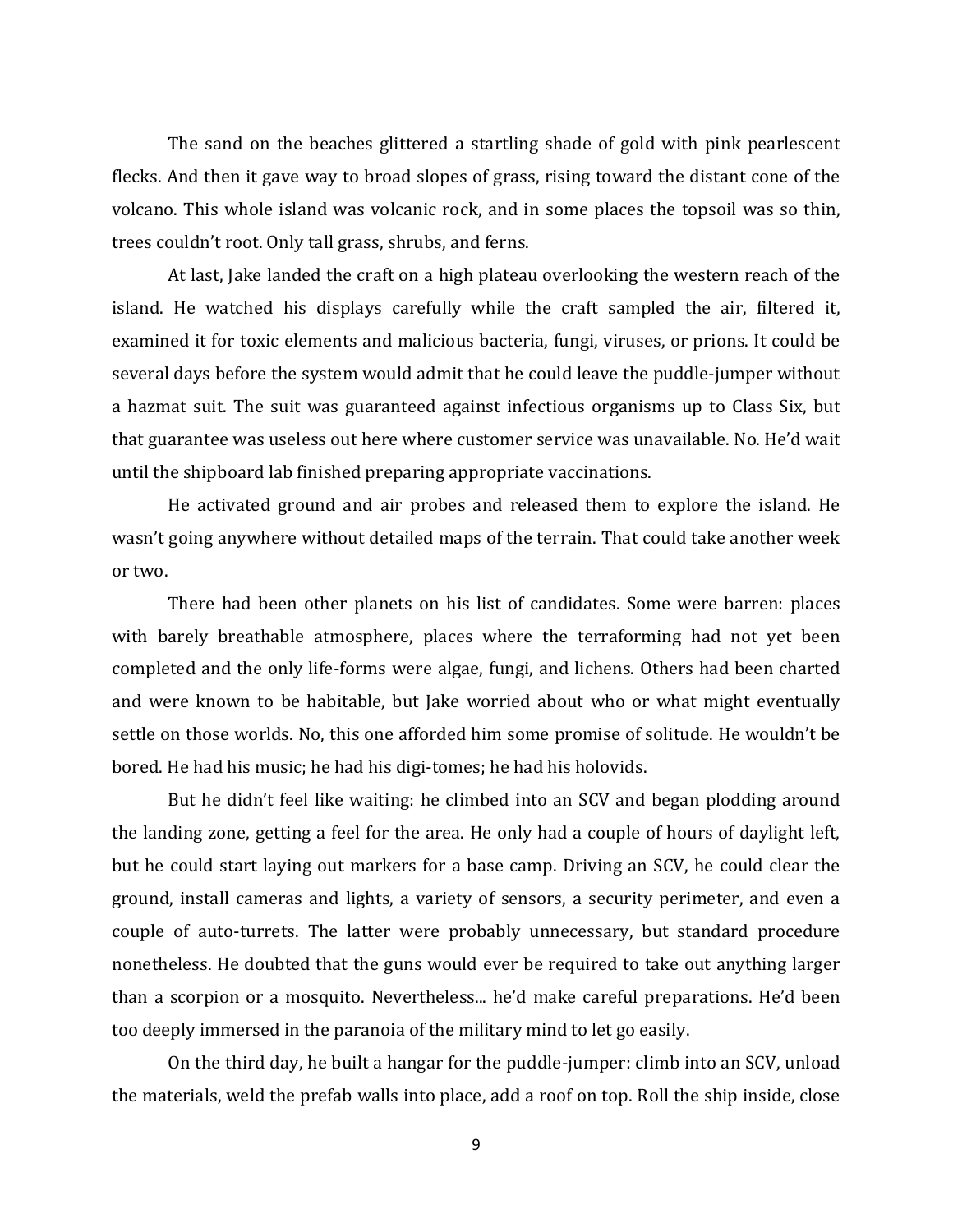the door. Then sleep for eight hours while the cameras and auto-turrets watched the perimeter.

He awoke in the middle of the night.

Almost naked, wearing only shorts and carrying a Torrent SR-8 shotgun with an infrared scope, he strode outside and peered into the darkness. The soft blue glow of the overhead lights revealed only the surrounding jungle in shades of deep indigo and black. Above, the stars twinkled brightly, and the largest of the planet's three moons tumbled slowly. Raising the weapon, he looked through its scope and turned carefully, scanning for heat signatures. Nothing.

Whatever he'd heard, it was silent now.

Some kind of shriek... made by some kind of *thing.* Maybe a bird? Maybe even one of those things in the ocean, surfacing for a moment? Maybe just one of those pig-like animals? Maybe there were predators that fed on those animals? Logic suggested there should be. But logic was limited to the available facts, and the available facts were limited by the available technology for studying them, of which Jack had more limited than available. There was an old saying about strange new worlds: they were strange. Not only stranger than you imagine. Stranger than you *can* imagine.

He stood in the dark for a long time, listening. Then he went back inside, sat down in front of his security displays, and played back the sounds of the night. Mostly the audio tracks revealed harmless background noises—the susurrus of the waves, the wind, and the rustling leaves of the surrounding foliage. But the scream? Nothing at all.

He'd heard it only in his head.

But he'd heard it. He knew he'd heard it. He was sure he'd heard it.

He sat in front of the displays for a long time, studying the terrain of the island. He launched three probes to circle the area.

And he trembled.

The scream he'd heard tonight—it had been a raw, guttural roar of sudden awareness abruptly being cut off. He didn't recognize it, didn't understand it, didn't know what could have caused it... but he recognized the screeching feeling in his head. He'd felt it before. Not this scream, but another one like it.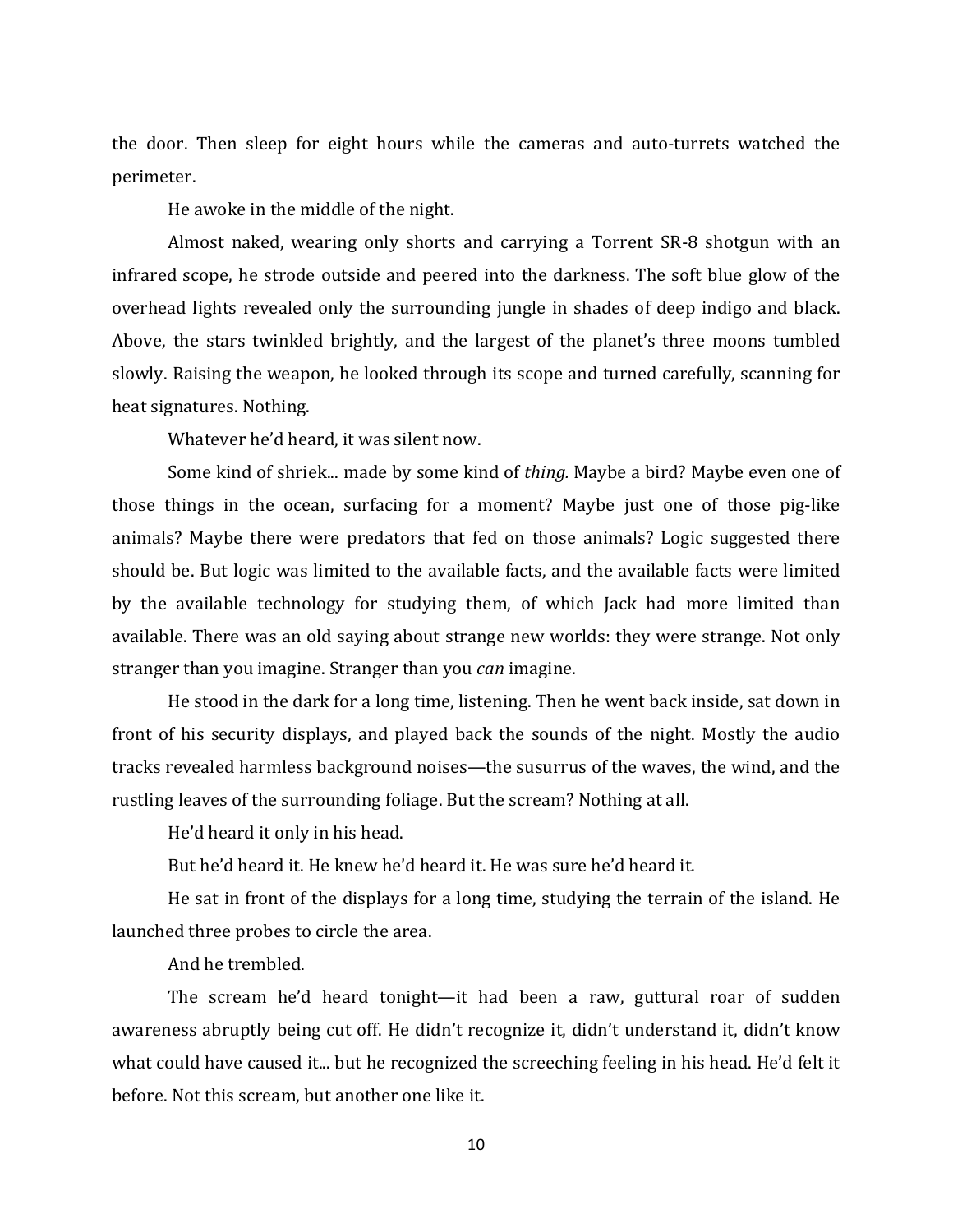There were stories of things on the other side of the sector with strange psionic powers. And there were other stories, even more disturbing, of humans who were conscripted and trained as psionic warriors. Ghosts. Jake had never met a ghost, never seen one in person. Officially, they didn't even exist, but he knew they did. He'd experienced an inadvertent psi blast. It had happened on a transport mission, a top-secret operation.

It had been early in his career, and he'd been only a petty officer third class at the time. But a large black ship, a nameless ship, had needed a crew in a hurry, and he'd had a security clearance. Nobody talked about the mission, but it was understood anyway that they were heading out to the Ghost Academy on the Korhal moon of Ursa. Even though nobody said there was a teep in a shielded cabin, everybody knew there was a teep aboard in the shielded cabin.

Whoever she was, she stayed in her own quarters, far away from everyone for the entire trip. But one night she had a nightmare, and without any foreshock or warning, her sudden telepathic scream had blazed through the entire ship, knocking crewmembers to their knees. Men and women fell where they stood, passed out, vomited, collapsed into seizures, involuntarily emptied their bladders and bowels. Her escort, a single wrangler who hadn't seemed like anything special, didn't even hesitate: without a word, he abandoned his poker game and sprinted out of the mess hall. Turned out later he'd been wearing a fancy device called a psi-screen, and it had protected him from that terrible scream. The starship's crew had no such protection. Slowly and painfully they gasped their way back to consciousness. The experience of the psionic blast left them dazed and confused, weak and trembling.

For the rest of the journey, the wrangler kept the ghost candidate sedated. There was no official acknowledgment of the incident, but the captain quietly let it be known that the teep was barely a teenager, untrained and possessing little control over her powers.

But the impact of that scream—it had scraped the souls of every crewmember aboard. The raw, brutal impact of the blast left them imprinted and wounded and sensitized to the slightest ripple of psionic force.

Jake didn't know what the teep's original trauma had been, what dreads infected her memories, what terrors had resurfaced to trigger her nightmare, but even though he had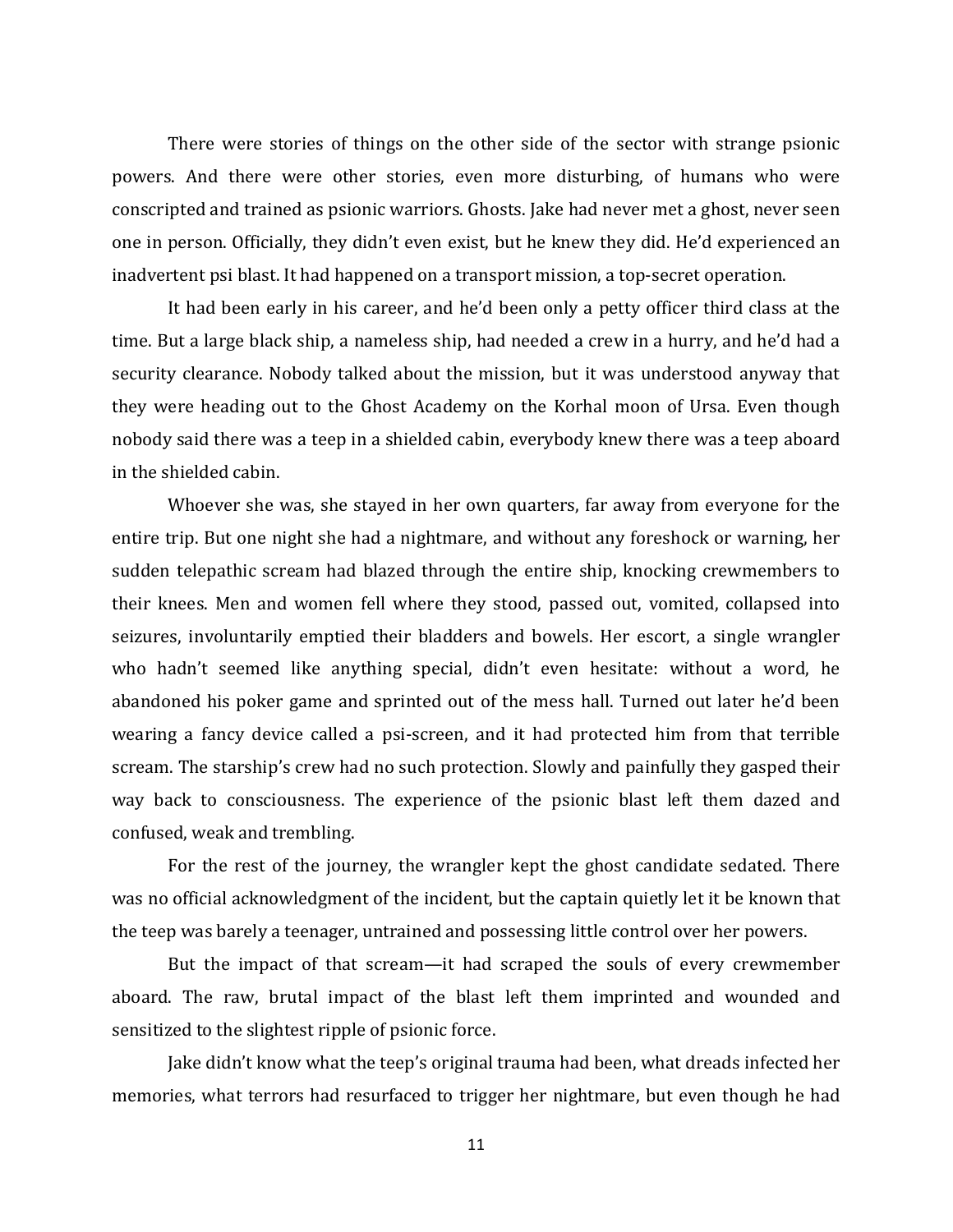never seen any himself, Jake felt sure it must have involved zerglings. In the aftermath of that horrific psionic moment, his mind resonated with a disjointed turmoil of strange and terrible feelings, as if he had been assaulted, invaded. He felt as if new memories had been burned into his skull, false memories, not his, but memories nonetheless of what it felt like to be thrown into a pit of snarling, chittering, mindless insect-things.

The ship's doctor, himself a trembling shell now, had cautioned everyone on the crew that the resonance of the moment might leave some of them with some increased sensitivity to telepathic noise, but that was an understatement. Before the ship reached its final destination, three crewmembers had committed suicide.

Jake was one of the unlucky ones. He survived. Ripped open, unhealed, he was one of the walking wounded. Emotionally disrupted, now he could feel the mind-noise of the people around him. Not clearly, just a continual rattling of stray impulses from people around him, half-formed, incomplete—fear, sorrow, anger, sadness, resentment, and much too often, thoughts of lust and desire and strange dark emotions. The noise came in slow waves, sometimes rising, sometimes fading, sometimes the most terrible when people were asleep and dreaming, but never fading enough to be tolerable.

That was when Jake had committed himself to escape. He had to find a place where he could experience quiet again, a place with no other humans around.

But *this* scream...? Here and now. It hadn't been human. Of that Jake was sure. It was something else. Something that might have been animal, might have been insect, might have been mindless, might have been god-like. But whatever it was, it was compelling.

In the morning, before the orange sun had cleared the horizon, Jake was awake and ready. He wore light combat armor, he carried a customized AGR-14, and he'd jury-rigged his helmet to project heads-up datalinks onto his visor. He'd spent the long hours of transit to this world rebuilding and modifying every piece of equipment that frustrated him. And that was almost everything. He strapped himself onto a vulture, took a deep breath, and muttered, "All right. Let's roll."

The vulture was perfect for scouting and patrol—a lightly armored one-man hoverbike, designed for speed and reliability. The colonial models could be flown up to a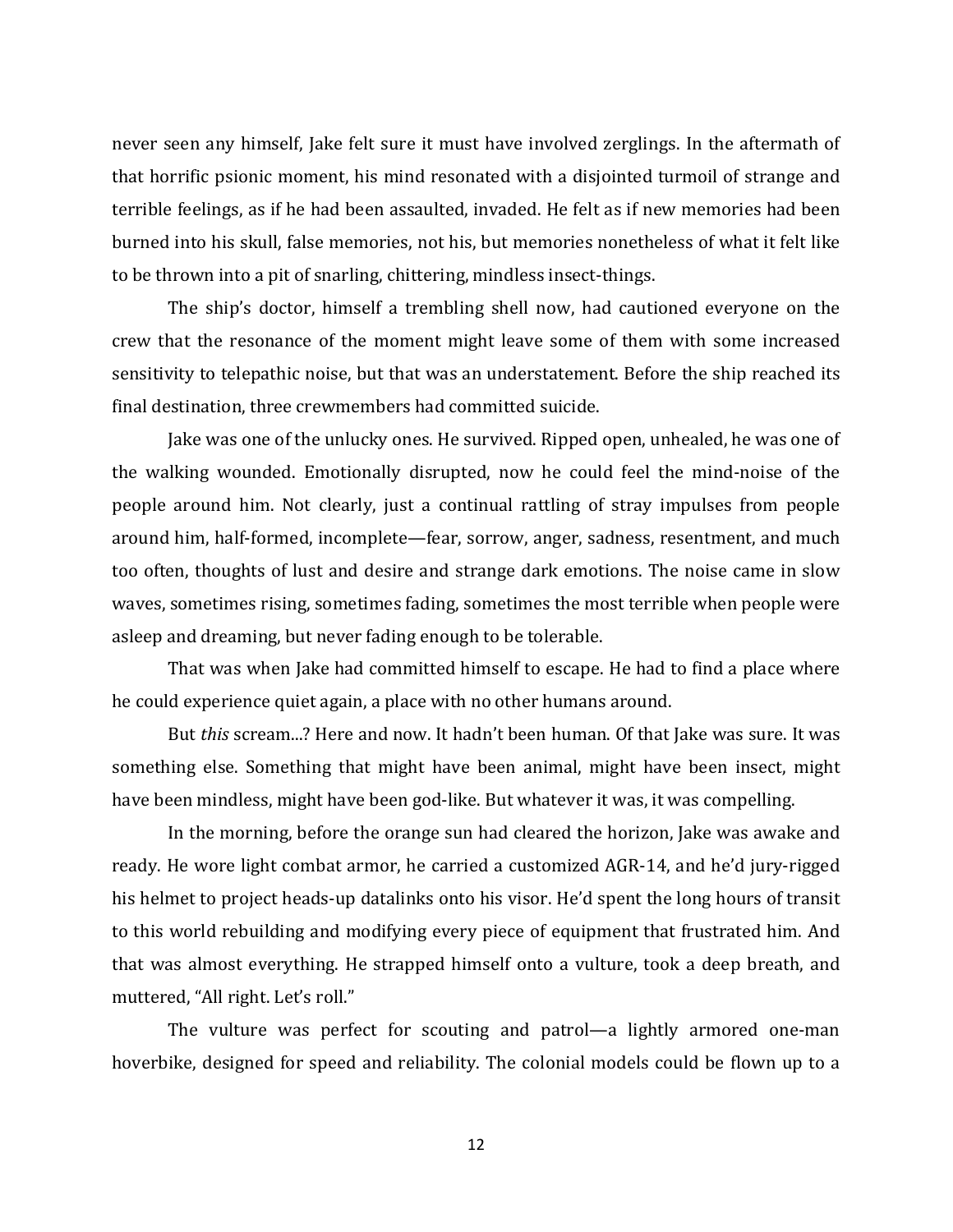kilometer above sea level and could reach speeds of 370 klicks per hour. Jake had loaded three of them on the puddle-jumper, plus spare parts.

Six days he searched the islands, listening inside his head for the chattering noises of... whatever might have screamed in the night. Six nights he patrolled the skies, probing the dark foliage with fingers of blue light. Nothing.

On the seventh day he rested. He landed the vulture beside the hangar, noticing that the first creeper vines were already exploring the surface of the thatch. Within months, they would overgrow it, covering it with thick black strands and an even thicker blue-black carpet of leaves. It would be good camouflage from prying eyes.

On Monday, Jake double-checked the fuel cells of his vulture and took to the air again. He was going back to the northern sweep of the island to search the slopes of the tallest volcano. It rose like a giant cooling tower on the horizon. This world's 90% gravity encouraged everything to grow bigger, taller, larger. Sand dunes and waves were steeper because the angle of repose was greater. Mountains were more upright and jagged. The cones of the volcanoes rose like towers toward the sky; their sides were almost vertical. Insects and animals were larger too. The intense heat of the day made it possible for animals without homeostasis to warm faster and maintain internal body heat. That and an oxygen-rich atmosphere also favored animals of greater size—optimal was as big as a football; it was the outliers that were worrisome. Those could be as big as a football field. Fortunately, the islands in this chain weren't large enough to provide sufficient vegetation to support even a small herd of the giant grass eaters that roamed the mainland.

Additionally, the volcanically formed terrain was rugged and uneven. It didn't favor migration or even casual exploration. Without the vulture, much of the landscape would have remained inaccessible to Jake. There were places he could not have seen, features he would not have discovered.

In particular...

Both of the dormant craters were riddled with lava tubes, natural tunnels formed by streams of molten lava. As the torrents had rushed downward, the edges had hardened up and around, leaving long tunnels of dark volcanic rock. Later eruptions had built up thick roofs over many of the lava tubes. Most of the tubes were wide enough to hold a puddle-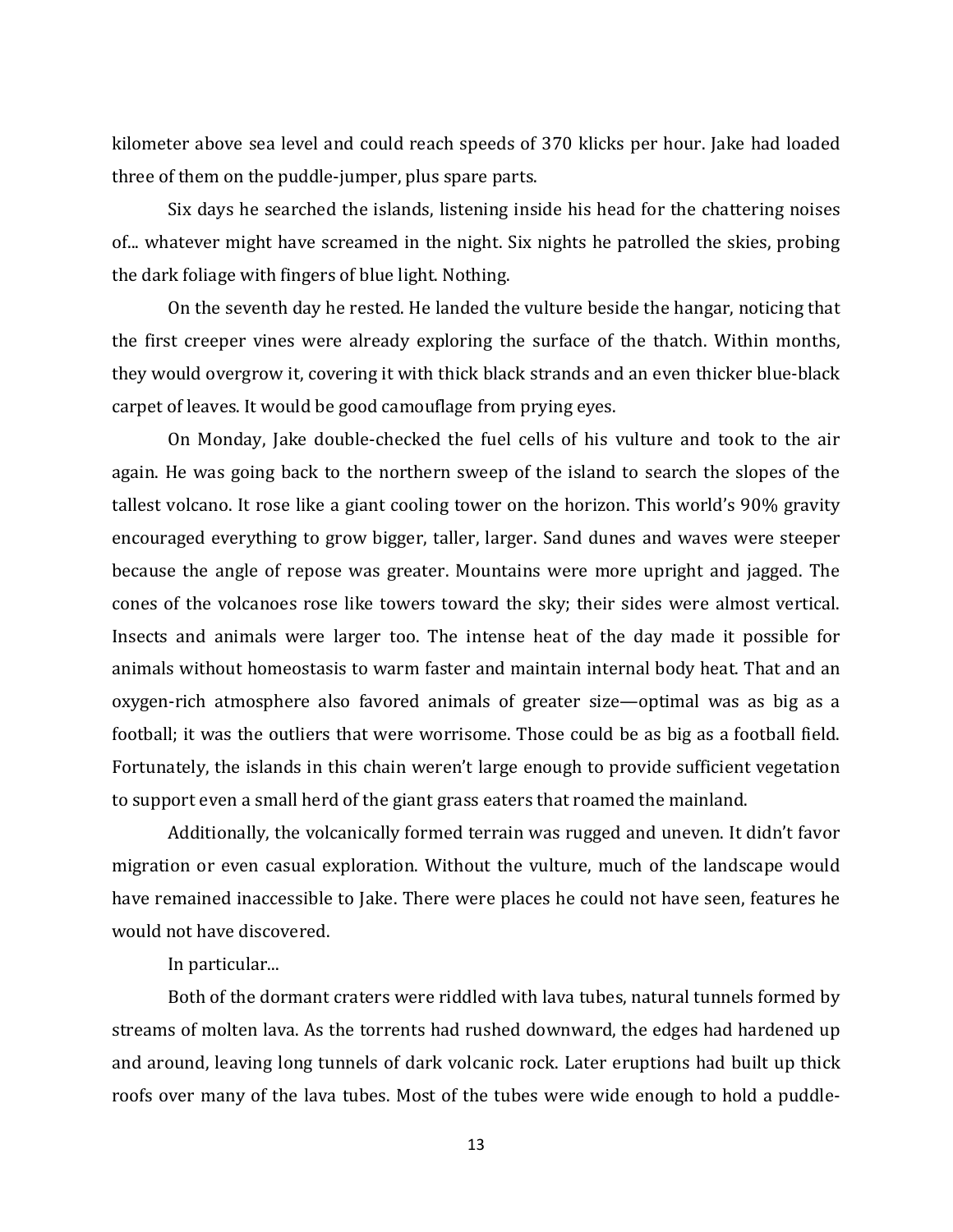jumper. If Jake had known to look for lava tubes, he could have saved himself the effort of building a hangar at the landing site. A lava tube would provide better air cover. If it was deep enough, it would even serve as an attack-proof bunker. He would have to explore these tunnels more thoroughly, but not until he found the source of the psionic scream.

First things first.

From time to time, Jake parked the small craft to release another probe. The probes would quietly and patiently explore their surroundings, looking, listening, and relaying their data back to camp. Some would actively explore; others would go semi-dormant, awakening only if disturbed. If there were things on this island that defied easy detection, Jake would find them. If not now, then eventually.

In the afternoon, looking northward, Jake saw the horizon darkening rapidly. Occasional flickers of lightning flashed between the sea and the sky.

"Crap," Jake said aloud. He'd forgotten one of the first rules of anything: don't get so involved in what you're doing that you forget what you're doing. He'd forgotten to pay attention to his weather displays.

The danger was immediately apparent. The wide line of the squall was rushing toward him at incredible speed. Understandable. Everything on this world was larger than he'd imagined. This wasn't just a squall; it was a super-storm. There was no way he could make it back to camp before it hit. He'd have to find a closer shelter and wait it out.

His first impulse was to head for the lee side of the volcano, but he realized almost immediately that he would be just as defenseless to the elements as the storm swept over.

No, there was only one possibility. He headed his vulture for the nearest lava tube. He'd been planning to explore some of the larger tunnels someday. He just hadn't realized that someday would be so immediate.

The storm wasn't entirely unexpected. His data crunches had shown the planet was capable of extreme weather, but without any long-term studies of wind and weather patterns, he'd had no way of knowing how often the super-storms would occur. This planet needed an ice age to cool it down. All that heat—the same heat that favored an oxygen-rich atmosphere and encouraged giant plants and animals—it also favored massive evaporation of water vapor from the surface of the ocean and horrific winds to hurl the resultant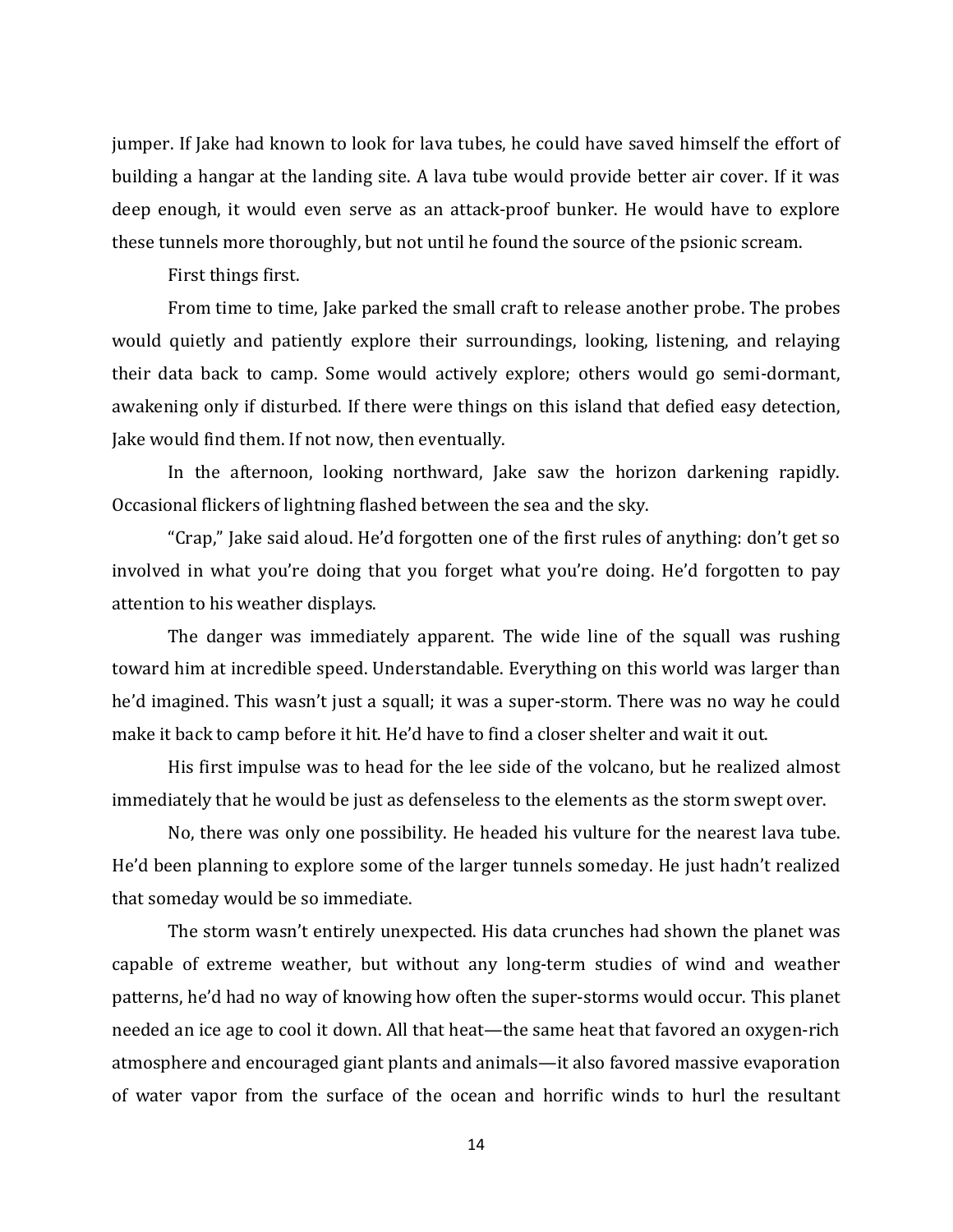massive super-saturated clouds into any obstructing mountain. This wasn't just a superstorm; it was a perfect storm, a scouring hurricane of colossal proportions.

By the time he reached the lava tube, the wind was already rising and causing the vulture to buck almost uncontrollably. The entrance to the cave was a hole in a sheer vertical cliff, partially blocked by hanging foliage. Already the sky overhead was darkening, the first strikes of lightning were flashing, and a spattering of heavy drops was pelting the canopy of the craft. Jake held firmly onto his controls, easing the vulture through the vines and into the tunnel. As soon as he was out of the wind, he could let his forward momentum carry him up the tube. He needed only tiny nudges from the thrusters. His headlights probed the gloom, but revealed only burnished walls of obsidian. Myriad reflections glittered and sparkled from the dark volcanic glass.

Fifty meters in, Jake allowed the craft to settle to the floor of the tunnel. This should be deep enough into the tunnel. If not, he could always go deeper into the mountain. He had no idea how far this cave extended, but the sensors on his vulture revealed at least another hundred meters, possibly more. Beyond that, the display was indeterminate.

Jake climbed down from the vulture. He flipped open the faceplate of his helmet and took a deep breath. Already the air smelled wet. Even this deep into the lava tube, there was a noticeable draft coming from the entrance. The opening glowed as a bright circle of light, already darkening, occasionally flickering from unseen lightning strikes. He approached just close enough to feel the wet spray of the storm. It was already hammering in with powerful horizontal surges that left the walls of the tunnel dripping. The water came in faster than it could drain. Jake wondered if he should move the vulture farther up the tube, but as he walked back up the slope, it was clear that the water wasn't reaching up this far. He was safely beyond the worst forces of the storm.

"Well, crap," Jake said again. "I wasn't planning on this." He popped open the vulture's rear canopy and inspected his supplies. He had enough food and water for three days, a week if he was frugal. He wouldn't need the tent, but the sleeping roll would be more comfortable than the hard floor of the cave. If he was careful, he wouldn't need the medkit. He checked the weapons locker; the entire arsenal was charged and ready. He doubted he would need a weapon in here. No, he hoped he wouldn't need one. "Don't make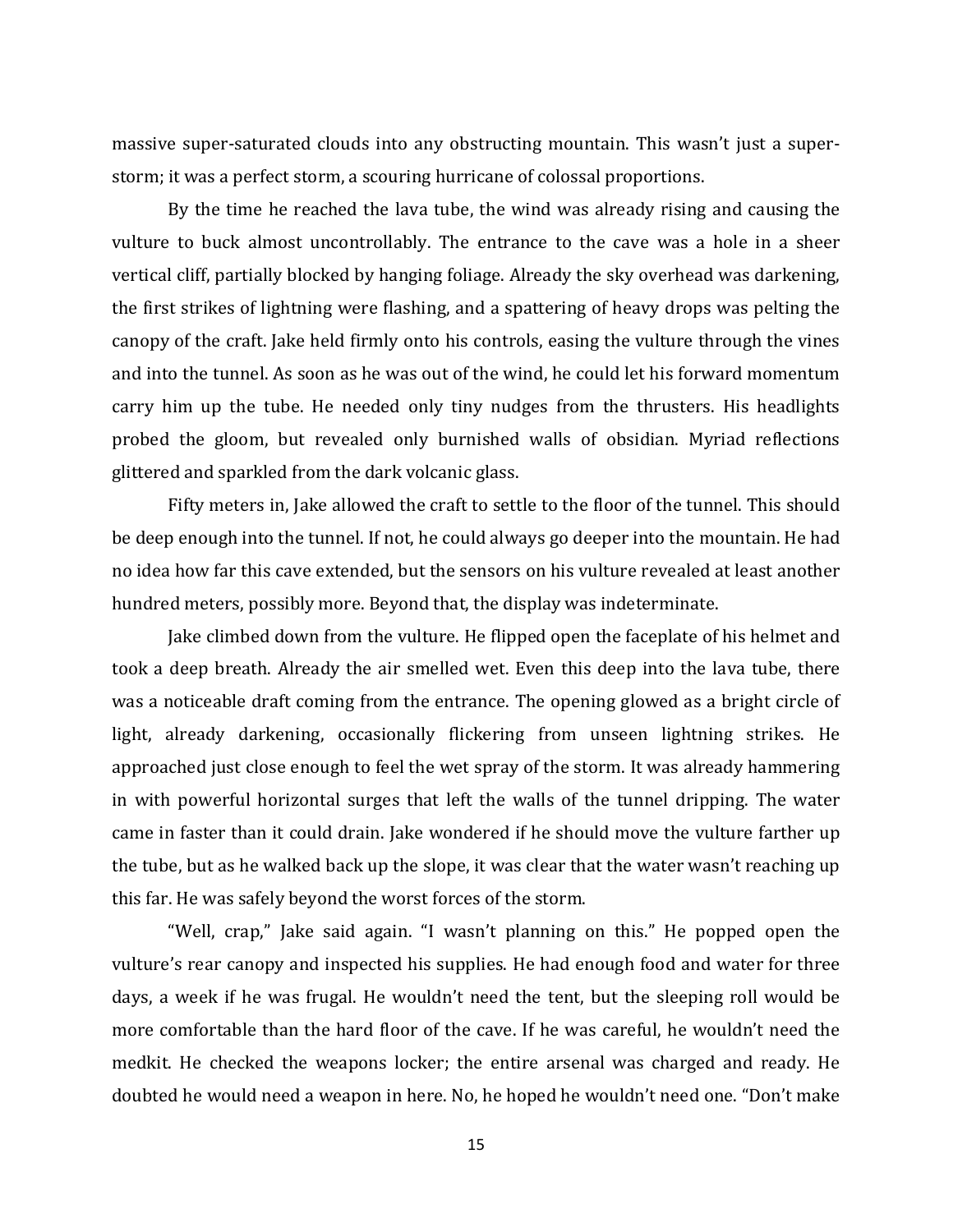assumptions," he reminded himself. "Tunnel worms. It only takes one to ruin your whole day."

He considered the AGR-14—not exactly a lightweight weapon, but an effective one, using magnetic acceleration to fire slugs at supersonic speeds, all with a very intimidating roar. Jake liked the incendiary shells best. "Better safe than dead," he decided. He took the AGR-14 and two extra ammo belts. After a moment's thought, he added a string of incendiary grenades as well. Just in case.

He switched on his flashlight and checked its power. He double-checked the headsup display he'd installed on his helmet-visor; it let him see his power reserves, his systemmonitors, his bio-scan, and the readiness of the vulture in case he had to vacate the cave in a hurry. Everything shone green. He didn't relish the idea of having to vacate the cave in a hurry. He doubted there could be anything up the tunnel more dangerous than the hurricane raging outside, but he didn't want to find out the hard way if he was mistaken.

He started hiking upward. The lava tube had a pronounced slope, difficult but not impossible. He would have thought that in the .9 standard gravity of the world, molten lava would have flowed slower, but the steeper angle of the volcanic cone actually made for faster lava flows. His initial scans had revealed whole networks of tunnels. Apparently as the cone of the erupting volcano rose, lava tubes formed on top of each other, sometimes twisting and turning like strands of spaghetti. The physics of their formation would have kept an army of geologists happy for generations.

The sound of his footsteps reflected off the burnished walls of the cave, echoed like the inside of a shower stall. If there was anything alive in the tunnel, it would hear him long before he reached it. Conversely...

From time to time, Jake stopped to listen. Far behind him, the storm still raged. The dim glow of the tunnel opening had faded out and disappeared. Not even flashes of lightning could be seen anymore, although occasional crackles of thunder could be felt reverberating through the mountain. The lightning strikes outside must have been horrific.

But he didn't hear any other sounds. Not with his ears at least. Just the same, he was starting to feel an uneasy resonance in his gut, an unnamable sensation that gnawed like anxiety or even hunger, but felt like something deeper.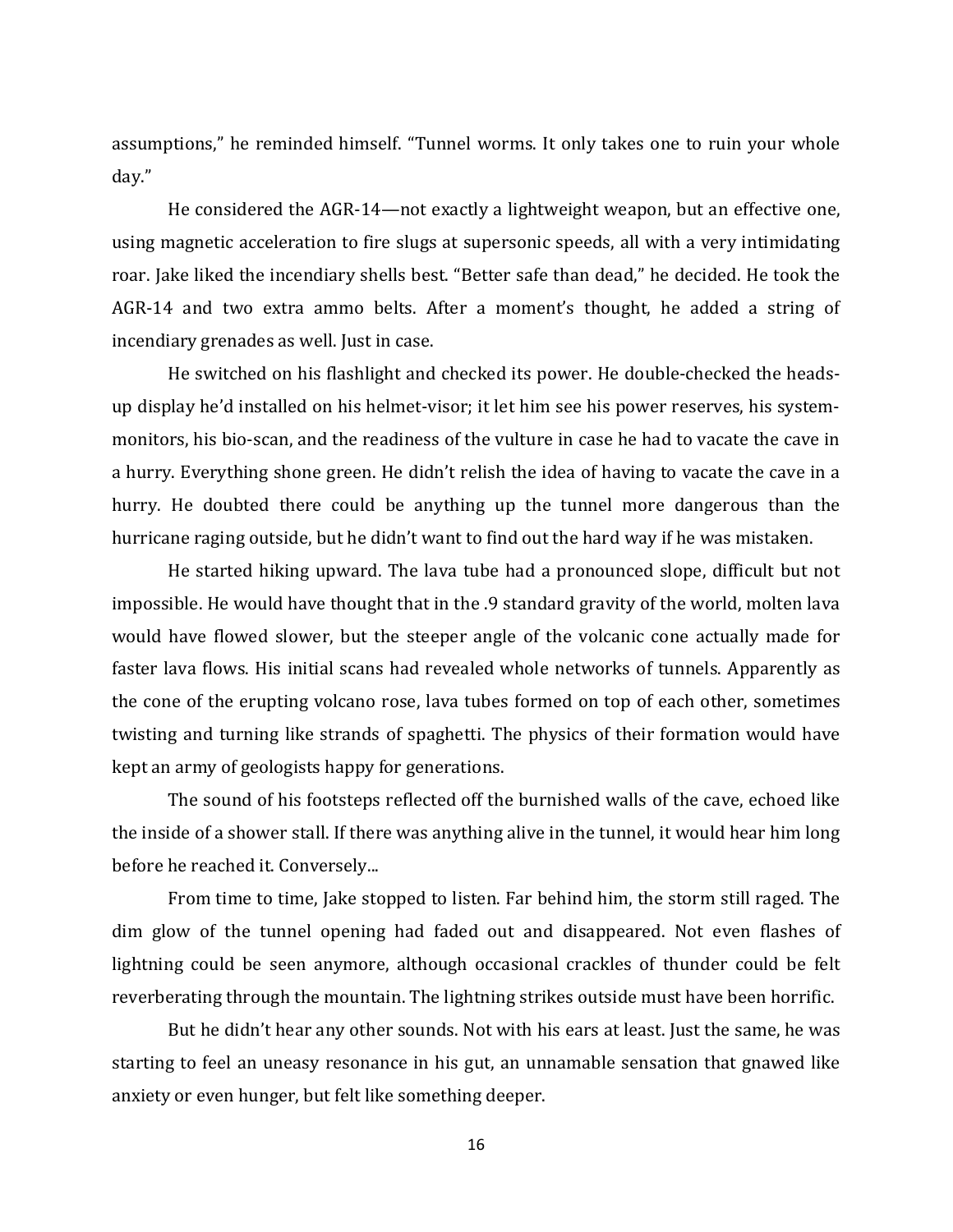His foot slipped. He shone his flashlight down. There were loose rocks here. That didn't make sense. But there were rivulets of water too. The mountain must be riddled with cracks, slowly eroding away on the inside. There could be a whole system of drainage, carved by millennia of storms.

Jake considered the possibilities. You could hide a whole military installation inside this volcano, factories, barracks, arsenals. He shuddered at the thought. That was the very thing he'd just escaped from—the disheartening drone of endless preparation for violence.

The slope of the tunnel was steeper here. From time to time, he had to stop to catch his breath. And he had to be more careful where he stepped. But even so, he missed it, not noticing the thing he'd stepped on until he felt it scraping beneath his boot. Not until he heard the metallic screech.

He looked down.

It gleamed gold. Brighter than gold. A shade of light that was as beautiful as it was unnatural. A shard of something metallic, but not quite metal.

At first he thought it was the blade of a knife, or even a sword, but it had a graceful curve. He bent to examine it closer. He nudged it with his foot. He squatted before it, exhaling loudly and looking at the thing with genuine annoyance. Not for what it was, but for what it meant.

He poked at it tentatively, well aware it might be some kind of machine just waiting to be activated. It looked like the broken tail of a teardrop.

"Crap," said Jake. "Crap and double-crap."

He sat back on his haunches and studied the thing, wishing it was something else, somewhere else. If it hadn't been for the storm outside, he would have fled immediately. He'd have raced back to his base camp, loaded his gear into the puddle-jumper, and launched himself back to the colony ship. Even now, he was already planning his retreat. He was going to have to leave this island, this planet, this system.

Jake knew this thing. He knew what it was. He'd seen something like it in a museum of battlefield relics. Not the same thing, but the same kind of not-quite metal. The same intense pearlescent yellow. The same undiminished shine. No rust, no pitting, no scarring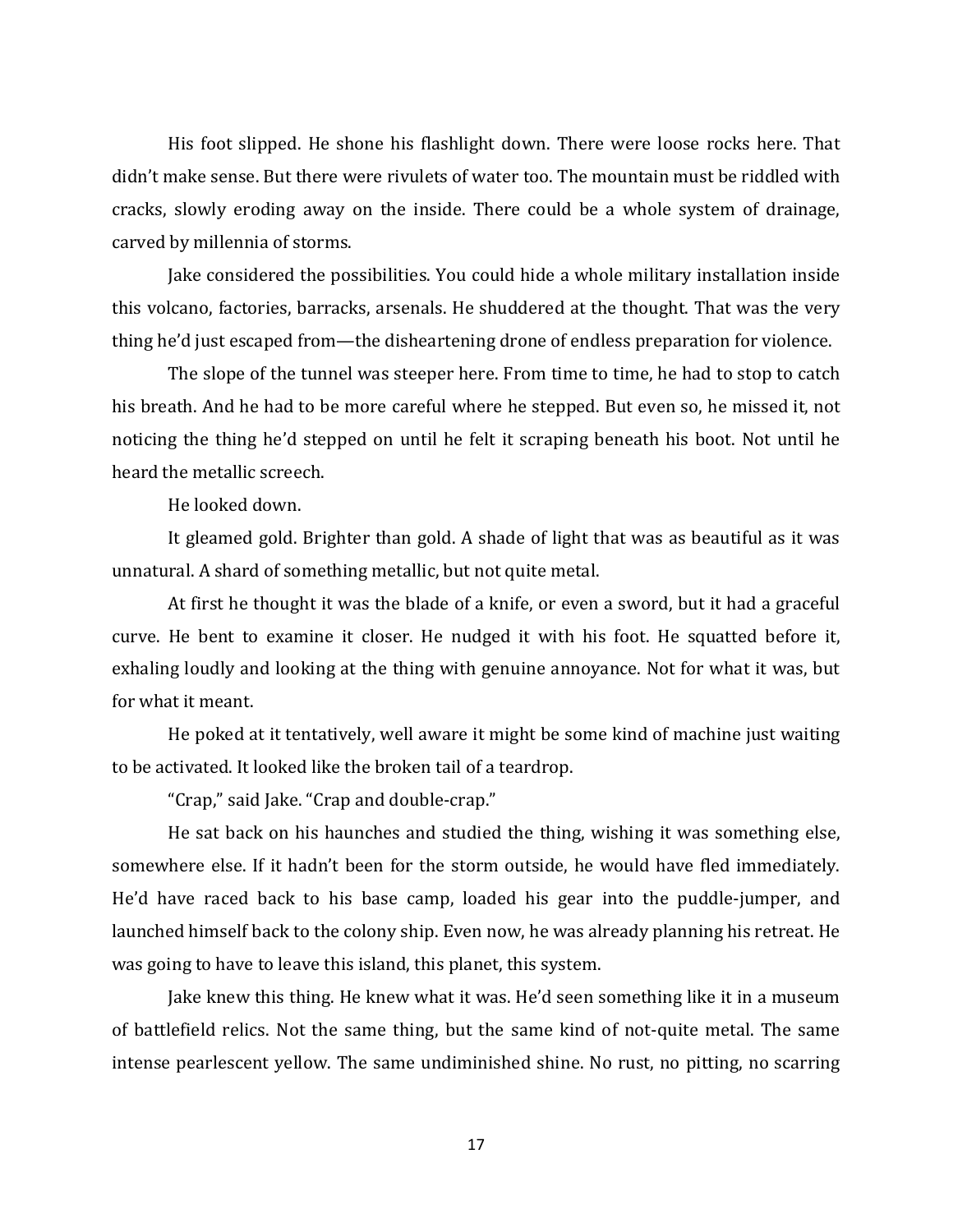or scorching. Just a broken shard of something that had twisted and finally broken under stress.

Protoss metal.

He was not alone.

Jake forced himself to breathe slowly. He counted to ten. To twenty. To a hundred and eighty. Maybe he was jumping to conclusions. Maybe there was another explanation. Protoss metal didn't decay, didn't erode. Maybe this piece had been here for years, for centuries—even possibly millennia. Maybe the protoss had visited, found nothing useful here, and moved on.

Jake picked up the gleaming shard and looked at it, turning it over and over in his gloved hands. Nope. This wasn't something that had been discarded. This was something that had been flung here, twisted and broken like the pieces in the battle museum. Only this piece had deep gouges and scratches along one side. Marks that looked like the scraping of teeth or claws.

"Triple crap," Jake said. "This is a triple." He said it aloud: "I'm not alone. There have been protoss here. And they lost a fight with something else, also here."

His knees were starting to ache from squatting. Still holding the not-quite metal shard, he straightened. He could continue going upward, deeper into the volcano... or he could retreat to his vulture and brave the super-storm. Or he could sit here, paralyzed with indecision—the same kind of indecision that had kept him sitting at the controls of the colony ship for a week before finally committing himself to descend to the surface of the planet.

If he went back down, he'd never know what threats might lurk inside the mountain. He'd never know what had caused that midnight scream. If he continued upward... well, at least he'd know what he was up against, whether he should stay or evacuate.

If he survived the encounter.

"Crap," Jake said. There were other words he could have used, but *crap* was the one that felt the most appropriate.

The next few meters of the climb were steep, but abruptly the lava tube leveled off and opened onto a huge vertical chamber. His flashlight probed the gloom with a blue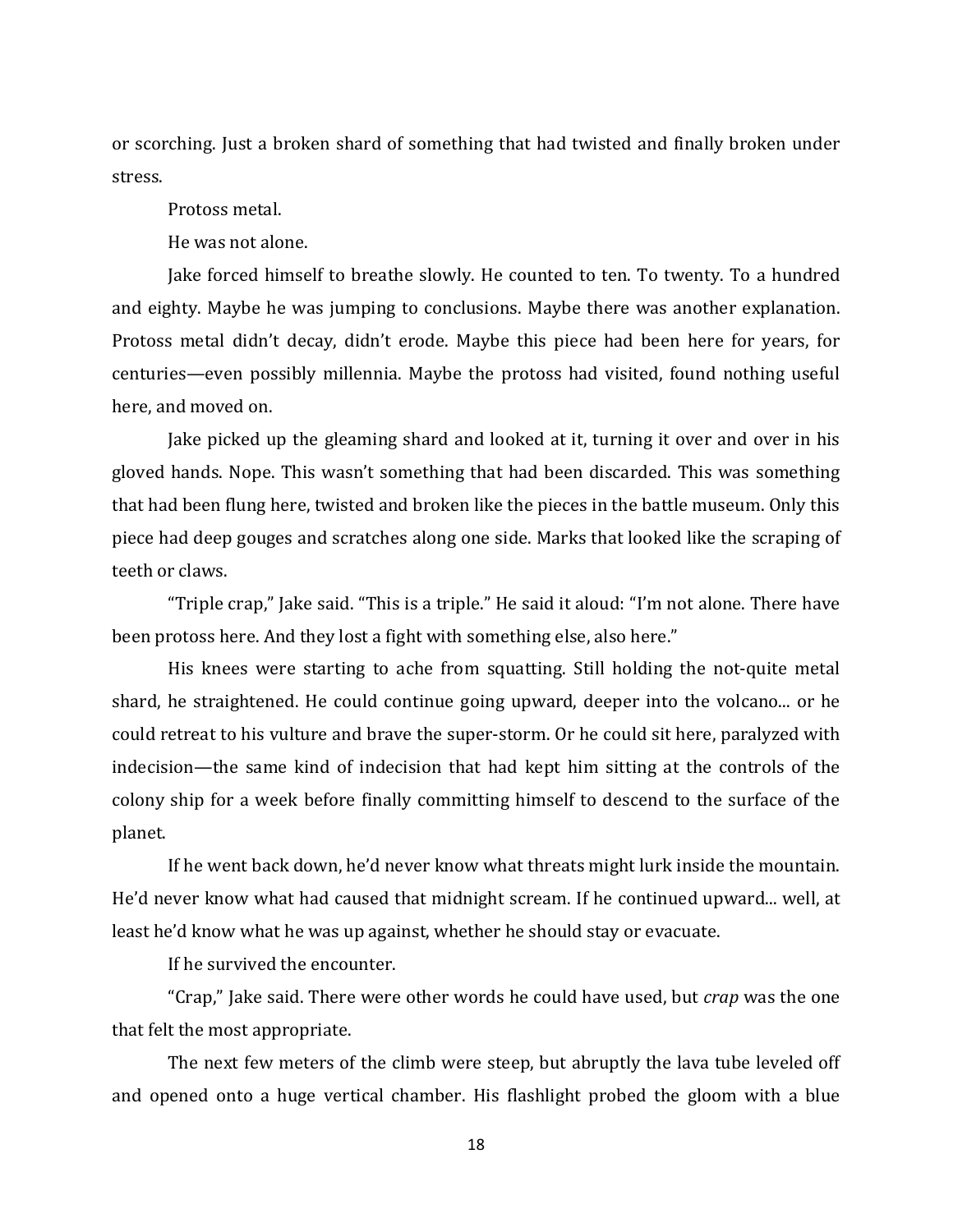finger of light. The floor of the space was a rocky jumble; the ceiling was a burnished dome, but that wasn't what caught his attention.

There had been a battle here, a big one. The walls of the cave were scorched, and the bottom was strewn with not-quite metal pieces. Most were gold; some were silvery. Jake wasn't an expert on protoss technology, but he thought he recognized some of the silvery fragments: they could have been the broken legs of the things called stalkers. Other pieces, bright yellow, might have been the remains of those larger war machines known as immortals.

He should have been fascinated, even awestruck at the sight of protoss war machines, but he wasn't. The sight of all this metallic carnage left him disturbed and anxious. It suggested—no, demonstrated—that there was something horrible on this world, something nasty enough to rip apart heavily armored protoss.

"Crap," Jake said. "Just crap, crap, crap." Of all the words Jake had said since landing, *crap* was now the most used, according to the data-display on his visor.

He unclipped a console from his belt and sent a cloud of micro-spies into the large chamber. The tiny propeller-driven devices were Umojan tech, and he'd paid dearly to get them from the black market, certain they'd come in handy one day. They immediately began circling slowly, scanning, measuring, listening—

—until a bright blue beam flashed out from the opposite side of the cave, flicking from one micro-spy to the next, disintegrating each in a dazzling flash of light.

Jake leapt backward into shadow, knowing even as he did so that it didn't matter. Whatever had just incinerated his micro-spies had certainly targeted him as well. Even as the first hot surge of adrenaline roared up through his gut, his chest, his heart, he was already realizing that he was only alive because that same something *wanted* him alive.

He took a deep breath, a second, a third... then stepped forward. Running would be the worst thing he could do.

Across the cave, on the other side of the chamber, where another lava tube opened into the great space—or perhaps it was a continuation of *this* lava tube—something shimmered. Something tall. Something not human.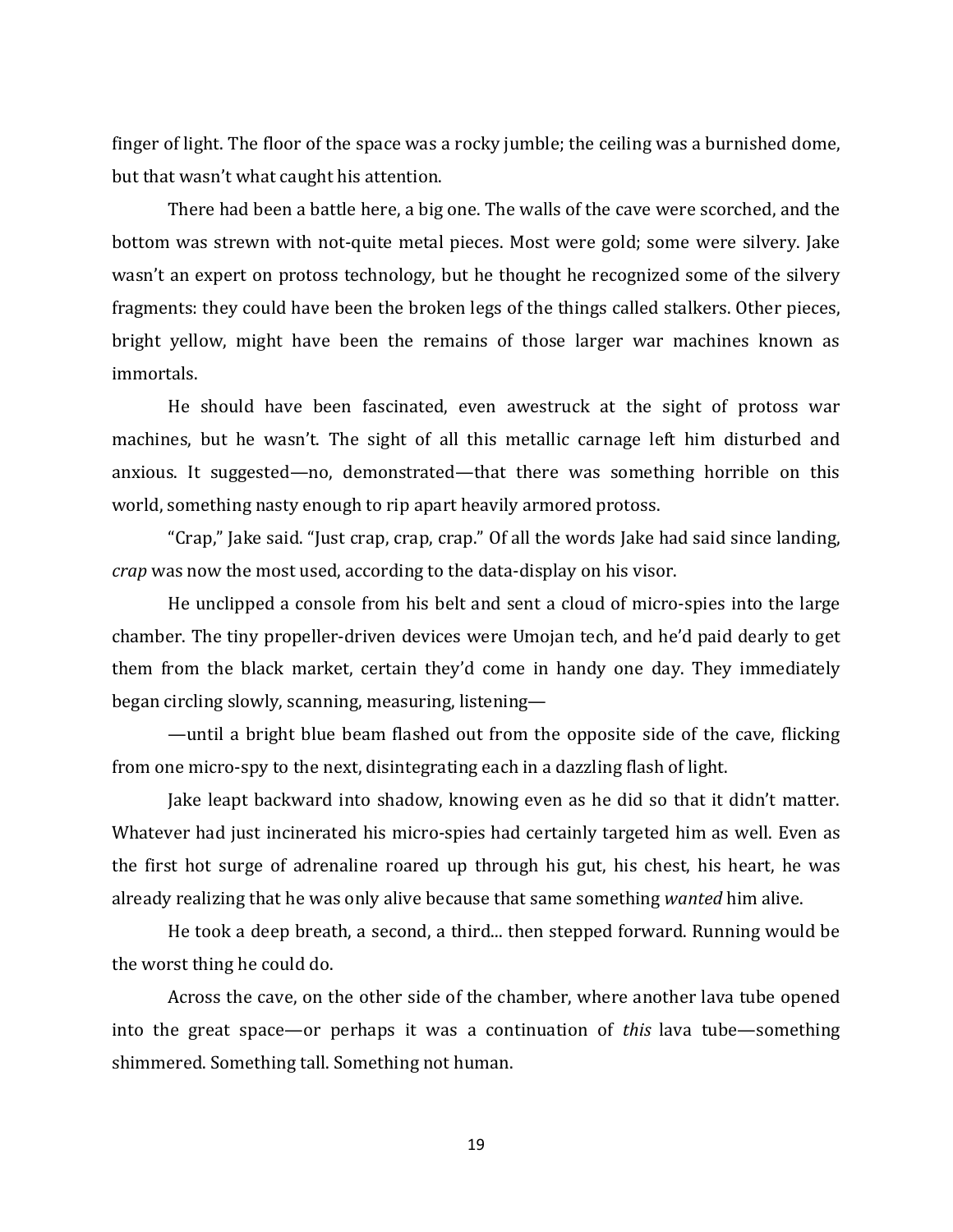In that instant, Jake suddenly knew he was extremely lucky... and extremely unlucky too. He was now one of the very few human beings in the sector who had ever been face to face with a protoss. The reason there were so few was that most of those who had ever been face to face with a protoss had not survived the encounter.

"Uh, hi," he said. He raised his right hand in a tentative greeting.

\*\*\*

Lassatar studied the creature across from him. He'd been aware of its presence on the island since the day it arrived. Now, here in this cavern, he could finally examine it.

Human. Encased in primitive technology. It imagined itself powerful. It had a pretense of thought wrapped around a core of primal surges—mostly fear. It was a biological imperative, pretending toward thought, even aspiring toward true thought, but really just an organic machine fueled by a clumsy tangle of hunger, fear, rage, and vague uncomfortable desires.

It desired intimacy, but it feared connection with its own kind. It desired knowledge, but feared discovery. It desired change, but feared action. It desired peace, but feared death.

It desired sentience, hungered for a light it could only dimly sense, but feared to give up the animalistic state of being that kept it trapped in a cage of emotions. It did not act as much as it reacted.

All this and less.

That humans had achieved warp technology was more a demonstration of how easily knowable this universe could be than evidence of any native intelligence. The human species had not yet finished evolving, and probably never would. It would destroy itself before it had a chance to create its own higher state of being.

Nevertheless, the raw passion of these creatures gave them a terrifying set of abilities. They could create almost as ferociously as they could destroy. They weren't mindless. And to this dark templar, the possibility of what a human might become was a tantalizing question, one that deserved enormous consideration.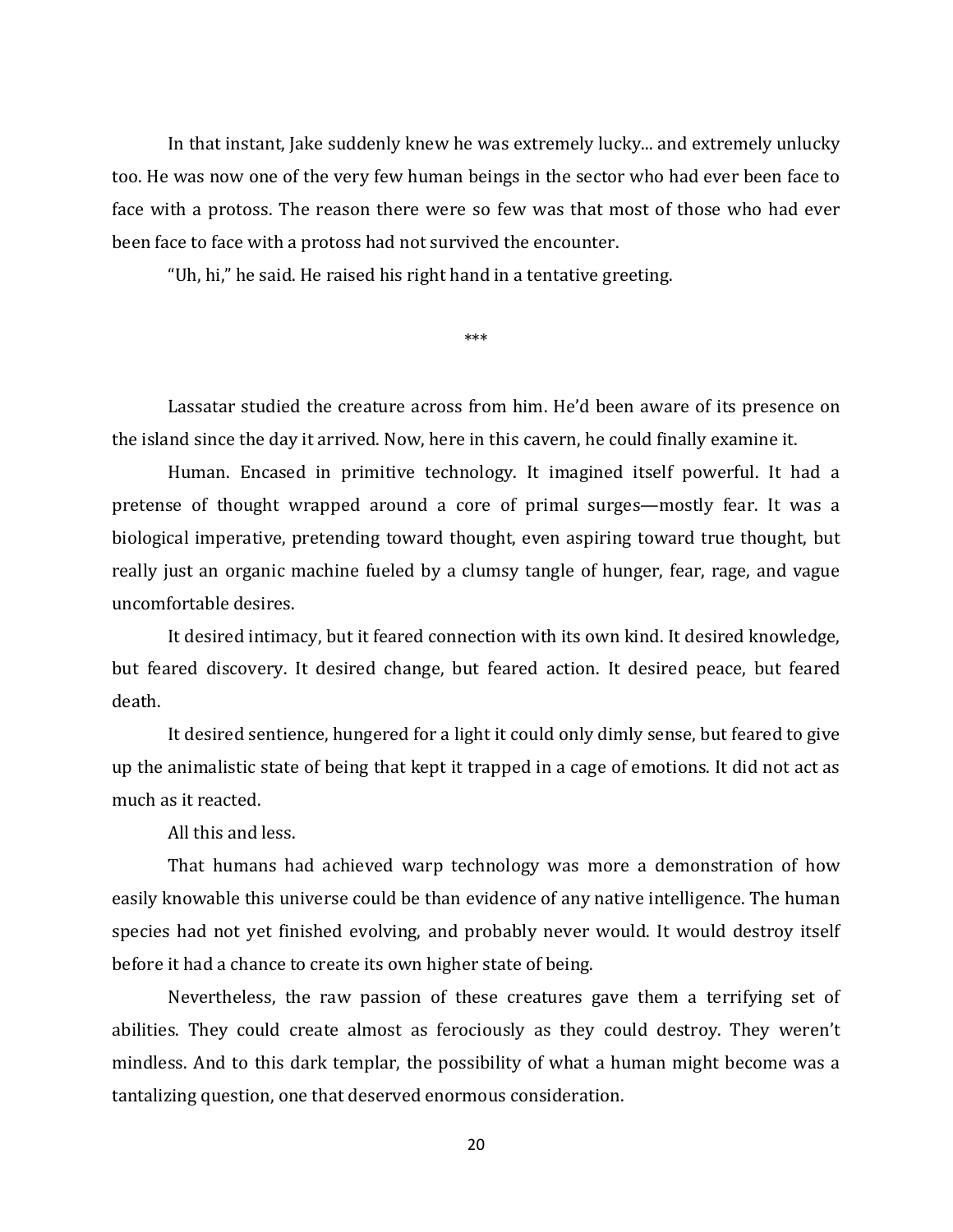*If you share a galaxy with another life-form, it is either a partner or a scourge. There is no neutrality. If the relationship is not one of mutual contribution, then it is one of eternal warfare and destruction. Life is inevitable. Resources are finite. The rest is left as an exercise for the trainee.*

In the brief instant between the destruction of the micro-spies and the moment when the creature raised its hand in greeting, Lassatar sorted through a thousand options. His curiosity overruled them all.

He'd had experience with humans before, most of it violent, but a chance encounter on a trivial world had left him pondering the possibilities of sentience in this unfinished species. Could its primitive and brutal mind be trained? Could this animal be uplifted? Could it learn the deeper responsibilities of the technologies it had created? Or was it like the giant herbivores of the mainland—an evolutionary dead end, doomed by its own biology to feed and be fed upon in turn, with no real capability to understand its own participation in the processes of time?

The creature before him now...

Lassatar recognized a curious kinship.

Like him, the creature had chosen to separate itself from its own kind. Humans did that often, and often without apparent reason.

At first consideration, it made no sense. The behavior seemed to have no evolutionary value. Separated from the tribe, the herd, the family, a lone unit's ability to survive was considerably reduced. Even the hard shell of technology was rarely enough protection against the raw forces of the universe. And if the lone unit traveled without a mate, without the capacity to reproduce, then the action was biologically futile.

But if the evolutionary value was not immediately apparent, it was still inherent. Otherwise, the behavior would not continue to occur, would have disappeared from the species quickly. Clearly, there existed a survival value for the larger gene pool in having some of its members commit to exploration and discovery. The behavior could function as a useful avenue toward the development of greater thought within the species—a path toward the growth of a genuinely conscious mind. It could even be an evolutionary trigger as profound as the ability to walk upright or the use of tools.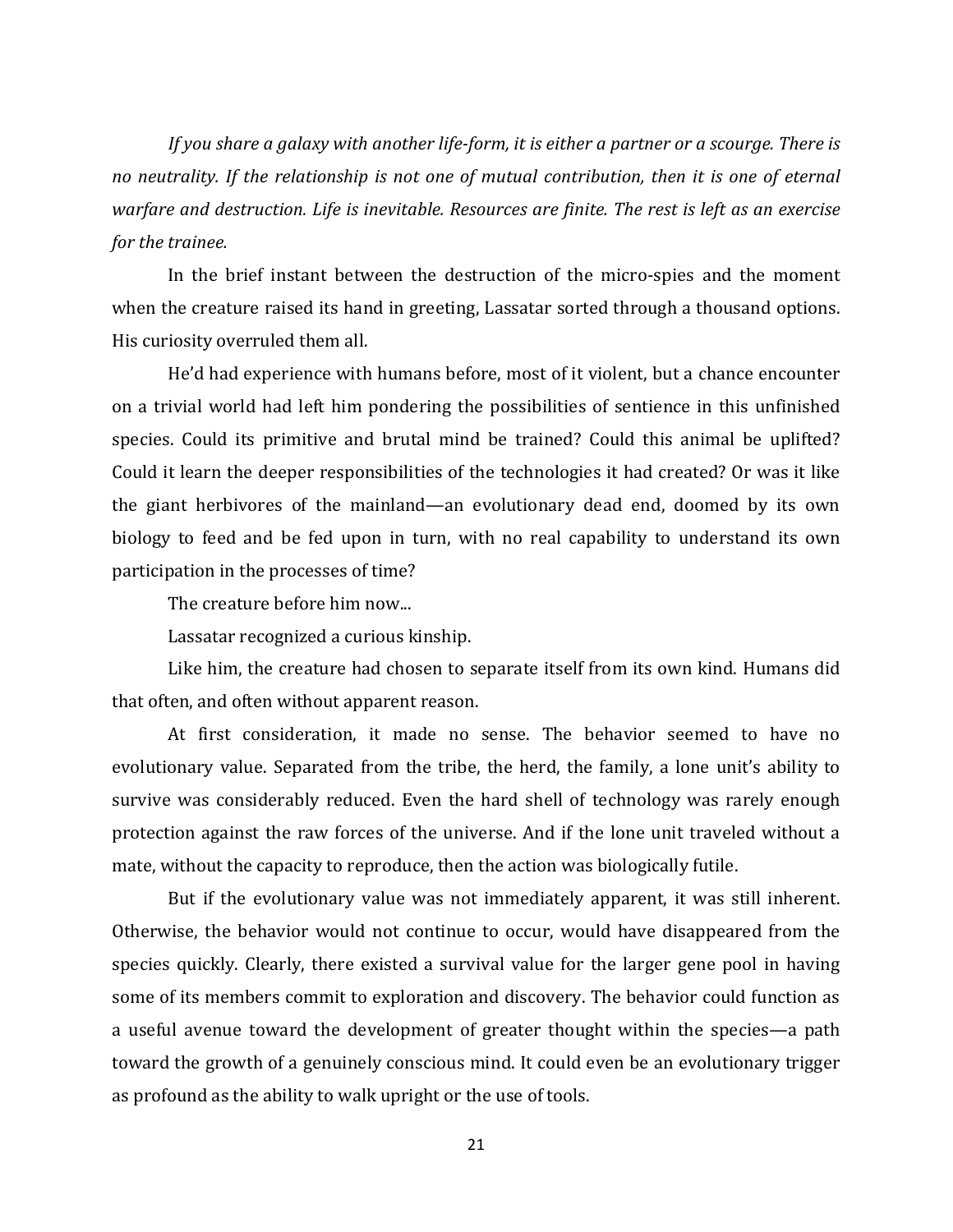The future of humanity was an issue that protoss elders occasionally discussed. Humans were a curious anomaly, a species trapped on the cusp of possibility. Caught between their raging biological impulses and the possibility of true sentience, humans were a question in the process of asking itself. The resolution of the dilemma might be interesting, but was not worthy of serious consideration—not until the threat of the zerg had been totally eliminated. Nevertheless, any encounter would be another piece of the growing structure of thought.

Lassatar was a guardian of secrets, a protector of ancient mysteries—and he regarded his duty as a sacred responsibility. More than that, an identity. Lassatar felt his job required him to be the living spirit of protoss heritage. It wasn't enough for him to be just a guardian. He needed to be a living embodiment: he needed to be an access to the powers and abilities of the past.

He believed that the mysteries and secrets of the ancient past were significant, and that they had profound meaning for the protoss of today. Life was mutable. The earliest protoss knew this—not just as theory, but as an actual application.

Life *evolved*. It changed. It challenged itself and adapted to whatever circumstance occurred around it. To a higher mind, the processes were beautiful and cruel and powerful. To a higher mind, one that thought in terms of millennia, evolution was a tool, and the first members of the protoss species used that tool handily. They practiced the application of evolutionary pressures to maintain and control the environments of the worlds they claimed. Often, they uplifted whole ecologies from primal to stable.

As he studied the ancient processes, Lassatar had briefly considered how those mysteries could be applied today. For instance, could humans be *uplifted* toward true sentience? Would they then become a useful partner in the war against the zerg?

That was an interesting question, but not one that any protoss authority was apt to consider at length, let alone pursue. The humans were prone to uncontrolled emotions and violence. Even true sentience would not remove that emotional core of being. Uplifting humanity might result might in a very dangerous species, possibly a threat to the protoss. That risk was too great.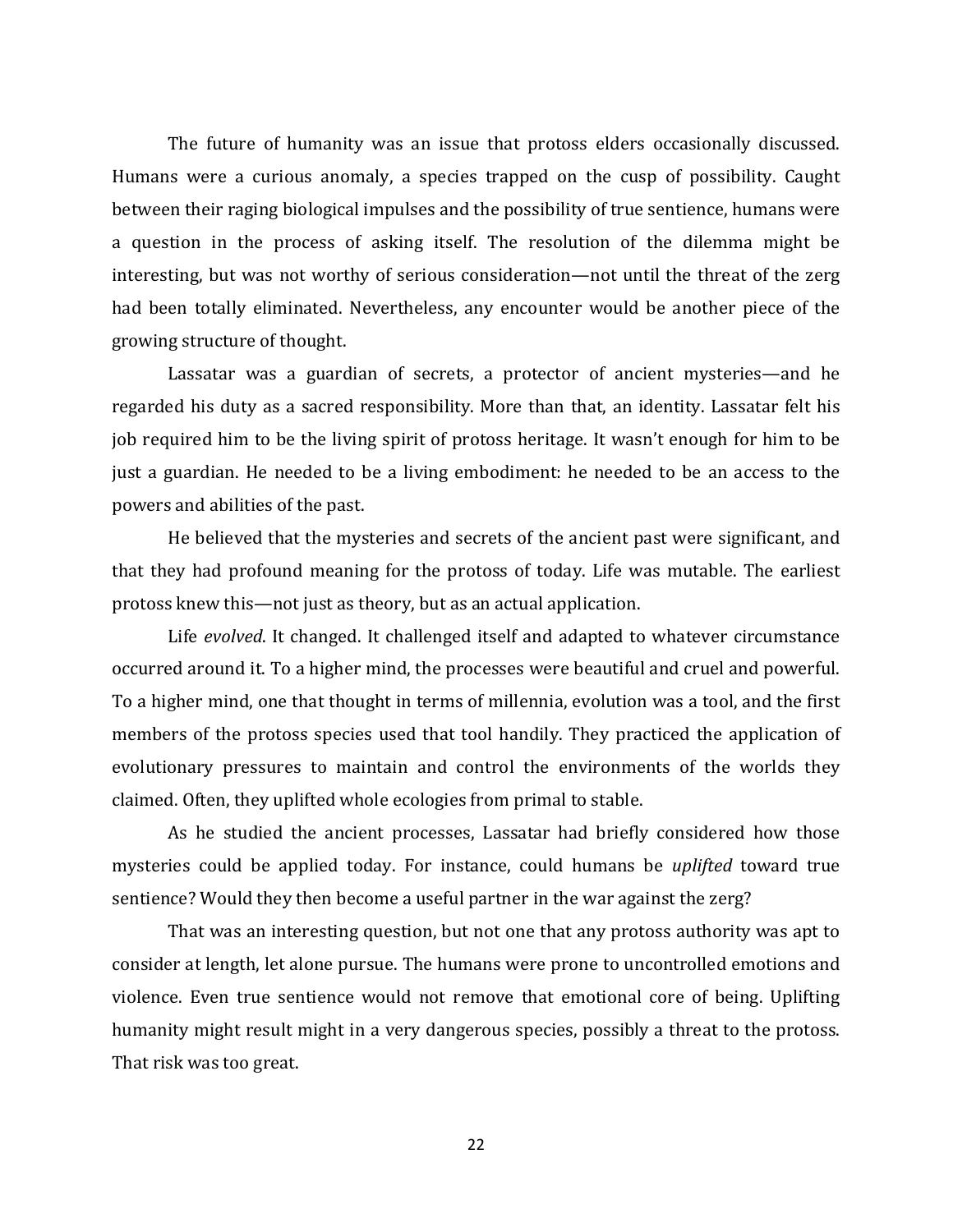And... it was not an inquiry he could assume on his own without violating the integrity of his office. He was only the guardian of mysteries, not the master. Nevertheless... an anomalous event had forced him into a different domain of thought.

He had been searching for an important relic, a xel'naga artifact. He'd found it near a single human settlement. But at the same time he had also encountered a human child as well. The creature had demonstrated a startling amount of innocence and wonder, traits that had not been evident in any of the confrontational encounters of protoss experience.

But if that one immature human was capable, what did that suggest about all of them?

Lassatar was well aware that humans had not yet achieved sentience, not even the illusion of it. On the scale of self-awareness, humans were barely above insects. They were *owned* by the physicality of their beings, controlled by their brain chemistry, driven by their own hormonal storms, victims of the circumstances into which they were thrown by birth. They were dazzled by stimuli and functioned as creatures of reaction—simple and predictable organic machines. That their brains had evolved toward the capability of rationalization was an accident of evolution—a process still ongoing.

But the encounter with the small female and her father, who had been transformed from a violent being into a loving and compassionate protector, had left him puzzled and curious.

Compassion and empathy were acknowledgments of the *self-*ness of others, a key component of sentience, the ability to recognize the existence of consciousness outside one's own being. A small first step, but perhaps the most necessary one. Seeing this potential demonstrated in a human—it demanded investigation. And the next question too. Why did this capacity diminish with age in humans? Why didn't it mature with the individual? Was this the source of the species' failure to achieve true sentience?

Lassatar gave the question to his acolytes while he considered the nature of the xel'naga artifact. Little was known about it, and there might be some significant risk in reactivating it. This was not a task to be undertaken lightly.

So he told his acolytes to consider the nature of self-awareness and sentience. *Consider the questions of compassion, recognition of the self-ness of others. Consider the*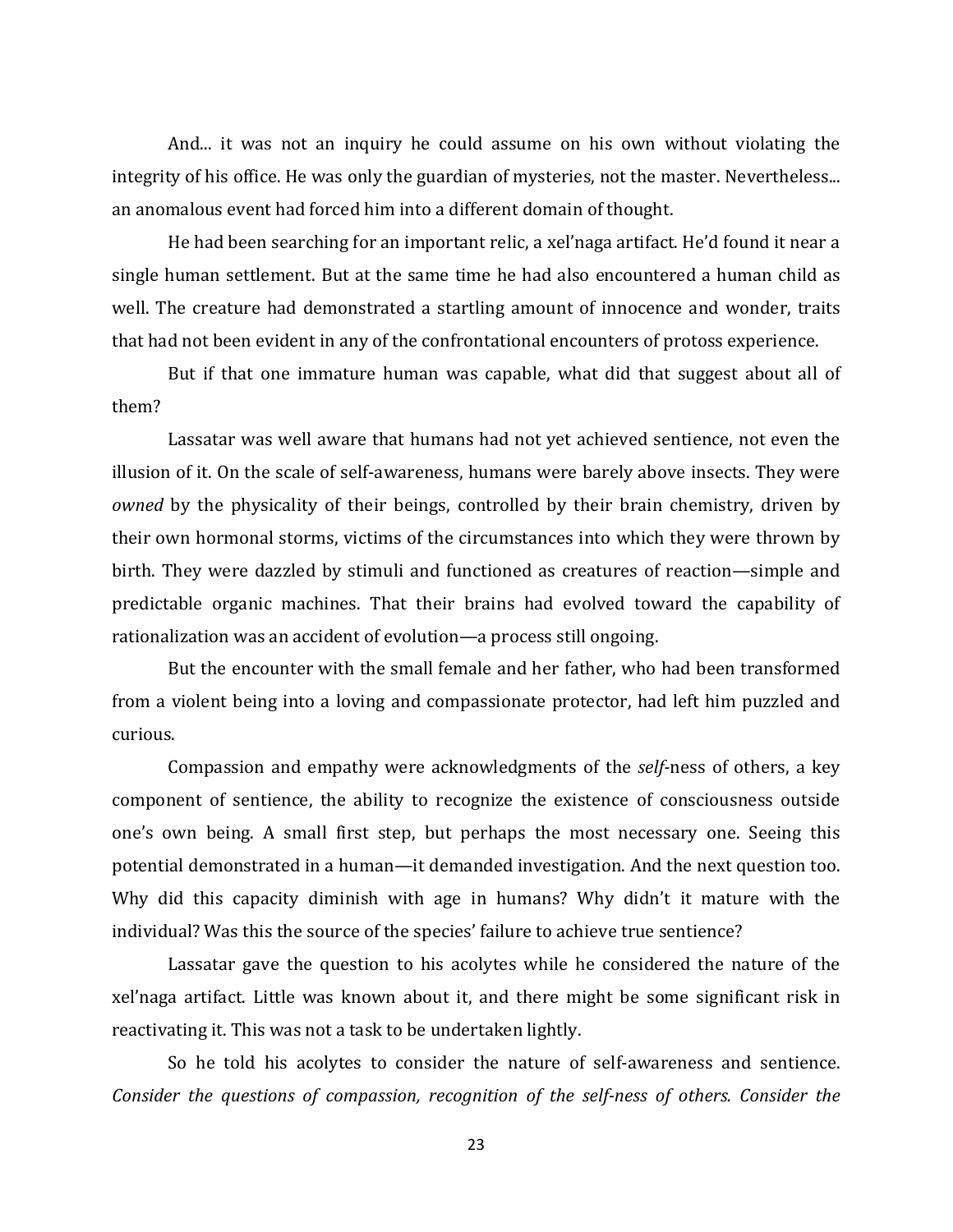*nature of awareness as a function of time-binding and how memory creates history, history creates identity, and identity creates the survival drive.*

*What kind of consciousness results,* he asked his acolytes, *if a species is uplifted?* He did not specify which species he was thinking of, and he was careful to remind them of their limits. The job of the guardian was to protect, not to apply. Yes, research was part of the job, but not direct experimentation.

Even so, the acolytes questioned—wasn't experimentation part of the process of research? That was a wholly different matter and one that Lassatar was not yet willing to pursue. It required more consideration than he wanted to give at this moment. The xel'naga artifact required his attention first.

So he left them with the single mandate to consider in depth the essential dilemmas of sentience, confident that such an inquiry would keep them busy and out of trouble. Perhaps he should have been more specific in his mandate.

He took himself and the xel'naga artifact to a remote and barren asteroid and quietly, patiently, methodically considered its history, its nature, and why it had been deliberately hidden by the ancient race. When he finally felt he understood, he reactivated the artifact.

And discovered—

What he discovered... left him disturbed.

Not for what it was, but for what it could be. It was not simply the power that the xel'naga artifact unleashed; it was the implications of that power. Could he, should he, would he reveal what he had discovered?

This was not a question he could resolve on his own, but neither was it an inquiry he could share with any other protoss. He was riding a conundrum that could consume him. He did not see any possibility except self-exile.

He returned from his retreat to inform his acolytes that they would have to disband, only to discover they had disappeared. That was the first time he used the power of the xel'naga artifact.

He used it to follow their psionic trail here...

What he found distressed him. Then he was horrified. Then he was saddened.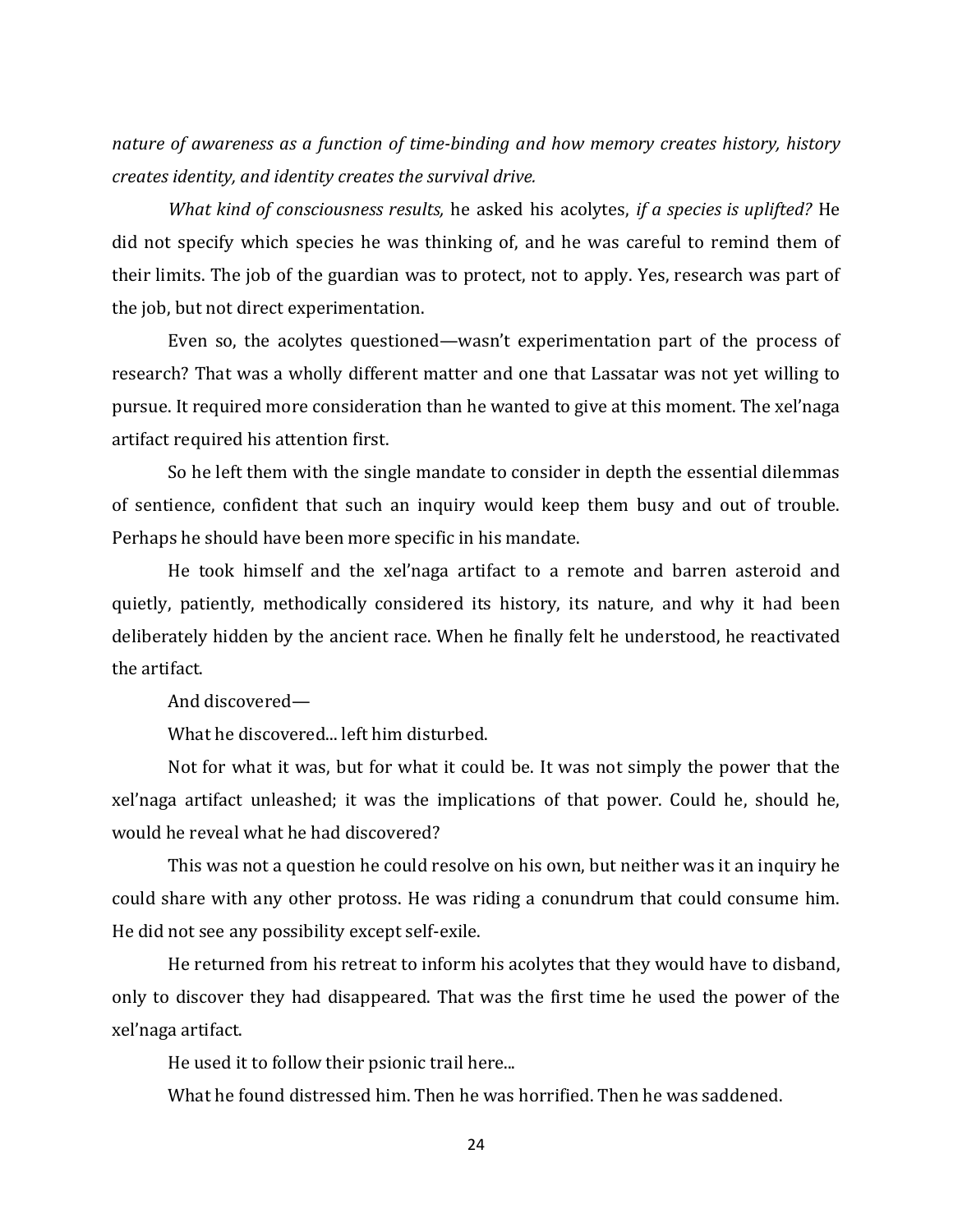And if had been capable of panic, he would have experienced that too.

His acolytes had taken his inquiry and pursued it to the point of madness. If it was possible to alter the genetic structure of a species to change its behavior, could they modify the zerg into something less dangerous?

Here, separated from the body of protoss thought, away from the eyes of protoss authority, Lassatar's acolytes had quietly and methodically experimented with the biology of the zerg. They had justified their actions to themselves by deciding that they were simply testing a theory so they could report on its usefulness. But there was an arrogant pride in their work as well. They had felt that having evidence of a successful effort would shift not only the conversation about the zerg, but the entire methodology of combat as well. Driven by ambition, his acolytes had believed they would ascend to higher levels.

If only they had survived.

The presence of the human complicated the situation even further.

Lassatar's acolytes had selected this world for the same reason as the human. It was so far removed from the frontiers of the Koprulu sector, it had been extremely unlikely that their presence here would be detected. All the more ironic then that the human had found the evidence of their experiments.

It had to be an accident.

If humans were investigating his acolytes' experiments on this world, then they would have sent more than a single explorer.

So it had to be an unfortunate accident.

So he did not see this human as a threat; therefore, there was no need to act against it. But perhaps...

Lassatar had to leave the rest of the thought unfinished. He couldn't see all the possibilities of the situation. Not yet. There were too many unknowns. And he still hadn't solved the problem of the xel'naga artifact.

The entire process of thought—the content as well as the context—flashed through his mind in less time than it took to zap the micro-spies out of existence. So by the time the human raised its hand and said, "Uh, hi," Lassatar had already decided to let it live.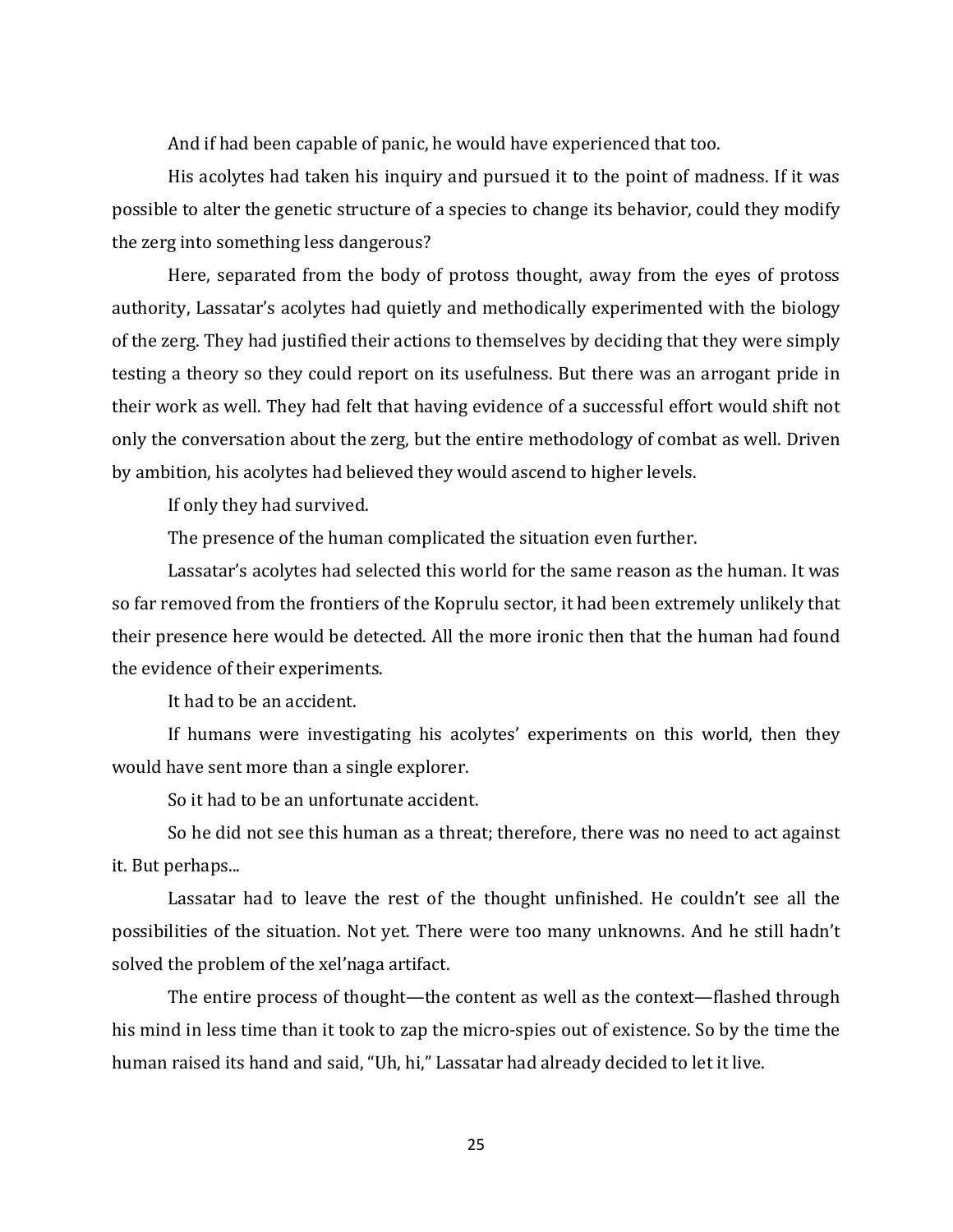Like all protoss, he took no pleasure in the wanton destruction of life. It was wasteful. Allowing the human to continue would be an access to additional opportunities. Killing it would eliminate that option.

So he faded backward into darkness, disappearing from the vision of the human.

\*\*\*

"Well, that was weird," Jake said. He shook his head in puzzlement. Not knowing what else to do, he checked his heads-up display.

His displays were all green, but there was the slightest bit of hash in the background. Static. Noise. Something. Maybe just contextual radiation. He couldn't tell. He'd seen worse. It could even be the residual noise of the system itself.

Or maybe not.

Jake didn't have enough experience with this world, and he hadn't invested any real amount of emotional energy yet. He could still leave. Maybe he should. Something had ripped apart those stalkers and immortals. And there was only one species he knew that would attack a protoss... and was capable of inflicting real damage.

If any of those things were here on this world, he had to leave. They were antithetical to all life-forms except their own.

Unless... what if they had been here, and the protoss had already destroyed them? No, that was wishful thinking. The obvious fragments of debris in the chamber were pieces of protoss armor. Jake didn't see any pieces of the attackers. Whoever or whatever had ripped the protoss apart had attacked without warning and overwhelmed them completely. There were scratches on the walls and floor of the chamber, and on some of the metal pieces as well, but they were unidentifiable.

And for that matter, what had made that chamber? Some kind of blast effect? He didn't know. He wasn't an expert on protoss technology. And the other guys? They were even more mysterious to Jake.

No, he needed to focus on the more immediate question. Why was he still alive?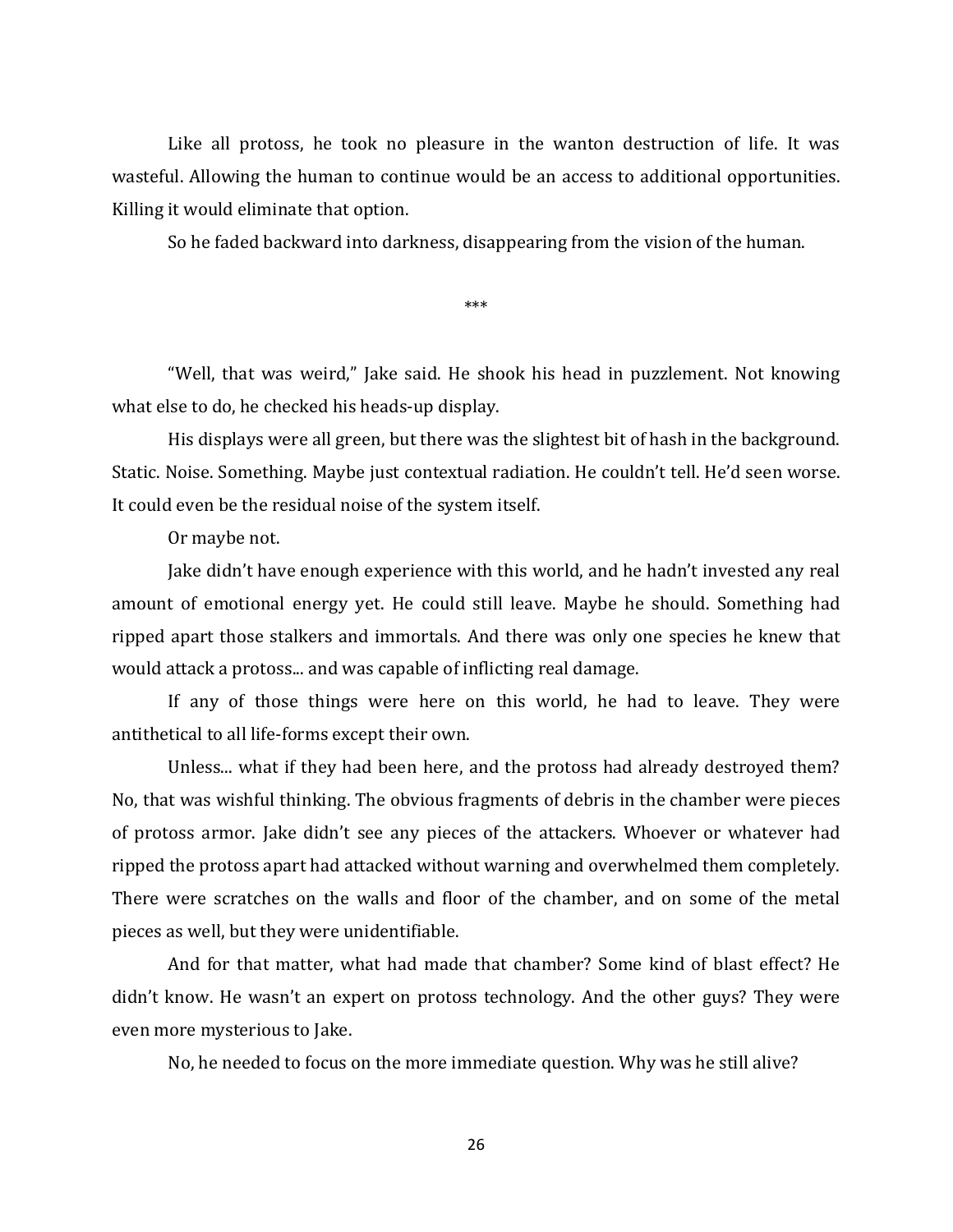But if that sinister-looking protoss didn't want to kill him, then why had it destroyed his micro-spies? What kind of threat did they represent? Heat? Noise? Radiation? The smell of fuel? Wireless signals? Those Umojan devices were smaller than mosquitoes. Their impact on the local environment should have been undetectable. Well, at least, insignificant.

Should have been.

Maybe he was missing something...?

If the micro-spies were somehow detectable, then suddenly the reason the protoss had destroyed them was inescapable. It was about keeping them from attracting something else. Something very ugly.

"Crap."

Jake frowned and shook his head and considered his options. He had picked this system specifically because he wanted to be alone. This world was so far out beyond the frontier, it had been unthinkable that he would encounter either protoss or zerg. It should've been a safe haven.

"Ha!" he said. "Look how that worked out." He'd found a planet with both.

Part of him wanted to flee. Indeed, he could make a strong argument for just that course of action. He should head back to his vulture, power it up, turn it to face the entrance to the tunnel—regardless of the super-storm outside—and take the first opportunity to launch.

And even if there was no first opportunity, he could still launch at the first rattle of claws in the darkness. Yes, he had other weaponry in the vulture, but he'd seen what the zerg had done to the far superior technology of the protoss. For Jake, a quick launch would be the safest and most practical option. But retreating to the vulture also meant sitting alone in the dark, waiting in growing terror. And that didn't sit right with him. The paradoxical thing about cowardice, Jake realized, was that it required you to take courageous action to avoid the awful consequences you most feared.

Instead of retreating, he had to advance, following the mysterious protoss. He didn't know much about the protoss, only the obvious things reported in the news. But he thought he recognized this one as a dark templar.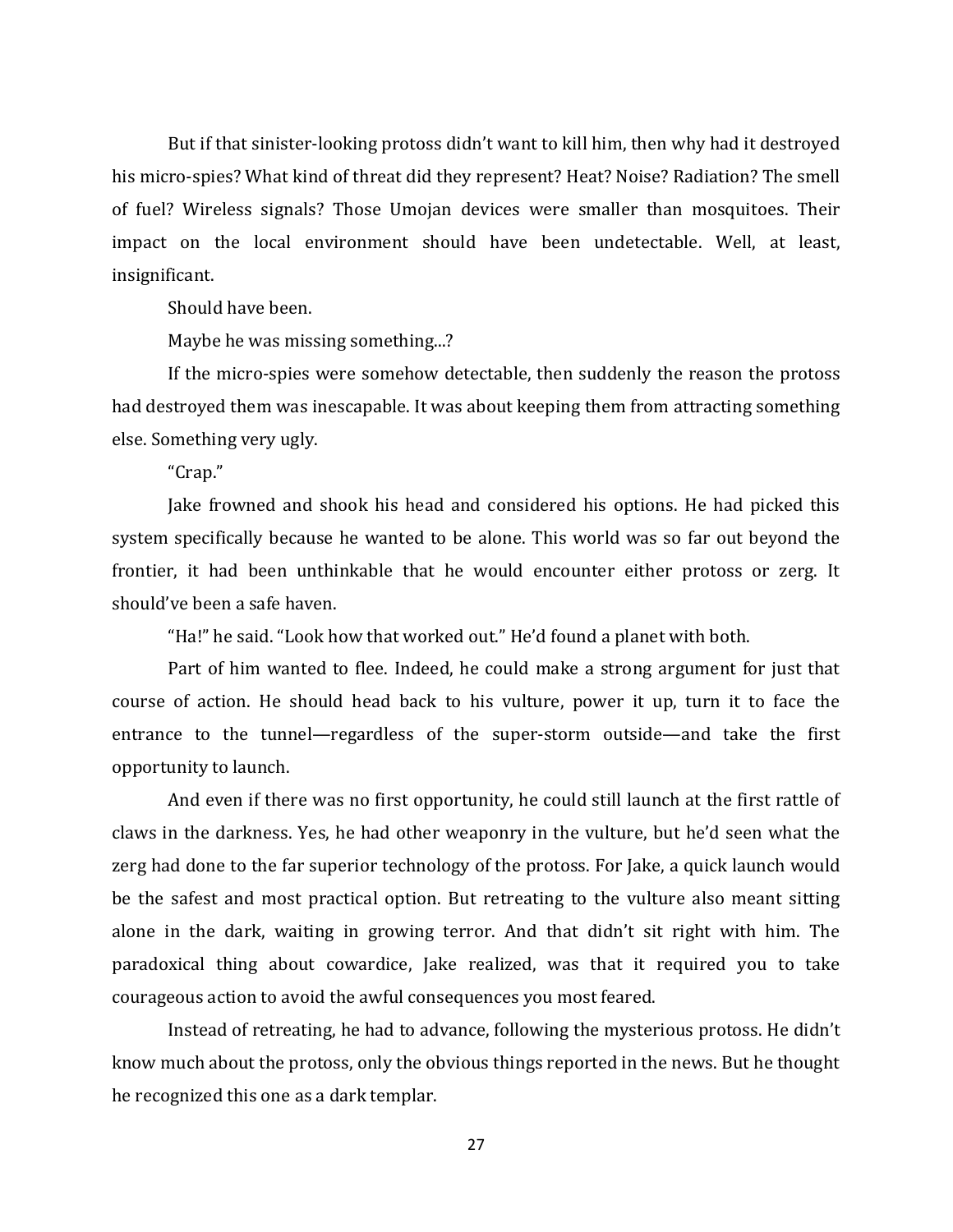Despite some known incidents of conflict, humans and protoss were not at war with each other, and in fact, had even been known to cooperate on some occasions. As far as Jake knew, the relationship was tenuous and uncertain—neither allies nor enemies, but sometimes associates of convenience. He wondered if that was the circumstance here.

He picked his way carefully across the spherical chamber that interrupted the lava tube. As near as he could guess, some kind of spherical blast had created the space. Large pieces of volcanic rock made for uneven stepping-stones, but the walls themselves looked fused. Whatever had happened here, nothing had survived. That explained the pieces of protoss technology. Had they been sacrificed? Or had the zerg used some of their biological suicide bombers here—banelings? Exploding bugs. That was more likely and probably the case. The size of the chamber gave Jake a pretty good idea of the power of the blast. And the way the rocks were scoured—almost melted—and those little smoldering pools here and there were a certain sign of baneling acid. It wasn't a good idea to fire on a baneling, but if you didn't fire, the consequences would be worse. Not great odds either way.

On the other side of the blast radius, where the lava tube resumed, there was no sign of the dark templar. It had retreated far up the tunnel. Jake didn't hear any sounds of battle. It was a safe assumption that he could proceed. He wished he could launch more microspies, but there had to be a reason for their destruction, and he wasn't going to test it further.

Moving up the tunnel, with only his flashlight stabbing through the pressing darkness, he began to feel the weight of the mountain all around him. The walls seemed closer and tighter here. He'd been hoping that the lava tube ended in a blank wall of rock, but clearly that was not going to be the case. There had to be something more at the head of it.

And where had the dark templar gone? That was another thing. Jake had heard that dark templar could cloak themselves like ghosts and go invisible, leaving nothing more than a vague hint of a flicker in the air. He didn't know if that was true, but if it was, the protoss could be right behind him, and he wouldn't know. That was not a comforting thought.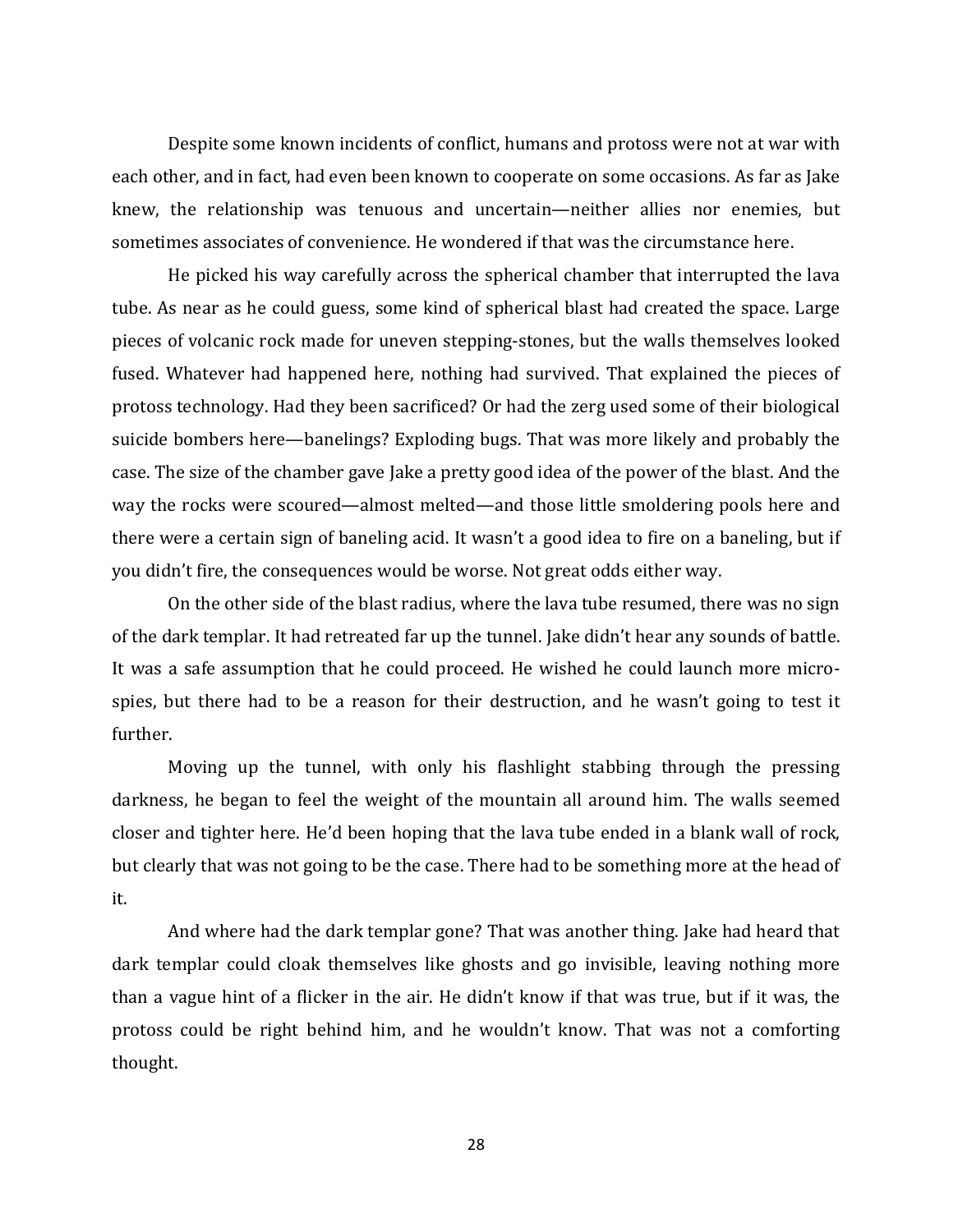Lassatar had his own issues to ponder.

The primary purpose of life was to survive. And most life survived by eating other life. The zerg were the most pernicious and hungry life-forms the protoss had ever encountered. They had come to the Koprulu sector specifically to destroy the protoss. And now, as the Swarm continued to expand throughout the sector, the situation was approaching the tipping point.

The danger was inherent in the zerg genome. It existed by taking other life-forms into itself, assimilating their strengths. This was how the Queen of Blades had been created. And the result was an even stronger and more dangerous zerg hive mind—one that was now recognized as the most critical threat in recent protoss history.

The pervasive control of the Queen of Blades extended throughout all zerg infestations. This made it perilous to isolate and study any form of the zerg biology. In fact, any attempt to study the zerg would alert her to the activity. She sometimes manipulated or thwarted experiments, and she had often attempted to subvert the experimenters.

And apparently, distance was not a limiting factor.

This colony here... it had to be obliterated.

But something strange was happening here. His acolytes had accomplished *something*. Lassatar had to discover the truth of it, because somewhere *else* the Queen of Blades was certainly already pondering the same possibilities.

Lassatar prowled the tunnels and caves within the volcano. What he'd found were the remains of his acolytes' control mechanisms and defenses. They'd been overwhelmed by the ferocity of their own experiment.

The evidence suggested they'd been surprised by a cluster of banelings. The banelings alone would not have been enough to destroy his machines out in the open, but in the enclosed space of the mountain, with the blast contained, and with the resultant tumble of rocks onto the stalkers and immortals, all had been lost.

The colony had to be destroyed before it could metastasize—but Lassatar hesitated. He needed to know what his acolytes had done to the zerg genome. Despite the danger that

\*\*\*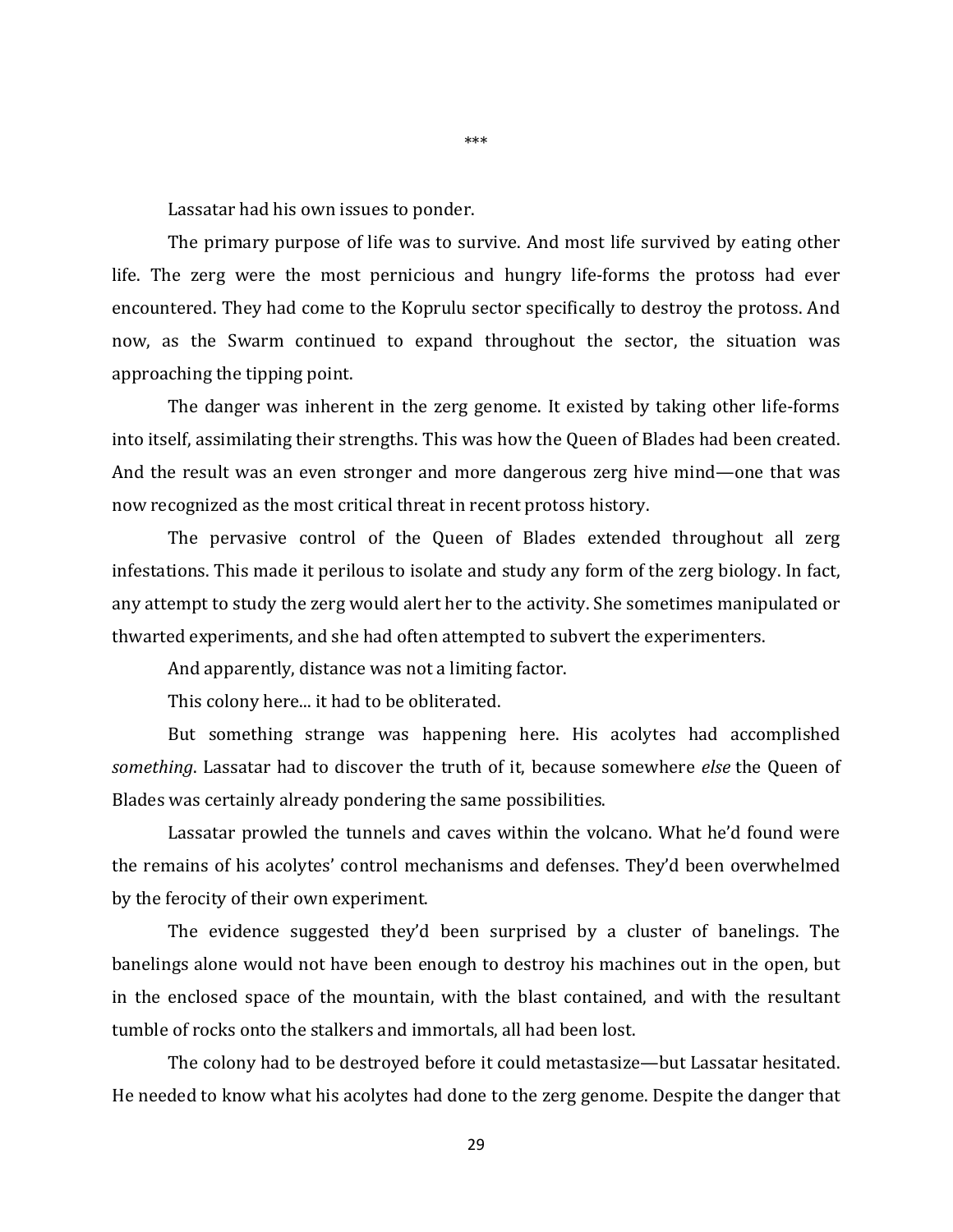the colony might grow and spread while he delayed, it was critically important that he understand the underlying nature of these new creatures and the threat they posed.

As long as the colony showed no signs of expansion—a curious factor in itself— Lassatar felt he still had time to observe. But also, he had not yet decided the most effective way to accomplish the task of obliteration. Perhaps he could apply the power of the xel'naga artifact, but he feared its power even more than he feared the threat of the zerg colony here.

He had other technology at his command, of course, but nothing sufficient. Instead, he would have to apply leverage to the larger forces inherent in the situation. If he could awaken the volcano somehow, triggering a massive explosion, it would collapse the entire volcanic cone onto the nest. That would provide certainty.

The arrival of the human was a minor matter.

\*\*\*

Jake continued climbing up through the lava tube, slowly and methodically. If he did not reach the top of it in the next thirty minutes, he would turn and head back down. If the storm had subsided enough, he would leave. Not just the volcano, not just the island, but the whole planet.

He stopped. He listened. Nothing. He could hear his own breathing. He could feel his own heartbeat. He imagined he could even hear the sound of his own blood rushing through his veins. Nothing else. He felt as alone as it was possible for a human being to be.

And then... his foot brushed against something. Something that wasn't rock.

Jake looked down.

"Oh—creep."

Not a lot. Just a tendril. But recognizably the fetid biomass that nurtured zerg and poisoned everything else. Within, a network of neural connections reaching all the way back to whatever passed for a mind. Or maybe even some vast psionic network, he didn't know. But he did know that even nudging the creep with his toe, he had just announced his presence to the zerg. All of them. Near, far, wherever.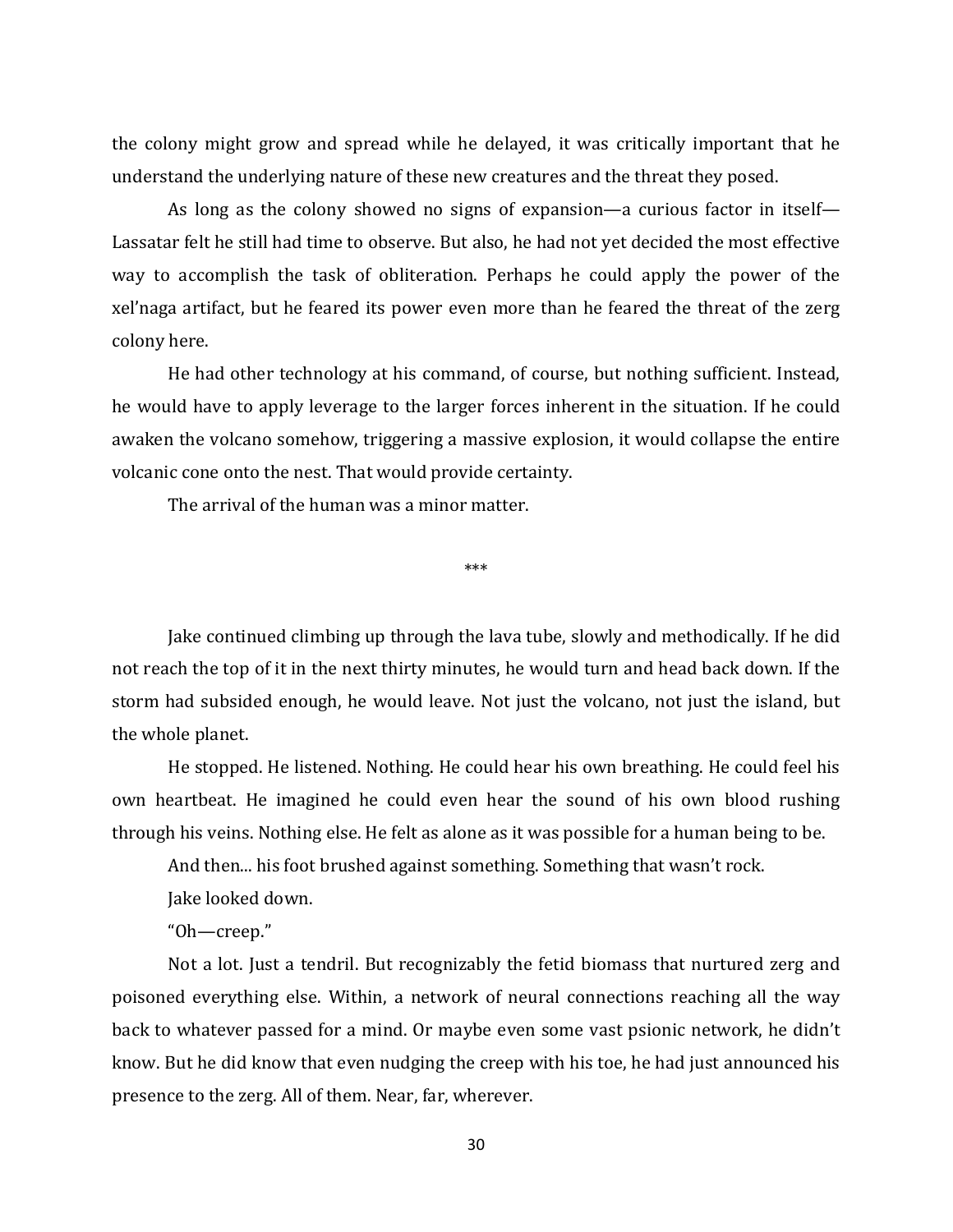That decided it.

Retreat. That was his only option.

As fast as he could. He might survive.

The thought hadn't finished forming, and he was already in motion. He jumped back, half turning, already running, stumbling down the lava tube. His footing was uneven, and he slipped and skidded on the polished obsidian surfaces.

His flashlight swerved wildly. His heart raced as the adrenaline coursed through his system. He fell once and went sliding down a particularly steep incline, swerving and turning around as he tried to catch himself, headfirst for a moment. Then, still spinning around, he slammed against a wall and caught himself somehow as the lava tube leveled off for a moment.

Out of breath, succumbing to panic, he still managed to right himself. He rolled onto his stomach, his knees, climbed to his feet, pointed himself downward again, and kept on running.

He told himself he might make it. *I think I can, I think I can—*an old mantra echoed in his head.

And then he arrived at—"Oh, crap!"—the chamber of rubble. He'd have to pick his way carefully across this. Whatever head start he might have had would evaporate in a moment.

He didn't stop to think about it, just leapt down onto the first lava rock and kept going. He grabbed at a broken stalker leg and pulled himself up to the next rock, leapt across to another, kicked past a piece of golden shell from an immortal, climbed up to the next boulder. He was halfway across when he heard the first sounds—sharp skittering noises of claws on rock, of something scratching and scrabbling down an echoing glassy tube. A lot of somethings. Jake wasn't experienced enough to identify what might be rattling after him. He just knew they were very bad news. His heads-up display showed a growing series of red dots on his six.

Ahead, that last climb up to the lower half of the lava tube. He wasn't going to make it. He turned to face the entrance to the upper part of the tube, unshouldered his weapon, and set the target-lock zone to just a little wider than the opening. If his ammo held out, if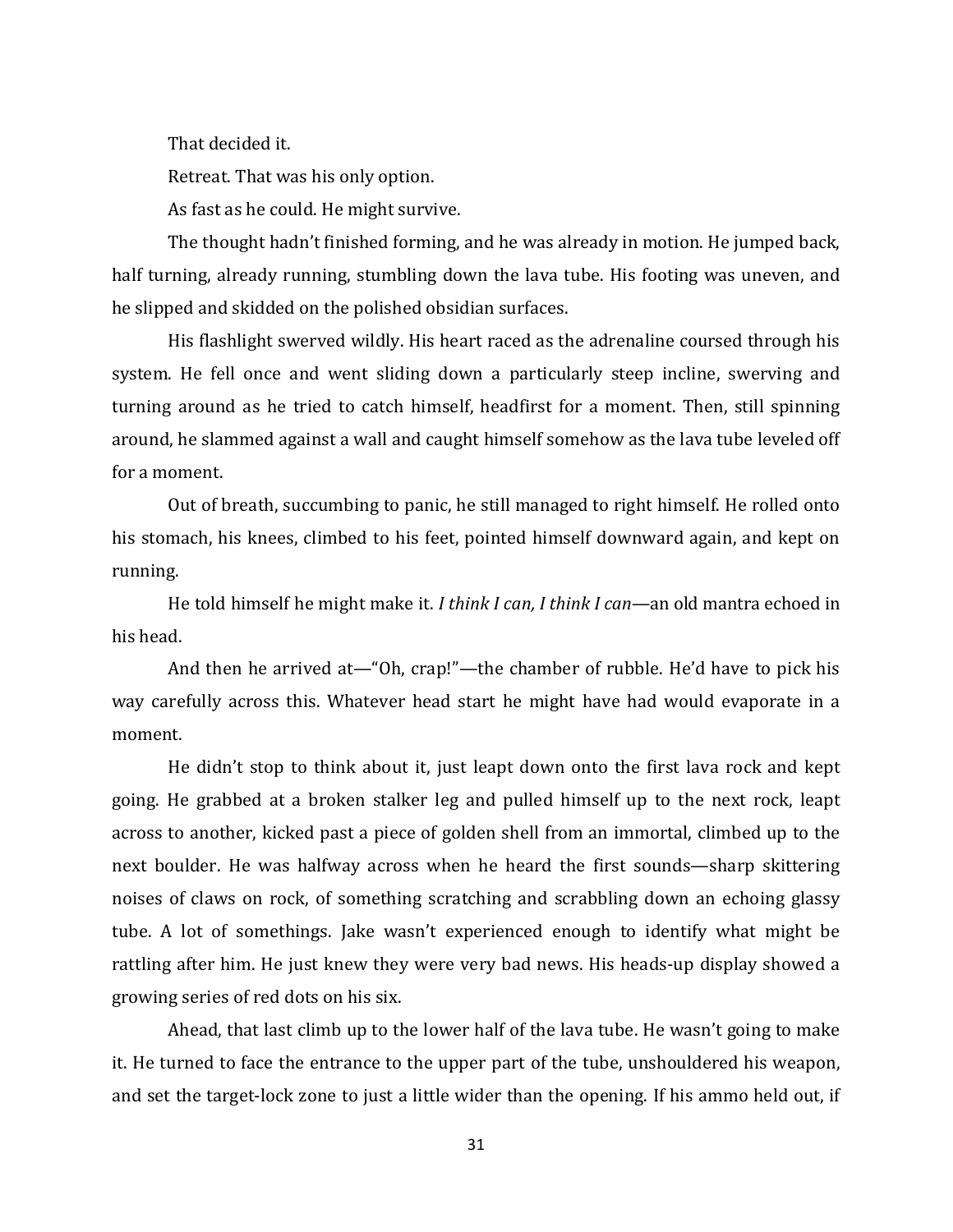there weren't too many of them, if he could drive them back for a moment, if he held his tongue just right on the seventeenth Thursday in a leap year with a full moon at the zenith, and if he sacrificed a goat at midnight... then maybe he could make it to the lower half of the lava tube. And his vulture. The super-storm be damned. He'd rather be buffeted by 300 kph winds than be sliced apart by skittering insects the size of wolfhounds.

The first three zerglings screeched out of the tunnel above him almost before he was ready. What saved him was his wild-firing without aiming. The creatures leaped right into his swerving line of fire, but it wasn't enough. He launched his first incendiary grenade. Flying metal slugs, scarlet blooms of fire, and ear-shattering noise! The chamber reflected all the sound right back at him, catching him—and the zerglings—by surprise. Things splattered in all directions. Clouds of burning dust flickered in the dark.

## *That was lucky!*

Jake steadied his footing against the next attack. This time he aimed the AGR-14 directly into the tube, focusing his shots deep upward, spacing them in a steady beat, all the time watching the ammunition count on his heads-up display. He was okay for the moment, and he had two more ammo-belts. How many zerglings could he kill? Would it be enough? Or would they ultimately overwhelm him?

Three more! Six! Shrieking with unholy noises, claws scraping and scrabbling against the glassy rock. Another grenade! He splattered them into flaming bits. The sound of the explosions was hideously loud. The fire was bright and dazzling against the larger darkness of the chamber. The dust grew thicker and flickered with sparks.

But all those hours in the simulators hadn't been wasted. He'd played solo; he'd played with and against AI; he'd played on teams. He'd done it for the vicarious adventure, never thinking he'd one day be confronting real zerglings, and here came more of them! Too many! Screeching like nightmares!

Jake lost count. He fired blindly into the mass, brightly shattering the last one half a meter from where he stood. He wouldn't survive the next time—

Did he have time to scramble up to the entrance of the tube? He glanced up and back... and almost missed the next zergling rush. No, he didn't have time. Three, four, six more. Another incendiary grenade. He splattered them quickly, loudly. He was getting the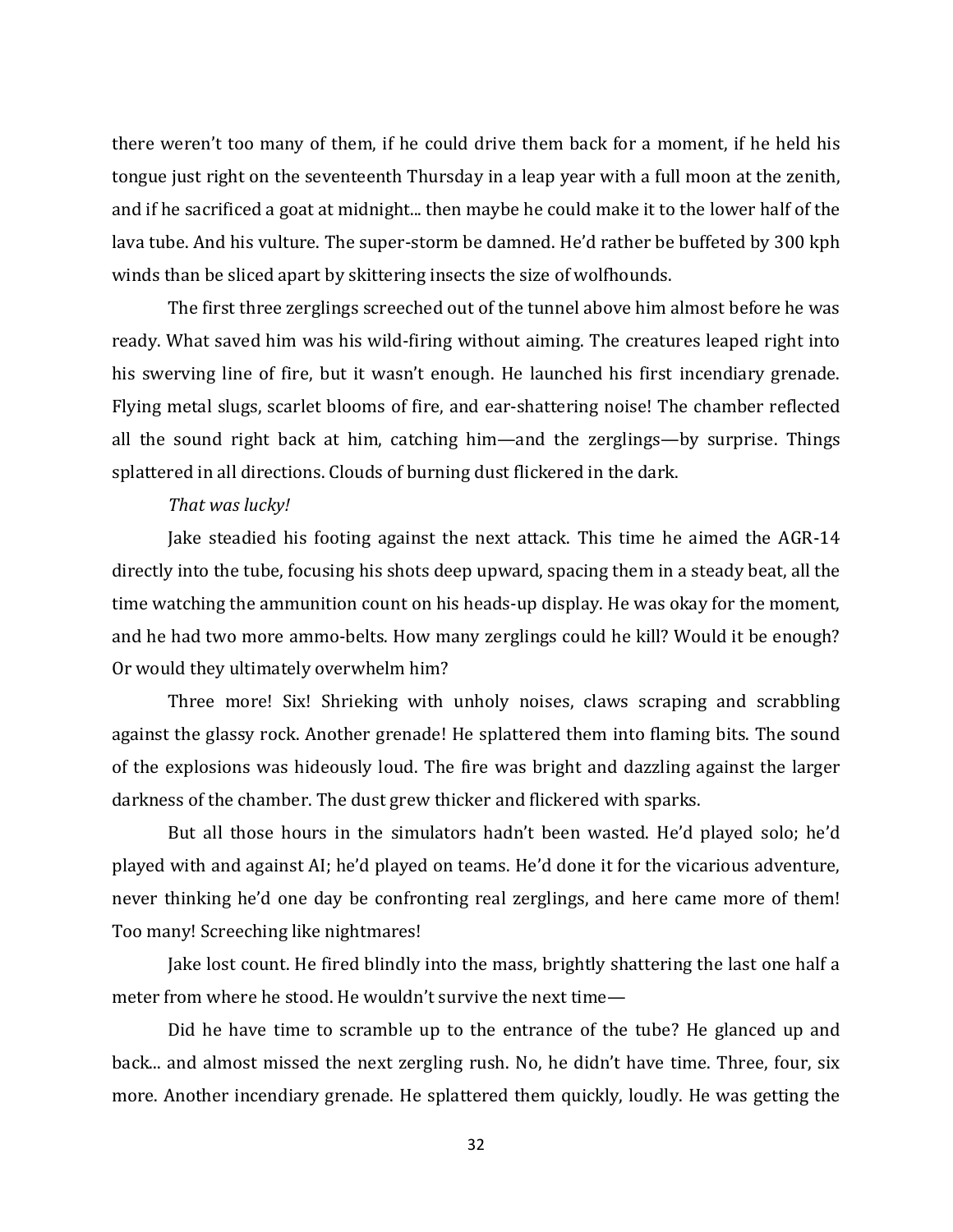hang of this now. But he was running out of ammo. This was not going to end well. He could smell it now—the stink of fire and something worse, the fetid smell of charred and burning monsters, the stench of all the separate odors of internal alien biology overlaid with death and char and things he couldn't identify. And it was getting harder to see in the thickening flickering air.

Jake had an idea—a last desperate one. Maybe he could block the entrance to the upper half of the lava tube. Could he collapse it without bringing down a shower of boulders on his own head? He had three grenades left. Could they do the job? Only one way to find out. He just needed a few seconds—

Sixteen zerglings later, the noise of his fire was still echoing up and down the lava tube, and stinking and smoldering bits of flesh still splattered and burned against the walls. He realized he wasn't going to have those few seconds.

"Crap!"

Not unless he did something *else*.

He aimed deep up into the tunnel and let loose a barrage of blistering fire. The tracers streaked up through the darkness, leaving red and yellow streamers of light. Distant shrieks came rattling back to him. Clouds of dust and small avalanches of pebbles and zerglings' body parts came pouring out of the tunnel.

He might have time. He had to flip the protective cover off this switch, arm that one—too many controls, why hadn't he installed just the one button?—oh yeah, safety. He'd have to rethink that decision. Later. There, it was done! And just in time! He aimed up the tunnel, at its roof, and fired. Once, twice—

The grenades arced up the tunnel, disappearing into darkness, screeching into ultrasound, and then—

The blast came hammering back down, a wall of chest-slamming noise, knocking Jake backward against the wall of the chamber. A short sharp shock, followed by a rumbling, quaking, uneasy rattling of something deep, and then the first few boulders came tumbling down out of the lava tube, a small avalanche of rubble. Enough to bury the last few pieces of immortals and stalkers. Enough to raise the floor of the chamber. Enough to make Jake's ears pop from the change in pressure.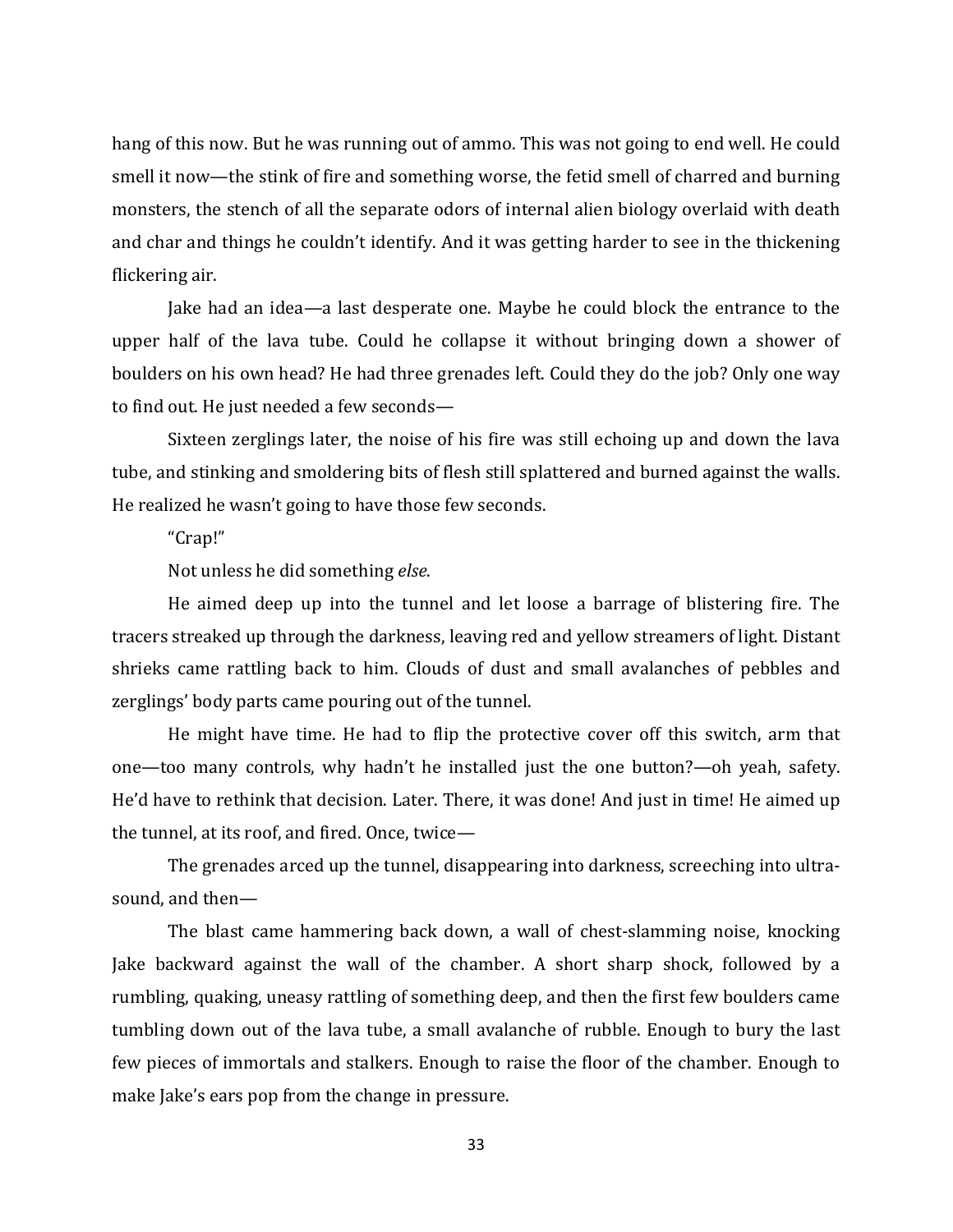"Shoulda thought of that in the first place." He nodded, satisfied. He took a heavy breath, a second, a third. Amazed that he was still alive, amazed at his own presence of mind, he gasped aloud, still in battle-shock. There was something about these zerglings. They didn't resemble the ones in the simulator. They were— Jake shook his head; he'd have to let the computers work on this one. He listened to his heart pounding in his chest and thought, *I should stop for a minute. I need to rest—*

He glanced around the chamber, the swirling dust, the flickering sparks, the splatters of burning biology; he couldn't think of the zerglings as flesh or meat or even insects. They were... just bits of disgusting fetid-smelling *stuff.* It depressed him. The universe was supposed to be a place of wonder and marvels. This was... Hell. The fire underground. Eternal damnation.

Jake caught himself short. "Okay, stop. Enough of this angst. Time to get the fekk out of here." He turned to the uneven slope of rock between him and the lower half of the lava tube and began climbing. He was halfway up when he heard the sounds.

"Oh, crap. Come on! Give me a break!" He shouted it to no one in particular, just the universe at large. Fate. Destiny. Whatever. "Stop with the perverse practical jokes already."

He scrambled up to the next rocky ledge, still two meters short of his goal. He turned to face the opposite side of the chamber.

"Oh, crap—"

The whole wall was shaking. Something was digging from the other side, something large. Something *very* large. He could hear the noise of its claws scraping hard against the rock. This was something *else.*

Jake's heads-up display showed an area of disturbance larger than the locus of destruction for any weapon he had. Translation: "Whatever it is, you're outnumbered."

"This is not fun," Jake shouted at the universe. "I've had fun. This isn't it."

Still, he adjusted the targeting of his weapon to a much narrower circle of fire. Maybe he could injure the damn thing. Or maybe it had a vulnerable spot—not likely, but he could hope—and if he could find it, who knows? He might even kill it.

The opposite wall was shaking now, dust rising from its surface, small rocks falling away, cracks opening up, and larger rocks crackling and tumbling. He steadied himself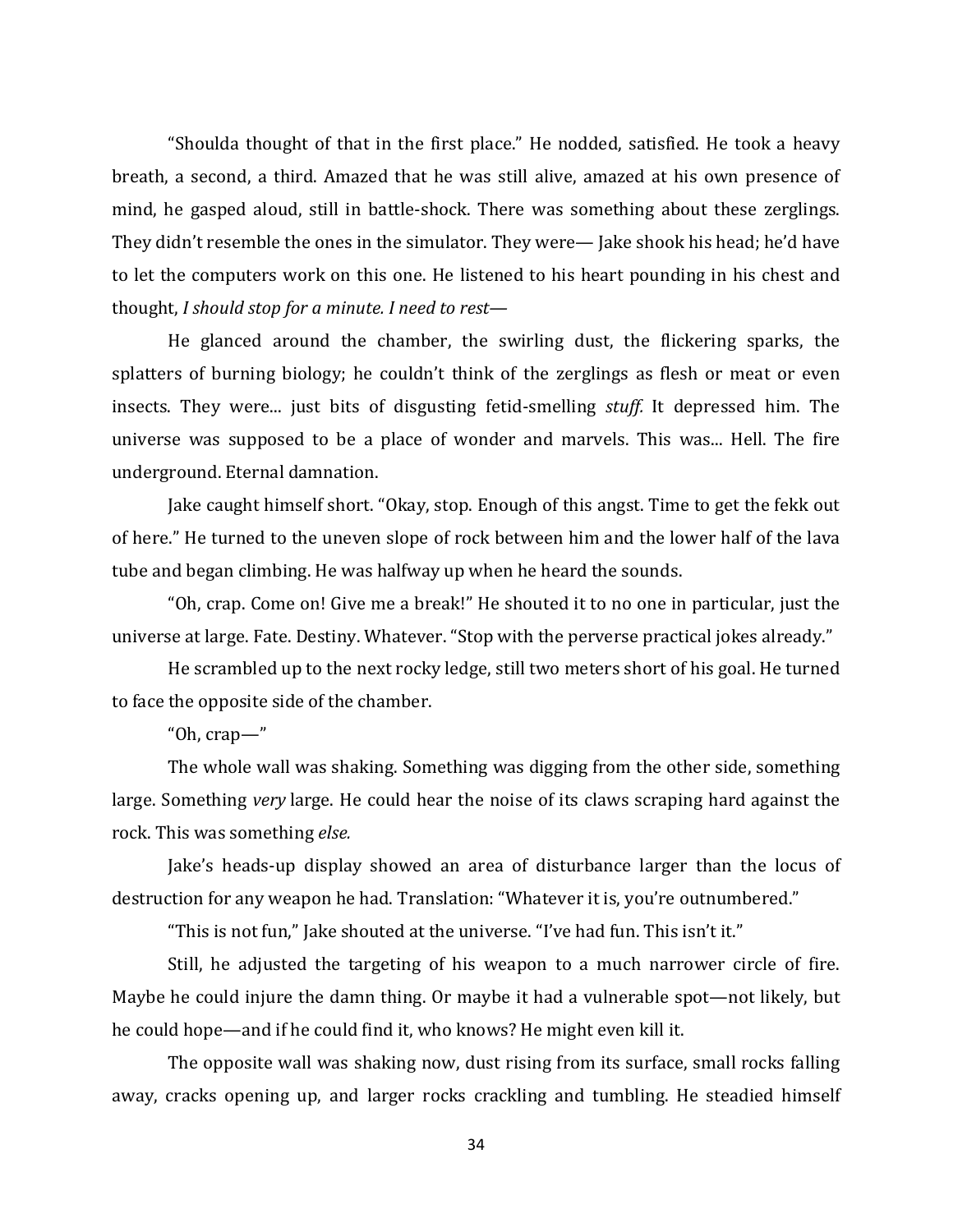against the dark wall behind him, anchoring his stance. He had maybe one good shot. He kept his flashlight centered—

Something broke through, a dark swinging blade like a giant machete! Then another, swinging back from the other side! Rocks fell away, crashing into darkness. The thing was enormous! Too big to be real! What the hell was he looking at?

Where to aim? The mouth? The eyes? The thing was swinging its head back and forth, swinging two huge scythe-like bones. If there was a mouth there, he couldn't see it. Maybe take out one of its knees, and it would tumble forward and down—? Oh, hell, just fire already—

But before he could even squeeze the trigger, something exploded behind his eyes, between his ears, inside his head: the backwash of a psionic blast, blinding, deafening, searing, screaming inside him in a thousand colors and shapes and smells and sounds and cold fire blazing outward—beautiful and painful and delicious and hideous all at the same time—

Standing in front of him, the dark templar, arms outstretched, crackling fire leaping from its four-fingered hands, lightning flickering across the volcanic chamber, echoing, screeching, violently burning and charring and splattering the staggering beast on the opposite wall. It screeched and writhed in hideous agony.

Jake stared, astonished.

At last, the thing stumbled forward, tumbled forward, fell headfirst into the rocks beneath, thudding like an avalanche of crusty flesh. The overwhelming stench of it roiled and scourged. It would have been an ultralisk... if it hadn't been mutated into something even larger and more ferocious.

"Holy crap," said Jake. "Holy, holy crap."

The protoss stood motionless before the giant dead thing, watching it collapse in upon itself. Flickers of blue lightning danced across its back, finally evaporating, leaving only smoke and dust and rubble. Pebbles continued to spatter down from the roof of the chamber. Jake looked up, his flashlight probing for a possible collapse.

But no, the chamber held.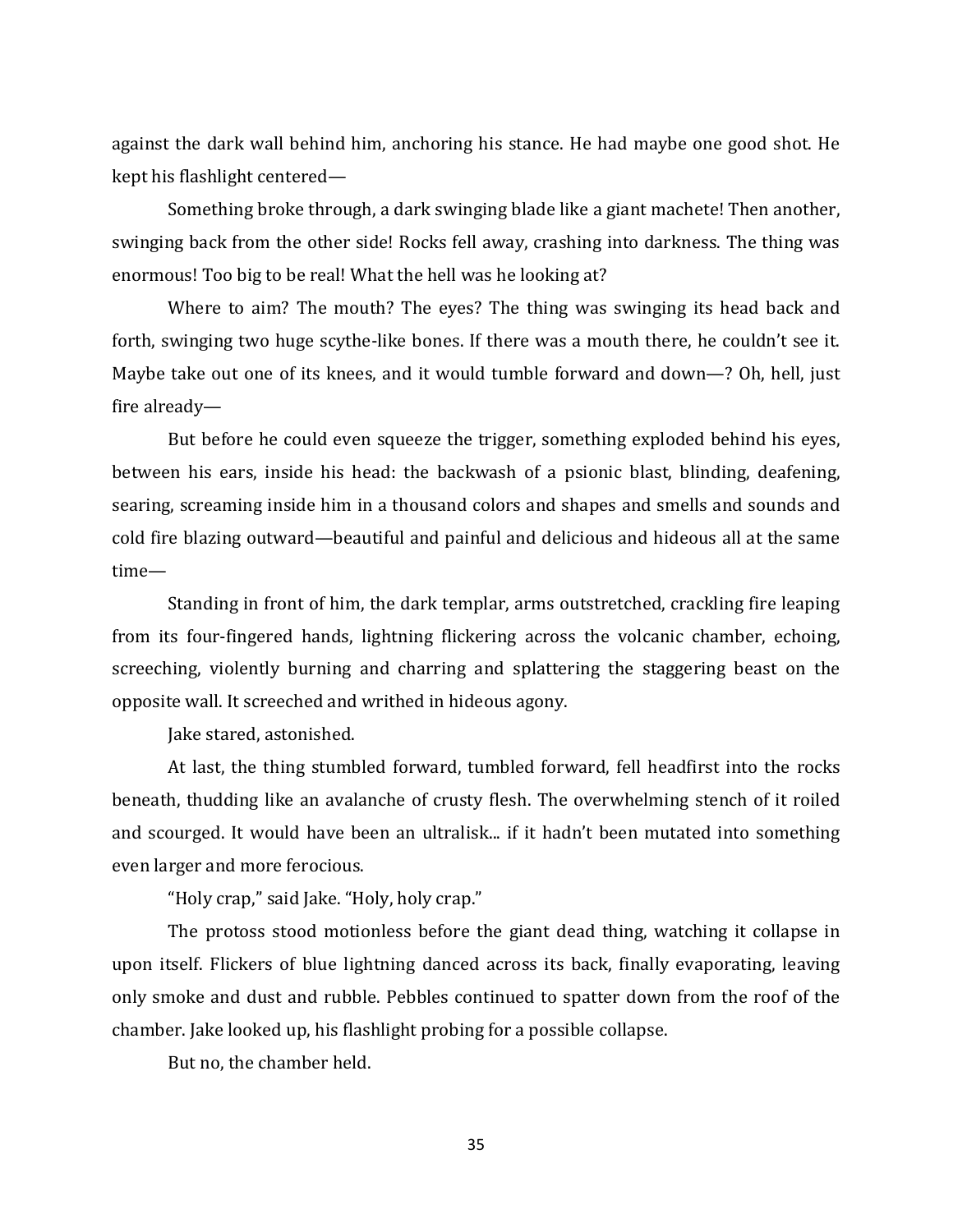Jake shook himself. His head hurt. His whole body ached. He felt shattered and shaken in the aftermath of the psionic blast.

"Holy, holy, holy..." he caught his breath and finally said, "... crap. I must be the first human to see something like this. The first human to survive it, anyway. That must be some of that psionic stuff the protoss do. That's just... something else."

Already he was wondering if he would experience even more sensitivity to psionic noise than he did before. He hoped not. Or maybe he'd be lucky, and his proximity to the blast would have overloaded and burned out the little bit of psionic sensitivity that he had. Many humans had flashes of ability. Few had enough ability to be trained as ghosts. And Jake was now glad he wasn't one of them. He felt drained, just standing where he was.

"Okay, Jake," he told himself. "Time to get out of here." He turned back to the protoss, lifted his hand in a farewell wave, and—

—brought his weapon up sharply and fired! At the wave of things spreading out across the opposite wall. He swept his fire across the center of the wave. His last grenade triggered a small avalanche, and the rocky wall collapsed upon itself, burying all the skittering zerglings under a shelf of rock and dust and burning embers.

Why hadn't the protoss seen them, blasted them? Did a protoss need cooldown time? Did it have to recharge itself? If so, then psionics weren't the all-purpose weapon everybody believed. That was interesting. Not that Jake had anybody to tell.

The dark templar turned to Jake, lifted a hand in either thanks or farewell—Jake couldn't tell. But he understood the underlying meaning well enough. Time to get out of here, time to go! The dark templar faded from sight, and Jake scrambled up the last few rocks to the lower half of the lava tube. He scrambled down to his vulture, pulled himself onto the seat, lowered the forward canopy into position, and began backing away toward the entrance to the tube.

Outside, the storm still roared, but Jake's display showed that it was only the edge of the storm now. The center of it was far to the north. The super-storm was only brushing the island, not scouring it. The winds were still high, higher than Jake would have preferred, but the vulture reported it could navigate its way back to camp. Confidence wasn't high, but high enough. Jake gunned the engine.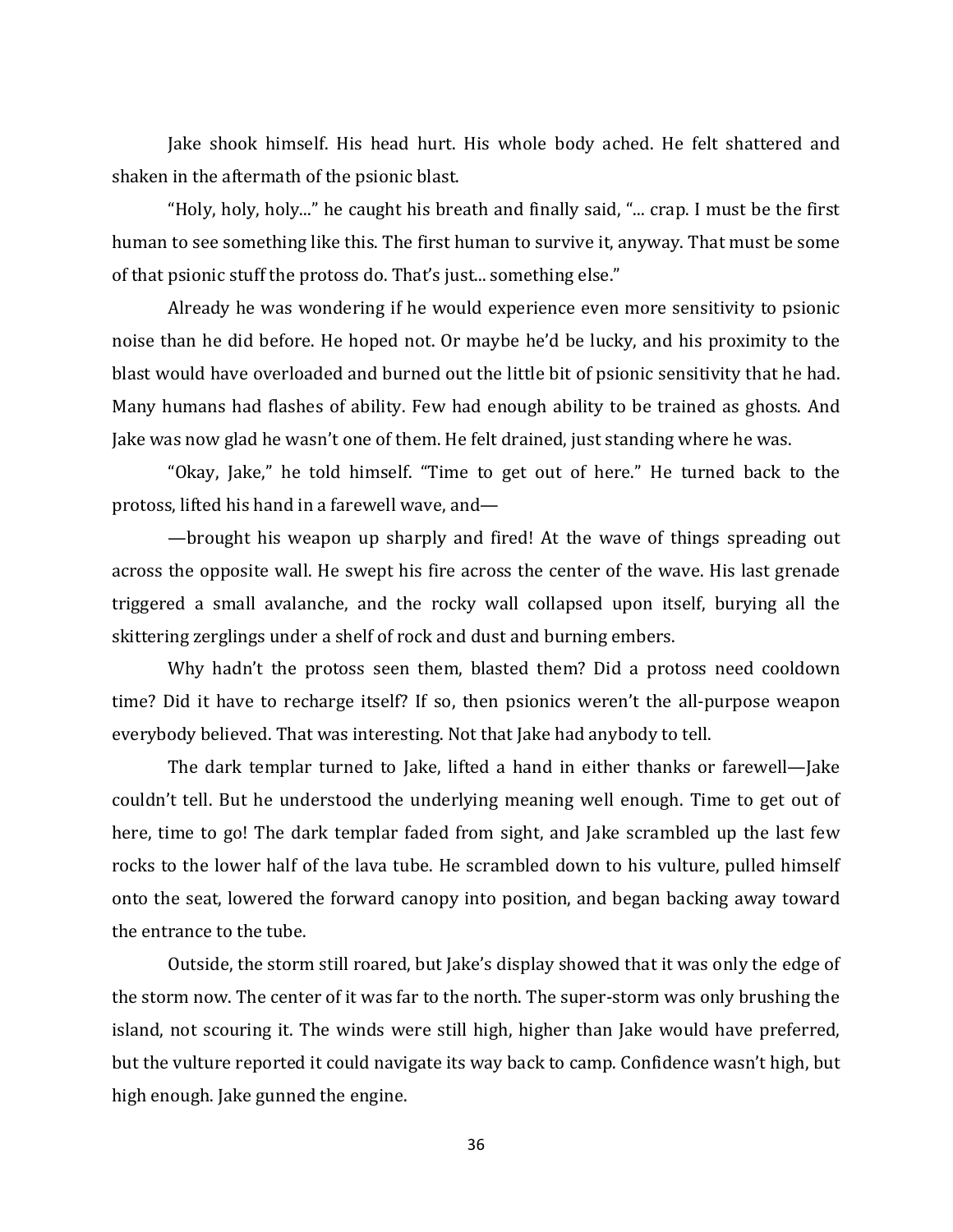All the way back, his thoughts tumbled one on top of the other. Opportunities, circumstances, situations, choices, difficulties, decisions—loading up and getting out seemed the best idea. But something held him back. The protoss had saved his life. There was no reason it should have, none that Jake could imagine.

But Jake had saved the dark templar's life too. So the debt was repaid.

Wasn't it?

Why had the dark templar shown up when it had? Why had it destroyed that... that bizarre mutated ultralisk?

Why had the protoss shown up at all?

Jake raced through the darkening night, screaming in frustration inside his head. *Crap! That damn thing wants something from me!* And by the time he reached camp, he knew exactly what.

\*\*\*

Lassatar stood for a moment, immobilized by what he had done. Drained. Empty. Vulnerable.

He'd used the power of the xel'naga artifact. Or perhaps the xel'naga artifact had used him: he wasn't certain.

But he understood it now.

*The xel'naga artifact was a psionic lens*. And something more. Something terrifying. As a lens, the xel'naga artifact amplified and focused the psionic powers of whoever wielded it. But more than that, the xel'naga artifact linked itself to the bearer so that even if he had no powers of his own, he had the psionic power of the xel'naga artifact at his command.

In that moment of attack, Lassatar had as much psionic power at his disposal as an archon. Perhaps even more than an archon. The xel'naga artifact tapped into enormous energy fields, but to control those fields required all the energy of the bearer. The artifact had sucked away all of his strength and energy and used them to modify its own psionic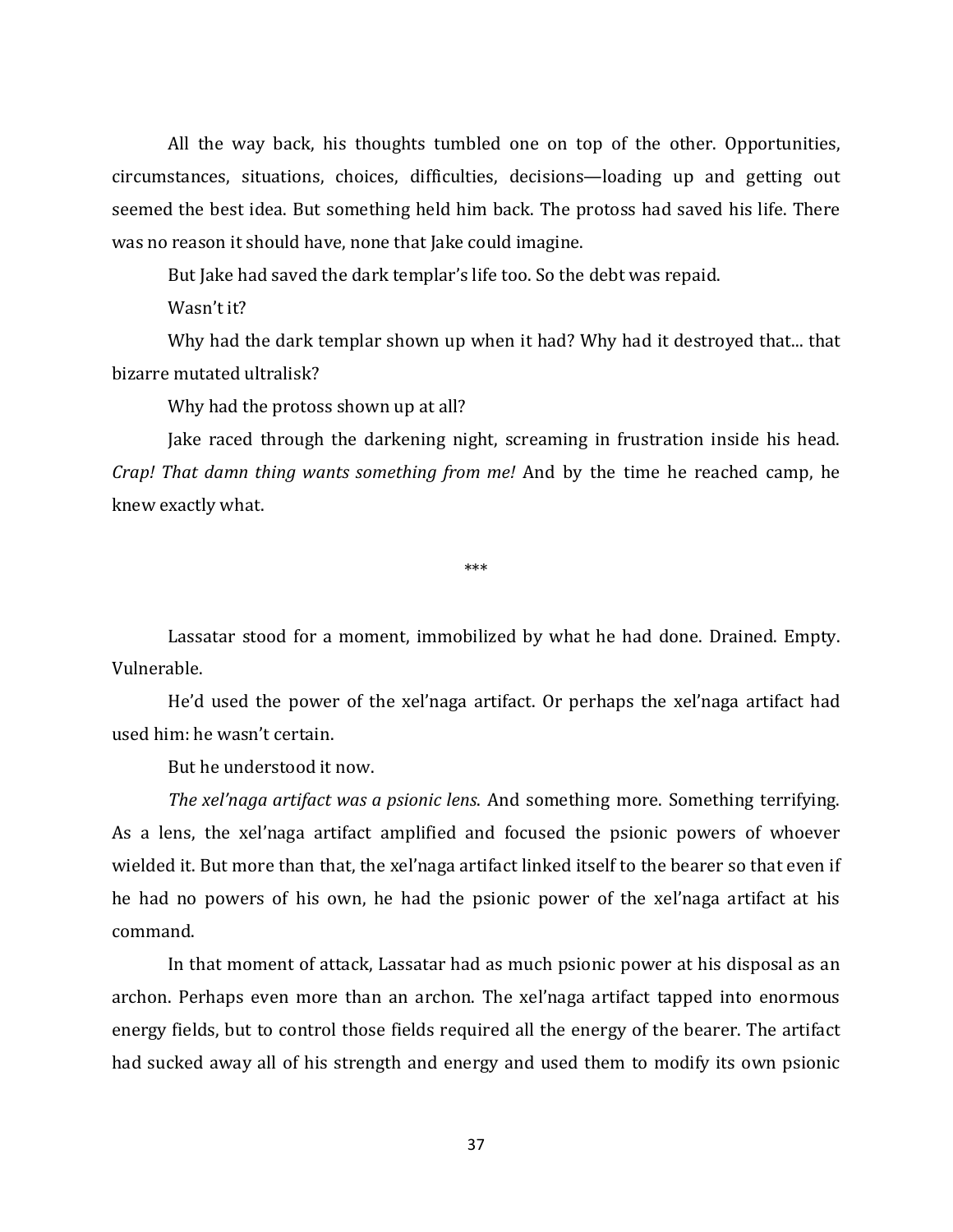abilities, focusing, aiming, and blasting the zerg attackers into the heart of a psionic firestorm.

What would be possible if this artifact was in the hands of one who was even more powerful in the psionic arts—an archon perhaps?

And beyond that, the discovery that vast psionic fields could be tapped and focused and applied, even by those who had no psionic powers—what would that knowledge do to the protoss as a race?

As a guardian of past mysteries, Lassatar had to ask himself, whom was he protecting these relics from? Whom was he protecting them *for?*

He could not answer that question. Not here, not now.

It was necessary to deal with this situation first. And the xel'naga artifact was a part of it now. The ancient relic not only expanded the power to act; it also expanded the power to *see.*

His understanding of this impossible zerg colony had been expanded with a sudden disturbing impact. What had not been evident in the smaller life-forms—the banelings and the zerglings—was terrifyingly obvious in the gigantic mutated ultralisk that had come pushing down the tunnel.

His acolytes had created zerg with *identities.*

Now, he understood what his acolytes had done. And why. Could the Queen of Blades be subverted? This was the laboratory for their test. They had psionically isolated the mountain. The Queen of Blades did not know this colony was here. This colony did not know there were any other zerg. They were alone and terrified. The isolation field kept them mind-trapped in an agoraphobic nightmare.

That was why they'd failed. The terror was the error.

When individual creatures develop identity, they also develop a need to continue that identity—a need to survive. The greater the sense of individuality, the greater the imperative for survival. The greater the need for individual survival, the less control the Queen of Blades would have over the particles of its dominion.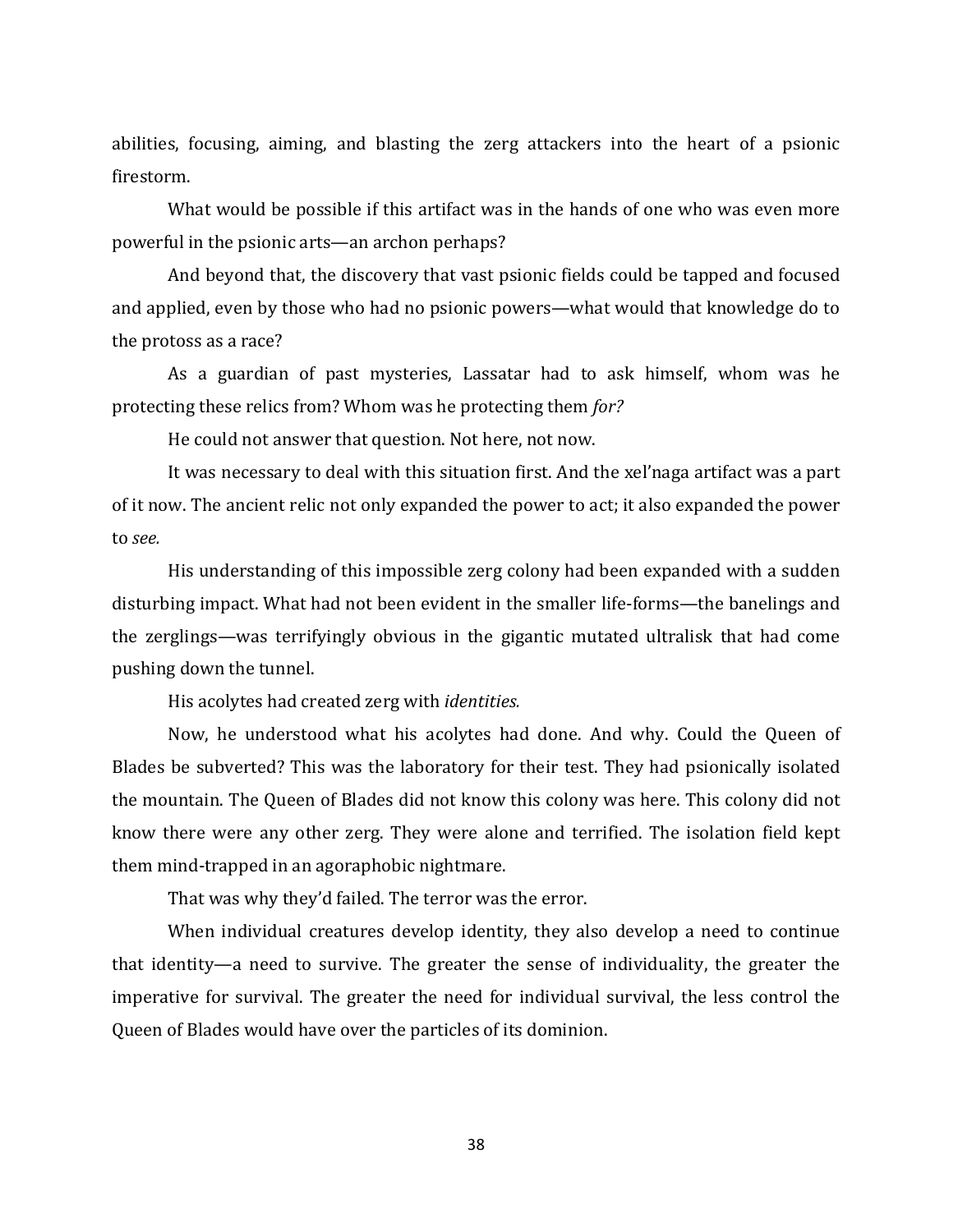This experiment—by isolating the colony, the acolytes had changed the internal balance of the species dramatically. Whatever else they were trying to do, they had already succeeded... and failed.

The zerg did not retreat. Even in defeat, they made their enemies pay for every meter of advance with blood. But if and when the individual members of a nest could see they had no chance at surviving an assault, they would recognize the end of identity. Now separated into individuals, with each zerg creature experiencing its own specific selfawareness, the colony would be fractured. Would all the different zerg-things recognize their imminent destruction? Would they hesitate? Would they panic? Would they flee?

That seemed a logical conclusion.

But the acolytes had lacked the experience to see how that premise was too simple. They had assumed that creating identities within the zerg would infect them with cowardice.

It was an understandable error.

An easy error to make without deeper thought. The error was only obvious in retrospect, but Lassatar's underlings, the architects of this horror, had died for their presumption.

They had not finished thinking it through. Emotions are biological in nature—a visceral reaction to intellectual processes. Fear comes from the perception of danger. Some fears are based on immediate circumstances; other fears have less basis, coming instead from an emotional consideration of still-forming possibilities.

The lower end of the emotional spectrum—grief, fear, hostility—was a vast symphony of interrelated moments. The upper end of the spectrum—joy—was a much narrower range. The experimenters had not considered that the zerg were capable of experiencing any of the positive feelings. As mindless as ants, they would have no evolutionary need for joy. And so Lassatar's acolytes had not addressed that possibility in their hypotheses.

Lassatar could have warned them. He'd seen it clearly in the humans he'd encountered. Because joy was so rare in their lives, it was extremely precious to them. So they sought it any way they could.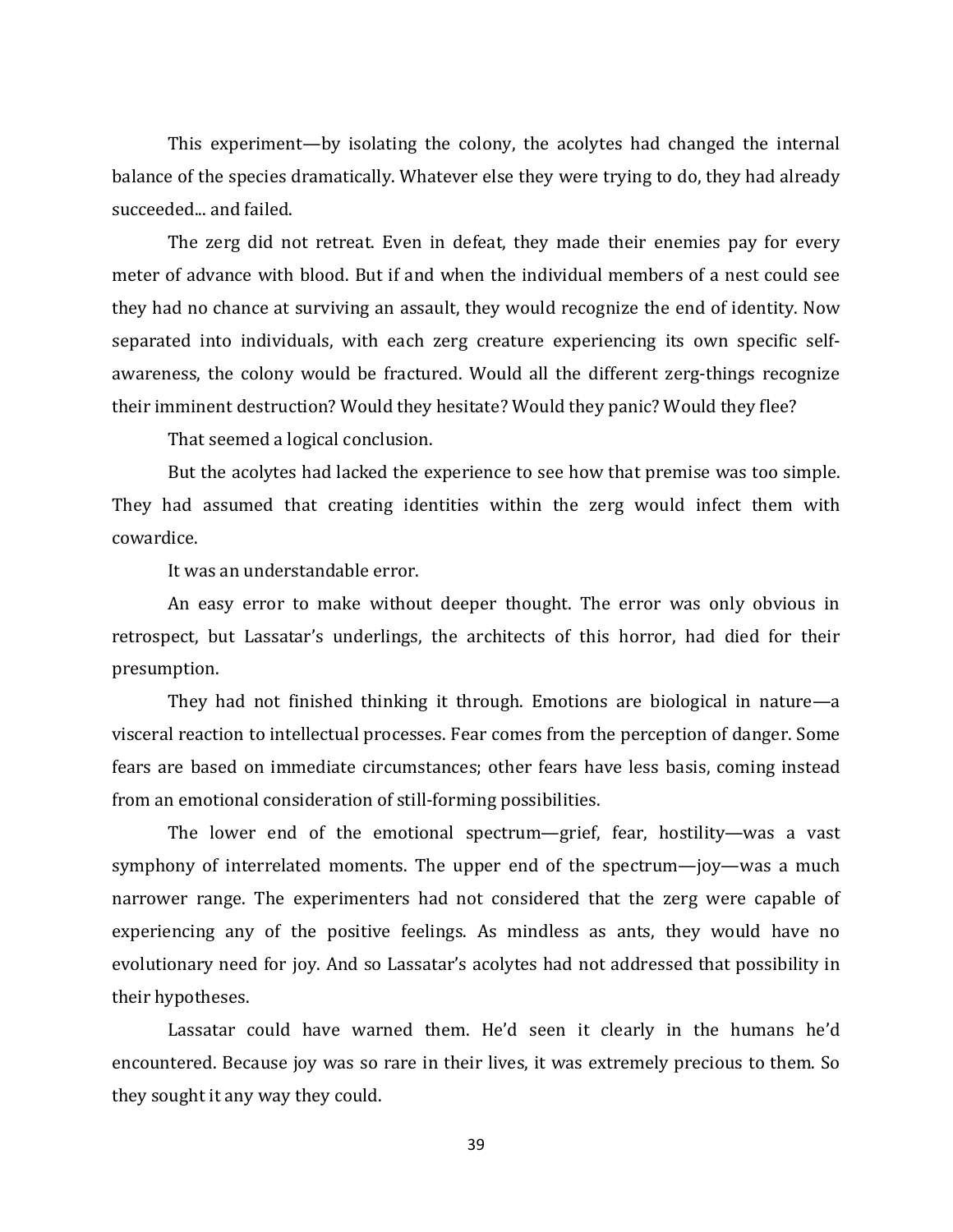He'd seen it in the encounter when he'd found the xel'naga artifact and met the little girl; there had been a human reaper there as well. The little girl had found joy in family, whereas the reaper had taken joy only in killing. It was the only joy the reaper had known or understood.

These zerg here, they didn't know how to take joy in family. Instead, they had learned to take joy in assault. They would enjoy attacking; they would even enjoy dying in an attack. This would make them even more ferocious, vastly more dangerous in ways still unrealized. What other unintended consequences were yet to be discovered?

For a moment, Lassatar considered the possibility that the experimenters might have succeeded in ways they had not envisioned. Perhaps the nature of identity was such that its further development might trigger schisms within the zerg Swarm, like the civil war that had occurred when the Queen of Blades had challenged the cerebrates. But the Queen of Blades had overwhelmed the cerebrates, and the zerg had become even more dangerous. What if these things overwhelmed the Queen of Blades, and the zerg became even more deadly?

He couldn't take the risk of finding out. He could not let this colony grow. If these creatures reached critical mass, they would spill out beyond the limits of the psionic isolation of the mountain. And if that happened, they would spread beyond this world—

Lassatar had to recognize that he did not have the resources to destroy this nest.

But the human did. Lassatar could use him.

Many humans had a primitive form of psionic ability, a rough animalistic quality that they understood as feelings without evidence—hunches, forebodings, and unexplainable moments of non-causality. Some rare humans had more powerful abilities, enough to be recognizable, controllable, even trainable. The humans had even established an academy for training their psionic warriors, whom they called *ghosts*.

This human had the rudimentary psionic ability of the rest of the species. But just as the xel'naga artifact had temporarily made it possible for Lassatar to have the powers of an archon, so had the device awakened and expanded this human's potential as a psionic receiver.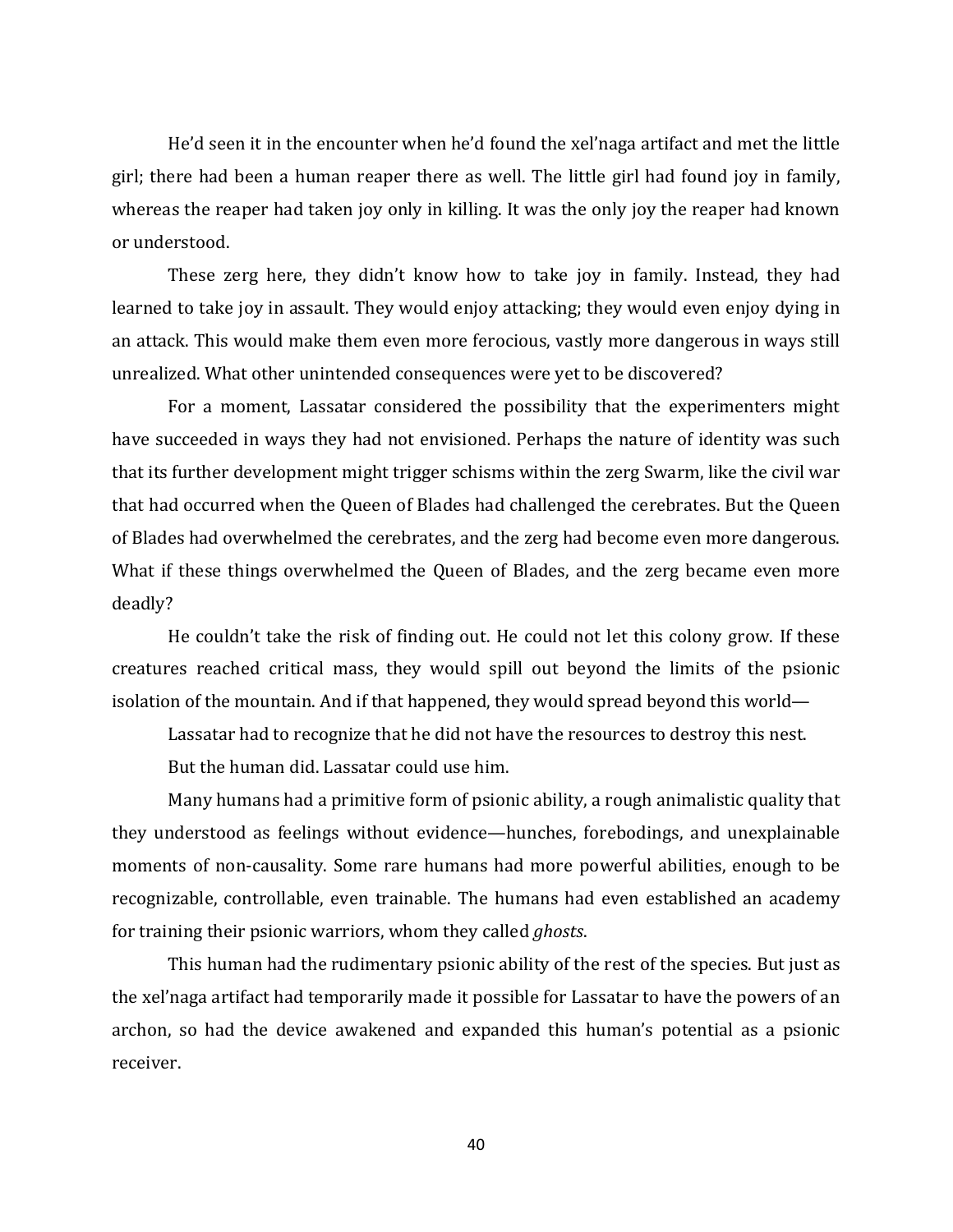The human wouldn't hear it as communication, no, but the human would experience it, and that should be enough.

It had been a simple matter for Lassatar to overlay the psionic blast from the xel'naga artifact with the imagery of an exploding volcano. The zerg would fear it.

The human would experience it another way.

\*\*\*

Jake didn't know how he knew, but he knew.

As if he had walked every meter of the mountain himself, he knew every tube and tunnel and chamber. As if he had plugged directly into the psionic creep himself, he knew where every tendril reached and spread. As if he had become some kind of organic biocomputer, he understood exactly what would be needed to trigger this volcano and destroy this nest. As if he had suddenly stepped out of his own life and were looking down on himself from above, like some kind of meta-God, he knew exactly what had happened.

"Damn that protoss!" he said. "That uninvited, mind-meddling, gilded son of a coat hook!" He slammed the controls on the vulture, bringing it skidding down toward the hangar of his puddle-jumper. "Well, I don't have to—" But even before he finished the thought, he knew he was wrong.

"Crap," he said.

Whatever thoughts or feelings or images had been slammed into his brain, the imperative was too strong. He *did* have to. And he knew it. Not as knowledge, but as a way of being. It was as if he had become a whole other kind of person. He couldn't leave this world until he had destroyed the zerg... or died in the effort.

"All I wanted was a little piece of quiet!" he shouted at the sky, at the last shreds of the scouring storm. "Is that too much to ask for?" He raised both his arms; he shook his fists. "Protoss! Super-storms! Giant zerg things?! Infested volcanoes? Okay, I get it! The karmic chicken always comes home to roost! But isn't this overkill?!"

In reply, lightning crackled loudly overhead. So close, it staggered him, nearly knocking him to the ground.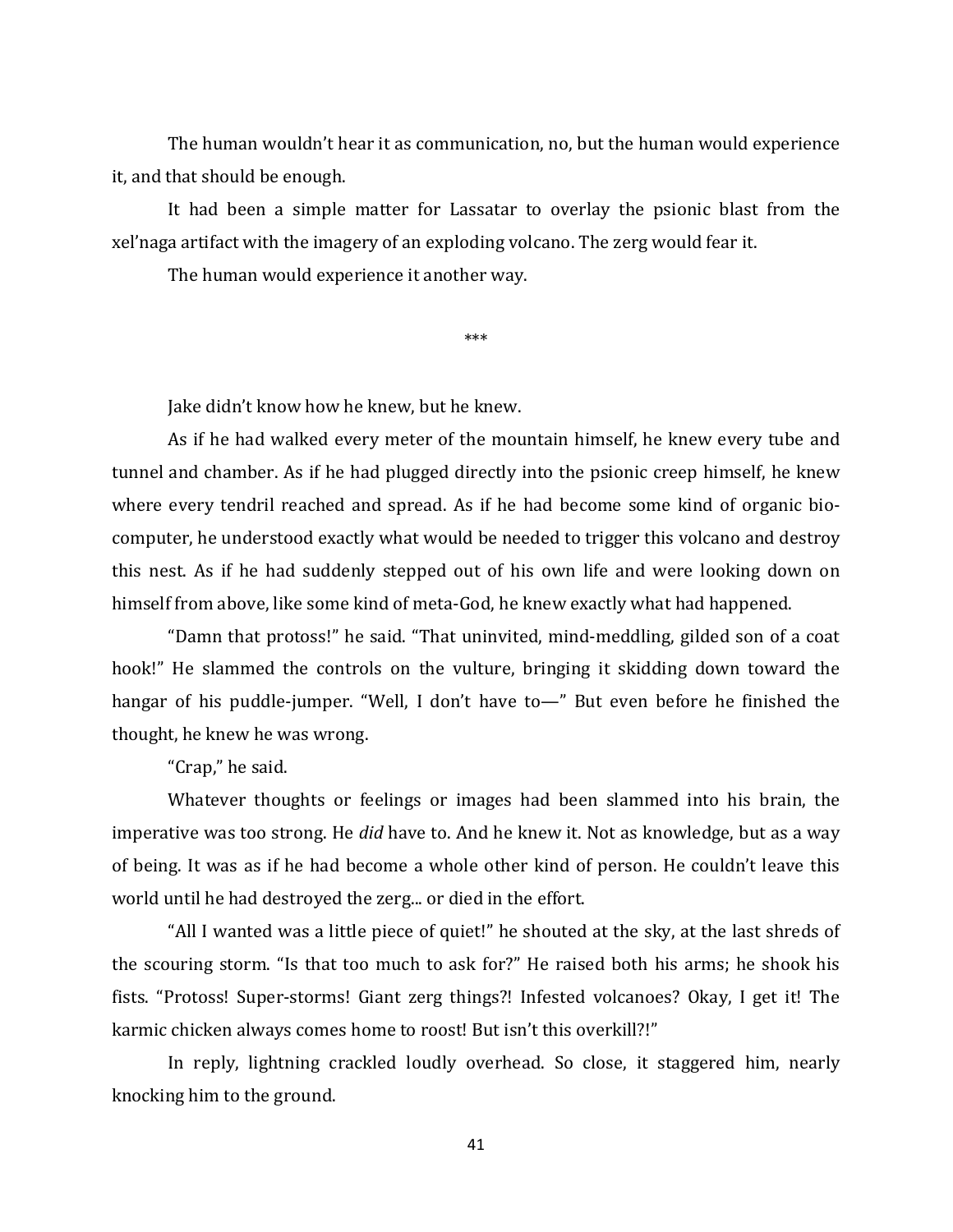"Okay, okay, I get it," Jake said, straightening up again. "I don't get an opinion."

Inside his puddle-jumper, his base of operations, he powered up the main display and established a link to the colony ship. This was going to take some time. He had a lot to calculate. How much he would need and where to put it for maximum effect. The colony ship had been equipped with everything necessary to start a self-sufficient mining colony. It was loaded with some very powerful machines, including some serious explosives. Not quite enough, but a good start...

Jake already had a pretty good geologic survey from his own probes, but it wasn't good enough—not until he augmented it with the super-knowledge the protoss had given him.

The scouring super-storms had weakened the windward side of the cone, and the mountain trembled a little bit more under each onslaught. Parts of the cone were weak. Here, here, and here—just above the tree line on the northwest side, there were seven lava tubes, each pointing toward the sleeping core of the volcano. He could drop cargo pods of mining supplies from the colony ship and then jury-rig probes with the explosives from those supplies. If he could collapse all the lava tubes simultaneously, he should be able to collapse that side of the mountain and trigger a collapse of the caldera.

He ran some scenarios. Some worked, but not as well as he wanted. He ran more. He began to see the scale of the problem. He was trying to blow up a mountain. The mountain wanted to blow up, but it wasn't ready to blow up. He had to make it ready. That would require a lot of energy.

That was the part he didn't like. "Damn that protoss! Damn its eyes!" Jake growled. "What right does it have to put stuff into my head anyway?! I didn't put anything into its head; all I did was say hi! What is that? An invitation to be mind-raped?"

On the other hand, he did have to admit, it was fun looking for ways to kill zerg. Almost joyous. Every time a simulation collapsed the volcano, he laughed out loud. "Ha! If I could do this in real life, I'd wet my shorts!"

"All right," he said to himself. "Let's see just how big a bang I can make here!" His hands moved across the display; his fingers danced across the keyboard; he snapped out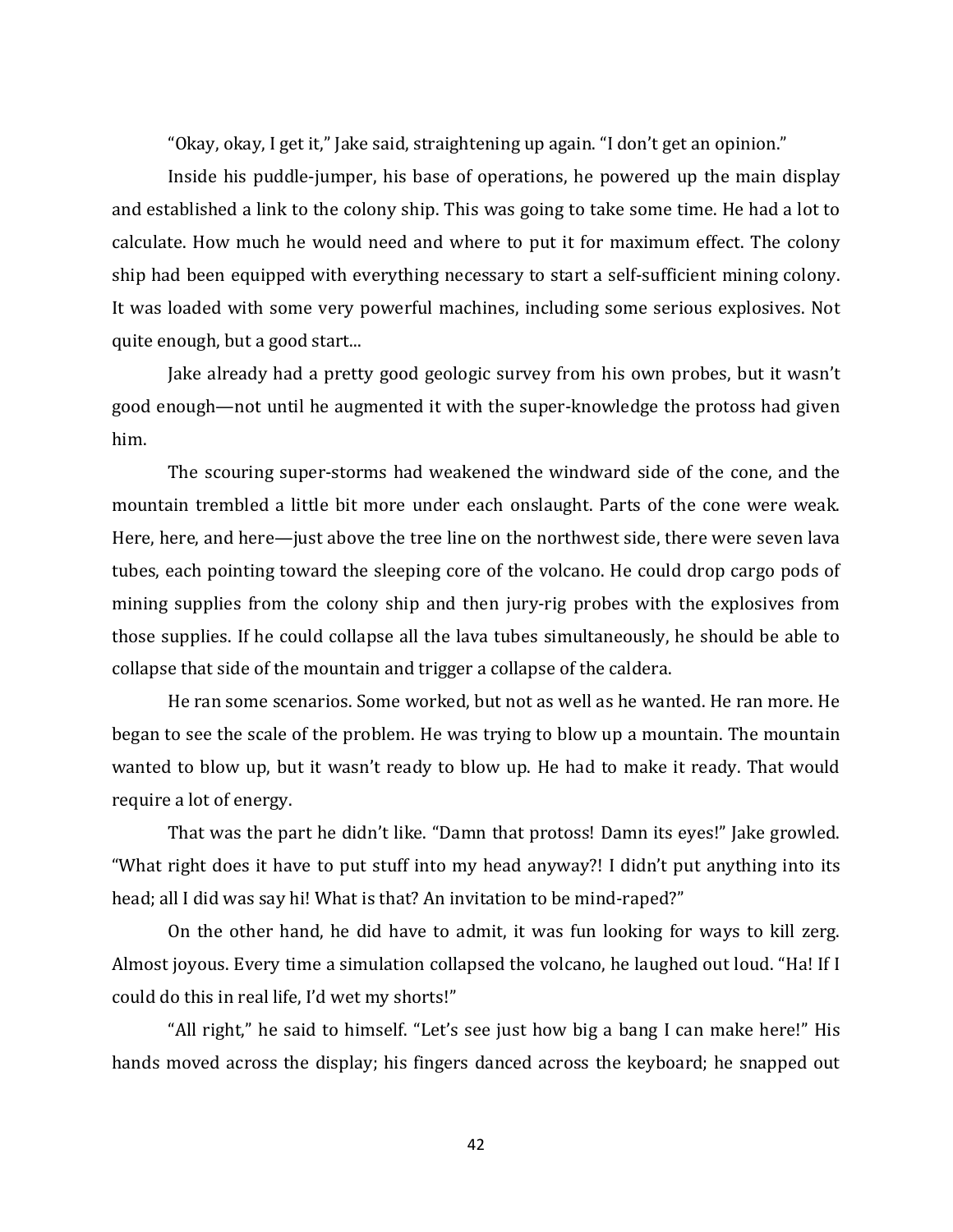commands in an almost frenzied haste. "I've never made love to a volcano before: this is just foreplay. But when I'm done, it's gonna be the best damn bang of all!"

Jake was well aware that he was possessed—owned—by this single-minded drive. He had no choice in the matter. But the more he worked, the more the feelings of satisfaction, pleasure, even ecstasy, rose up in him. Even if he could have stopped, he didn't want to anymore. He was enjoying this too much.

The problem was that whatever technology he employed, the zerg might seek it out and destroy it. So that had to be part of the plan too—timing the assault with more resources than they could find in time.

Hmm...

Yes.

Decoys. He'd have to put down decoys to distract the zerg. He'd want them all as close to the target zone as possible, but away from the triggering mechanisms.

Right. Now he had to look at his resources again, how to apply them. He ran more simulations, more scenarios. He could do some serious damage to Mauna Koala, as he was starting to think of the mountain, but in only 54% of the simulations did he trigger the kind of massive explosion he was seeking. That wasn't enough. He needed to obliterate the entire island, nothing less.

If the island survived, if even one seed of the zerg biology survived... the entire effort would have been wasted.

He ran more scenarios, feeling both frustrated and joyous. The work was fun; each run-through brought him closer to a solution, but the slow progress annoyed him, defied the imperative that drove him, made him angry with impatience. "Dammit, Mister Dark Templar," Jake said to the unseen protoss. "If you could give me the problem, why couldn't you also give me the solution?!"

There was a way to do it. In his mind, Jake called it Operation Overkill. It would work, but it would cost him most of his resources. The colony ship had nine cargo pods loaded with carefully packaged crates of explosives, as well as mining robots known as Mobile Utility Lunar Excavators. He'd have to bring down all of them, at least one for each vulnerable tunnel. It would take him at least a day to secure the explosives to the probes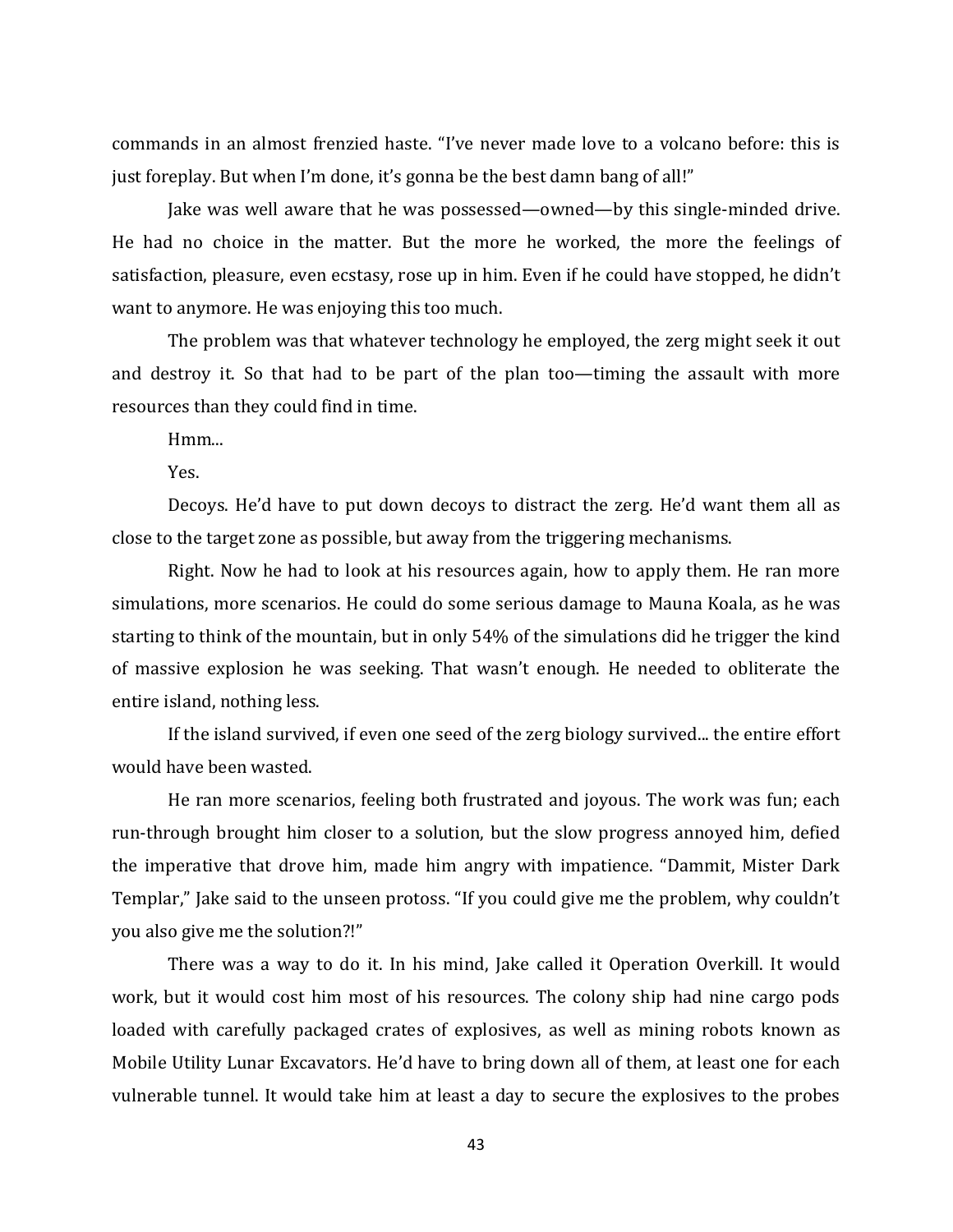and maybe another day to place each one in a lava tube. He'd have to send other probes up ahead to make lots of noise in each channel. If he worked straight through without sleeping—

It might work. It had to work. As soon as he had a clear idea in mind, he sent a signal to the colony ship to drop all nine of those pods. The closest launch window was just over the horizon. The pods would be here in two hours. He'd have to go to work on them immediately, but it was doable. He'd have to reconfigure the probes, adjust the power-toweight ratios for the additional mass of the explosives, and synchronize the detonators to a multi-band signal.

The geological surveys revealed that the mountain had several deep cracks from water erosion, quakes, and ancient eruptions. Jake could drive the MULEs into those chambers to shoot liquid explosives down those cracks, all the way to the core. Then he could detonate everything at once.

If it worked, if everything went off as planned, the caldera would collapse in upon itself, the northwest wall would sheer away from the side of the volcano's cone, and the whole mountain would explode outward. The force released by the blast would shatter the rest of the cone and cause it to fall in upon itself in a secondary collapse. And if the underlying magma was sufficiently roiled, the whole island could disappear in a ball of fire. Jake would have to observe from some distance away.

Like, from orbit.

Although maybe...

The smallest island in the chain was still more than big enough for him. And it was 300 kilometers north and west of the blast zone. Once the zerg were gone, he might be able to stay there in peace.

He ran more scenarios, looking for optimal clusters of action patterns. It soon became obvious that there were a lot of small variations on a theme, but all of them were still variations on Operation Overkill.

Jake sighed. "Crap. There is no easier way. There is no better way." He began to issue the necessary orders.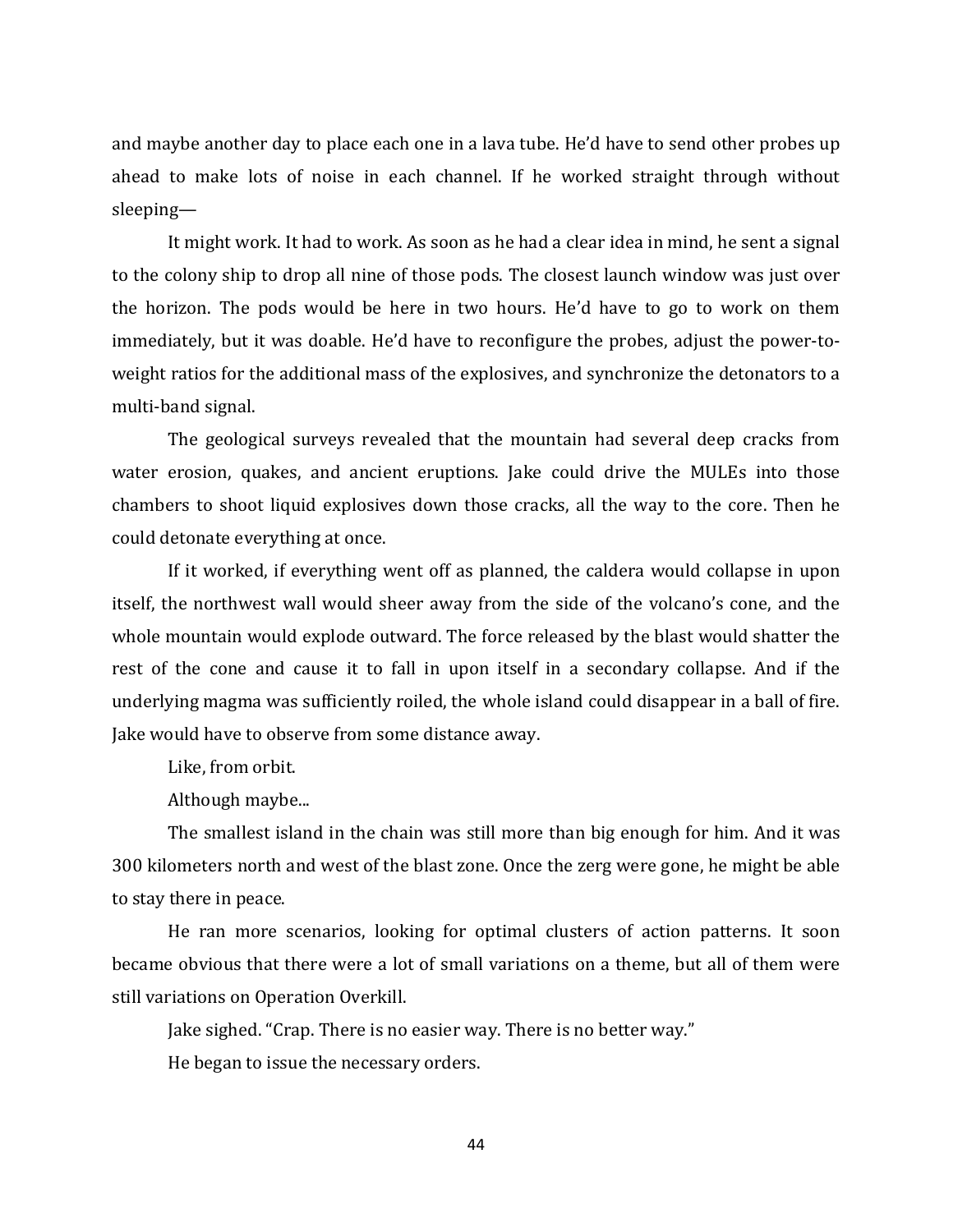"I hope that damn protoss is smart enough to get out of the way. I'm not going looking for him."

\*\*\*

Lassatar became aware of the human's plan as soon as the first cargo pod dropped in. By the time Jake had driven the first MULEs into the tunnels, he understood exactly how the human planned to act and had safely removed himself from the volcano, leaving behind just enough pieces of protoss technology to keep some of the zerg occupied. The human needed them to be distracted.

There was something more he had to do as well. The zerg would feel the vibrations; they would investigate what was happening. As soon as the zerg colony discovered mining robots pumping liquid explosives into the crevices, it would attack them.

But these zerg—infected with *identity*—when they realized the scale of Jake's activity, it would unnerve them, it would disturb the entire colony. There was no way to predict how individuals would react. Some of them might panic, sensing the possibility of personal danger. They might flee. Lassatar knew he had to keep them all inside the volcano if the human's plan was to work.

So he waited. And listened for their *emotions*. When the zerg sensed the danger, they would fear. When he felt their fear, he would act—

\*\*\*

And then, at last, it began.

One zergling discovered a MULE pumping liquid explosive into a deep crack in the volcanic surface. It screamed; it leapt and writhed in agony as the volatile acidic fluid penetrated its carapace. Another hesitated as an explosive-carrying probe maneuvered itself up a lava tube; it backed away from the unfamiliar presence. A third encountered a large package that ticked ominously; struck with uncharacteristic curiosity, the creature carried it down deeper into the nest for further examination.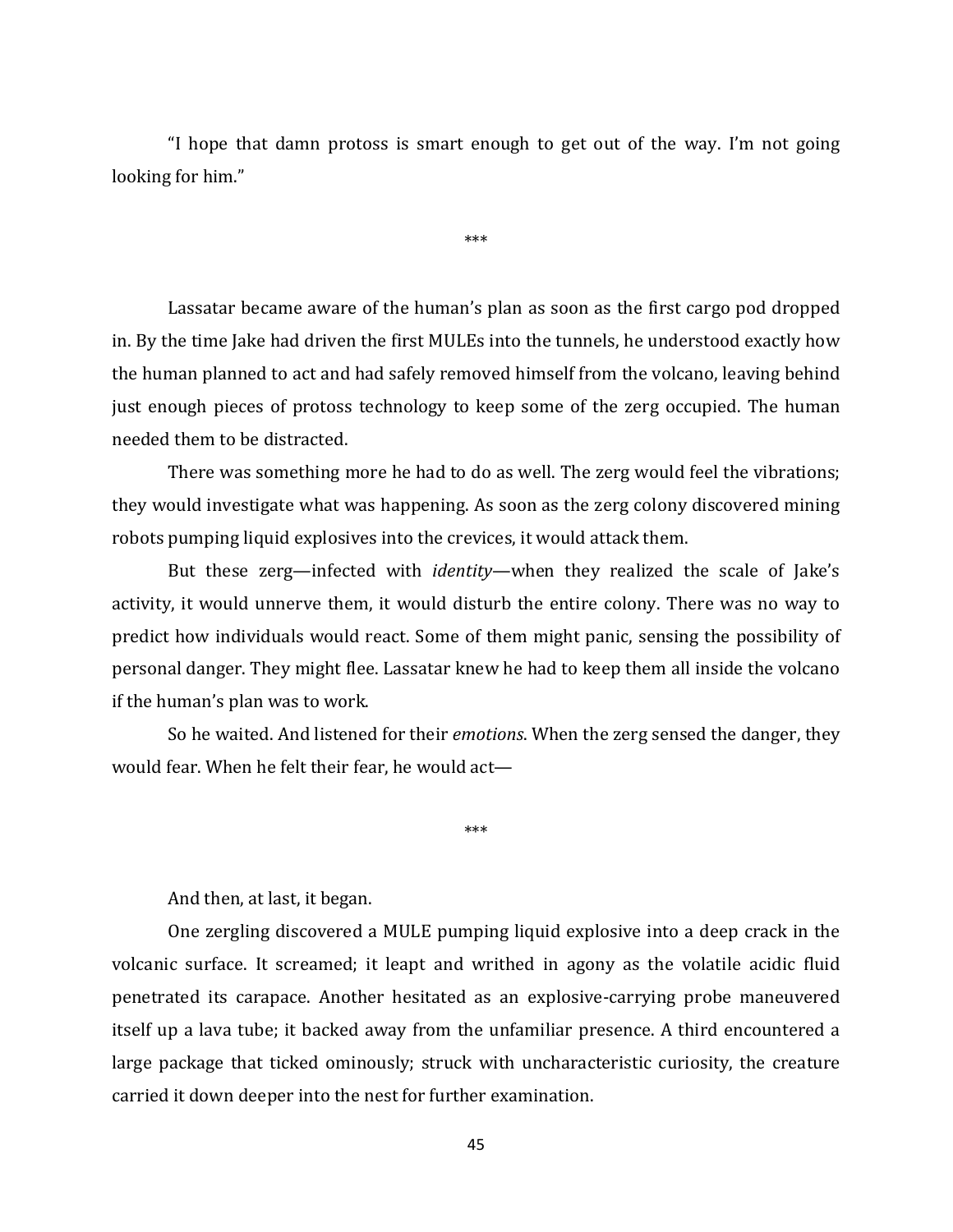One after another, separate zerglings returned to the creep, and as they pooled their experiences, all of their separate encounters with unknown pieces of human technology, the cumulative effect was uncertainty, then anxiety, then the first disturbing feelings of an emotion previously unknown to the colony—upsetting in individuals, but overwhelming when magnified through the collective. Even those zerg that had not experienced a direct contact became frightened by the collective unease of their fellows.

The panic began. Some zerglings froze, paralyzed. Others fled for deeper tunnels, while still more searched for escape upward. Most massed for counter-assault. But against whom?

And then the *other* pounding began. Inside their racing brains, inside their chitinous shells, inside their pumping flesh, inside them all, a steady hammering of confusion and light that staggered them where they stood. Some collapsed; some froze; some shuddered in paralysis. Banelings felt it as impact and exploded in place. The heart of the colony was caught in a massive seizure. The full power of the xel'naga artifact.

And then it got worse. The pounding grew louder, became a slamming of psionic force. The tendrils of creep everywhere in the mountain recoiled from the rock. The zerg colony was caught in the center of a maelstrom of fear. It experienced something no other zerg colony had ever experienced before: overwhelming terror! Every beast in the mountain shrieked and screamed, moaned and gasped, flailed wildly and thrashed, caught in dreadful seizures, incapable of coherent action.

And then—

The probes ignited their jets, one after the other, in a synchronized cascade of fire. Walls of superheated flame blasted up the lava tubes, up into the heart of the slumbering core, heating the volcanic rock toward its melting point.

Thunder shook the volcano. Clouds of dust rose from its sides. Rocks pattered and fell in little avalanches up and down the steep sides of the cone. Little avalanches became bigger avalanches.

And then, when the mountain could get no hotter, the first blasts went off. One section went off prematurely, a half-second too soon, but the rest went off as planned, in a perfectly predetermined series of explosions.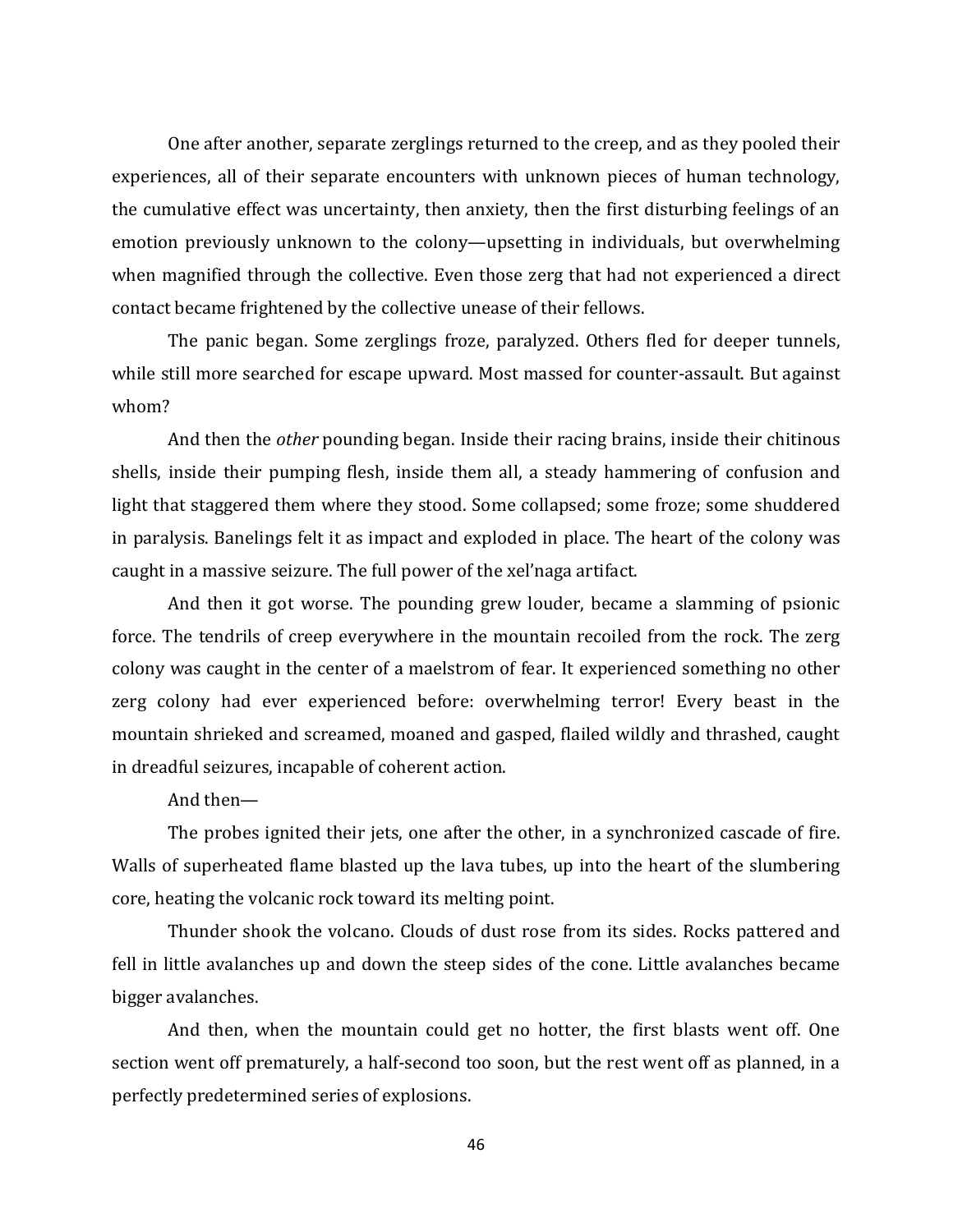The mountain shuddered. But nothing happened.

From his distant vantage point, Jake's first word was the inevitable "Crap!"

And then... an abrupt puff of smoke. Another shudder. A continuing shudder. A growing shudder. The mountain trembled. It began to shake. The northwestern wall of the volcano began to bulge outward, swelling alarmingly... and then it blew.

A sudden great roar that didn't stop, it only grew as columns of dust and fiery rock rose high into the air, higher and higher, a tower of horror and destruction. Flaming rocks shot upward and outward, disappearing into the blue above; the eruption would continue for hours, dropping molten lava into the steaming sea for kilometers around.

"Holy crap!" Jake said. He felt suddenly joyous. Incredibly, astonishingly joyous. He wanted to dance. He felt an overwhelming rush of emotion surging up through him, so powerful it left him weak and shaking.

And then he felt clear and free and liberated... and still joyous. But a different kind of joy. Not just the joy of victory, but a deeper joy, an internal joy—the joy of peace.

His plan had worked. He knew it. He didn't know how he knew, but he knew. "Nothing's going to escape that," and he realized he'd said it aloud. He looked at his headsup display. "Maybe not even me."

He turned toward his vulture.

His dark templar ally was standing there.

"Hi," Jake said.

The protoss did not respond.

Jake thought he knew why.

All that psionic blasting—he'd felt it too, even at this distance. It must have exhausted the dark templar's strength.

Jake stared in wonder. If the protoss was exhausted, was it also vulnerable? Was this a sign of its trust? That it knew that Jake would not take advantage of its momentary weakness?

Or was Jake just imagining?

And then the protoss lifted a hand. The gesture was a greeting.